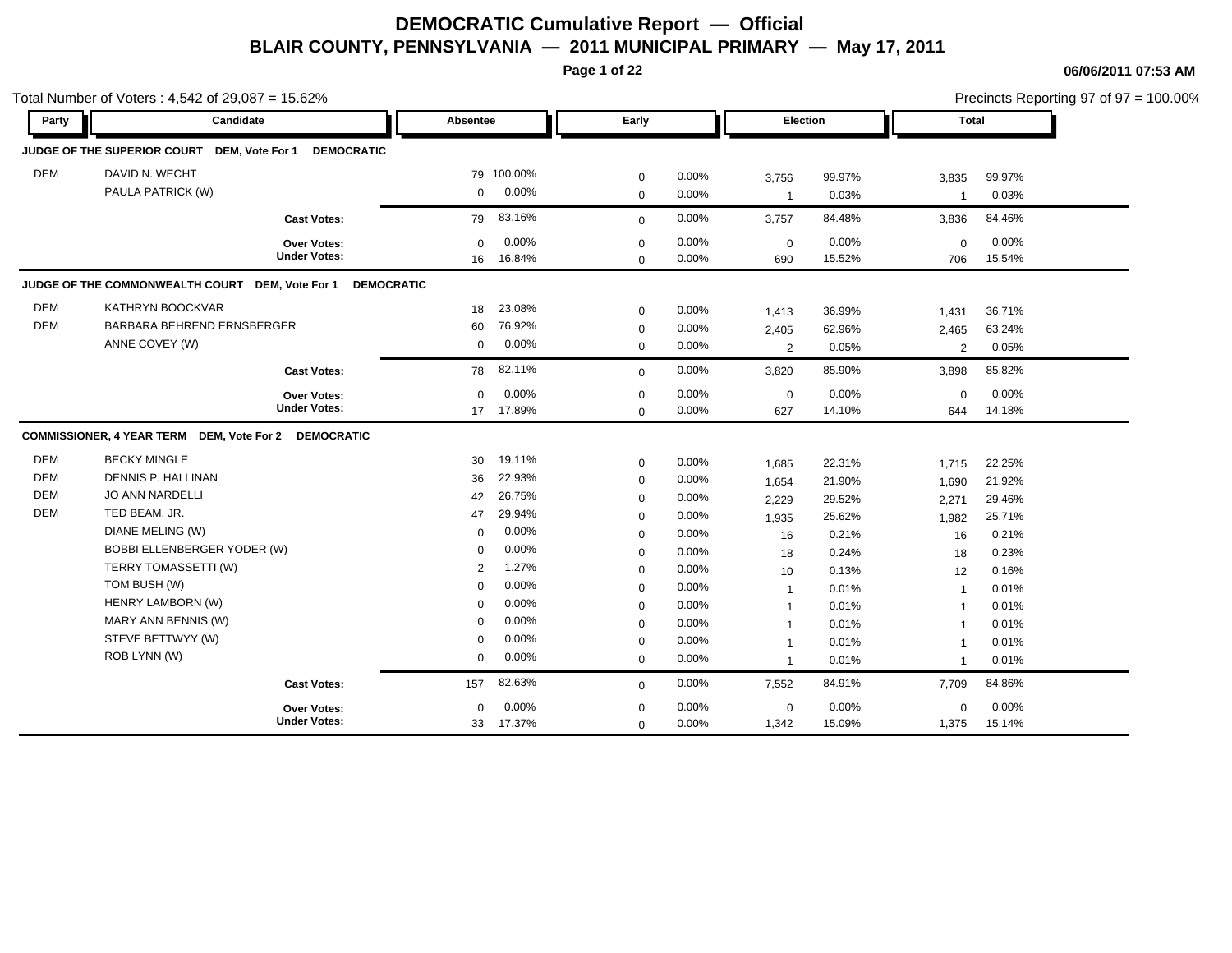**Page 2 of 22**

Total Number of Voters : 4,542 of 29,087 = 15.62%

| Candidate<br>Party                                           | Absentee                | Early       | Election                | <b>Total</b>            |
|--------------------------------------------------------------|-------------------------|-------------|-------------------------|-------------------------|
| CONTROLLER, 4 YEAR TERM DEM, Vote For 1<br><b>DEMOCRATIC</b> |                         |             |                         |                         |
| No Candidate Filed (W)                                       | 0.00%                   | 0.00%       | 0.00%                   | 0.00%                   |
|                                                              | $\mathbf 0$             | $\mathbf 0$ | 0                       | 0                       |
| TIM KNEPP (W)                                                | 0.00%                   | 0.00%       | 2.94%                   | 2.86%                   |
|                                                              | $\mathbf 0$             | $\mathbf 0$ | $\overline{1}$          | $\overline{1}$          |
| RICHARD PEO (W)                                              | 0.00%                   | $\mathbf 0$ | 23.53%                  | 22.86%                  |
|                                                              | $\Omega$                | 0.00%       | 8                       | 8                       |
| TED BEAM JR (W)                                              | 0.00%                   | 0.00%       | 2.94%                   | 2.86%                   |
|                                                              | $\Omega$                | $\mathbf 0$ | $\overline{1}$          | $\overline{1}$          |
| TERENCE M ANDERKO (W)                                        | 0.00%                   | 0.00%       | 2.94%                   | 2.86%                   |
|                                                              | $\Omega$                | $\mathbf 0$ | $\overline{1}$          | $\overline{1}$          |
| MICHAEL AUTY (W)                                             | 0.00%                   | $\mathbf 0$ | 2.94%                   | 2.86%                   |
|                                                              | $\Omega$                | 0.00%       | $\overline{1}$          | $\overline{1}$          |
| DAVID BENDER (W)                                             | 0.00%                   | 0.00%       | 2.94%                   | 2.86%                   |
|                                                              | $\Omega$                | $\mathbf 0$ | $\overline{\mathbf{1}}$ | $\overline{1}$          |
| STEVE BETTWY (W)                                             | 0.00%                   | 0.00%       | 2.94%                   | 2.86%                   |
|                                                              | $\Omega$                | $\mathbf 0$ | $\overline{1}$          | $\overline{1}$          |
| FRANK BLAIR (W)                                              | 0.00%                   | 0.00%       | 2.94%                   | 2.86%                   |
|                                                              | $\Omega$                | $\mathbf 0$ | $\overline{1}$          | $\overline{1}$          |
| JOHN MC CLELLAN (W)                                          | 0.00%                   | 0.00%       | 2.94%                   | 2.86%                   |
|                                                              | $\Omega$                | $\mathbf 0$ | $\overline{1}$          | $\overline{1}$          |
| GARY DAVIS (W)                                               | 0.00%                   | 0.00%       | 2.94%                   | 2.86%                   |
|                                                              | $\Omega$                | $\mathbf 0$ | $\overline{1}$          | $\overline{1}$          |
| MARK R DESTEFANO (W)                                         | 0.00%                   | 0.00%       | 2.94%                   | 2.86%                   |
|                                                              | $\Omega$                | $\mathbf 0$ | $\overline{1}$          | $\overline{1}$          |
| CASEY DODSON (W)                                             | 0.00%                   | 0.00%       | 2.94%                   | 2.86%                   |
|                                                              | $\Omega$                | $\mathbf 0$ | $\overline{1}$          | -1                      |
| MATTHEW EVANS (W)                                            | 0.00%                   | $0.00\%$    | 2.94%                   | 2.86%                   |
|                                                              | $\Omega$                | $\mathbf 0$ | $\overline{1}$          | $\overline{1}$          |
| ROBERT HABERSTROH (W)                                        | 100.00%                 | $\mathbf 0$ | 0.00%                   | 2.86%                   |
|                                                              | $\overline{1}$          | 0.00%       | 0                       | $\overline{1}$          |
| JASON HAINSEY (W)                                            | 0.00%                   | 0.00%       | 2.94%                   | 2.86%                   |
|                                                              | $\Omega$                | $\mathbf 0$ | $\overline{\mathbf{1}}$ | $\overline{1}$          |
| LISA HARBAUGH (W)                                            | 0.00%                   | 0.00%       | 2.94%                   | 2.86%                   |
|                                                              | $\Omega$                | $\mathbf 0$ | $\overline{1}$          | $\overline{1}$          |
| STEPHAN G JANOSIK (W)                                        | 0.00%                   | 0.00%       | 2.94%                   | 2.86%                   |
|                                                              | $\Omega$                | $\mathbf 0$ | $\overline{1}$          | $\overline{1}$          |
| RICK KARP (W)                                                | 0.00%                   | 0.00%       | 2.94%                   | 2.86%                   |
|                                                              | $\Omega$                | $\mathbf 0$ | $\overline{1}$          | $\overline{1}$          |
| COURTNEY LYNN (W)                                            | 0.00%                   | 0.00%       | 2.94%                   | 2.86%                   |
|                                                              | $\Omega$                | $\mathbf 0$ | $\overline{1}$          | $\overline{\mathbf{1}}$ |
| ROB LYNN (W)                                                 | 0.00%                   | 0.00%       | 2.94%                   | 2.86%                   |
|                                                              | $\Omega$                | $\mathbf 0$ | $\overline{\mathbf{1}}$ | $\overline{1}$          |
| STAN POTOPA (W)                                              | 0.00%                   | 0.00%       | 2.94%                   | 2.86%                   |
|                                                              | $\Omega$                | $\mathbf 0$ | $\overline{\mathbf{1}}$ | $\overline{1}$          |
| NICHOLAS PYEATT (W)                                          | 0.00%                   | 0.00%       | 2.94%                   | 2.86%                   |
|                                                              | $\Omega$                | $\mathbf 0$ | $\overline{1}$          | $\overline{1}$          |
| <b>GERALD SMITH (W)</b>                                      | 0.00%                   | 0.00%       | 2.94%                   | 2.86%                   |
|                                                              | $\Omega$                | $\mathbf 0$ | $\overline{1}$          | $\overline{1}$          |
| DONALD SWANGER (W)                                           | 0.00%                   | 0.00%       | 2.94%                   | 2.86%                   |
|                                                              | $\Omega$                | $\mathbf 0$ | $\overline{1}$          | $\overline{1}$          |
| JULIAN FRANCISCUS VAUGHN (W)                                 | 0.00%                   | 0.00%       | 2.94%                   | 2.86%                   |
|                                                              | $\Omega$                | $\mathbf 0$ | $\overline{1}$          | $\overline{1}$          |
| JOHN W WEIDLICH (W)                                          | 0.00%                   | $\mathbf 0$ | 2.94%                   | 2.86%                   |
|                                                              | $\Omega$                | 0.00%       | $\overline{1}$          | $\overline{1}$          |
| MAX YANDLE (W)                                               | 0.00%                   | 0.00%       | 2.94%                   | 2.86%                   |
|                                                              | $\Omega$                | $\mathbf 0$ | $\overline{1}$          | $\overline{1}$          |
| MATTHEW YARNELL (W)                                          | 0.00%                   | 0.00%       | 2.94%                   | 2.86%                   |
|                                                              | $\mathbf 0$             | $\mathbf 0$ | $\overline{1}$          | $\overline{\mathbf{1}}$ |
| <b>Cast Votes:</b>                                           | 1.05%                   | 0.00%       | 0.76%                   | 0.77%                   |
|                                                              | $\overline{\mathbf{1}}$ | $\mathbf 0$ | 34                      | 35                      |
| Over Votes:                                                  | 0.00%                   | 0.00%       | 0.00%                   | 0.00%                   |
|                                                              | $\Omega$                | $\mathbf 0$ | 0                       | $\mathbf 0$             |
| <b>Under Votes:</b>                                          | 98.95%                  | 0.00%       | 99.24%                  | 99.23%                  |
|                                                              | 94                      | $\mathbf 0$ | 4,413                   | 4,507                   |

**06/06/2011 07:53 AM**

Precincts Reporting 97 of 97 = 100.00%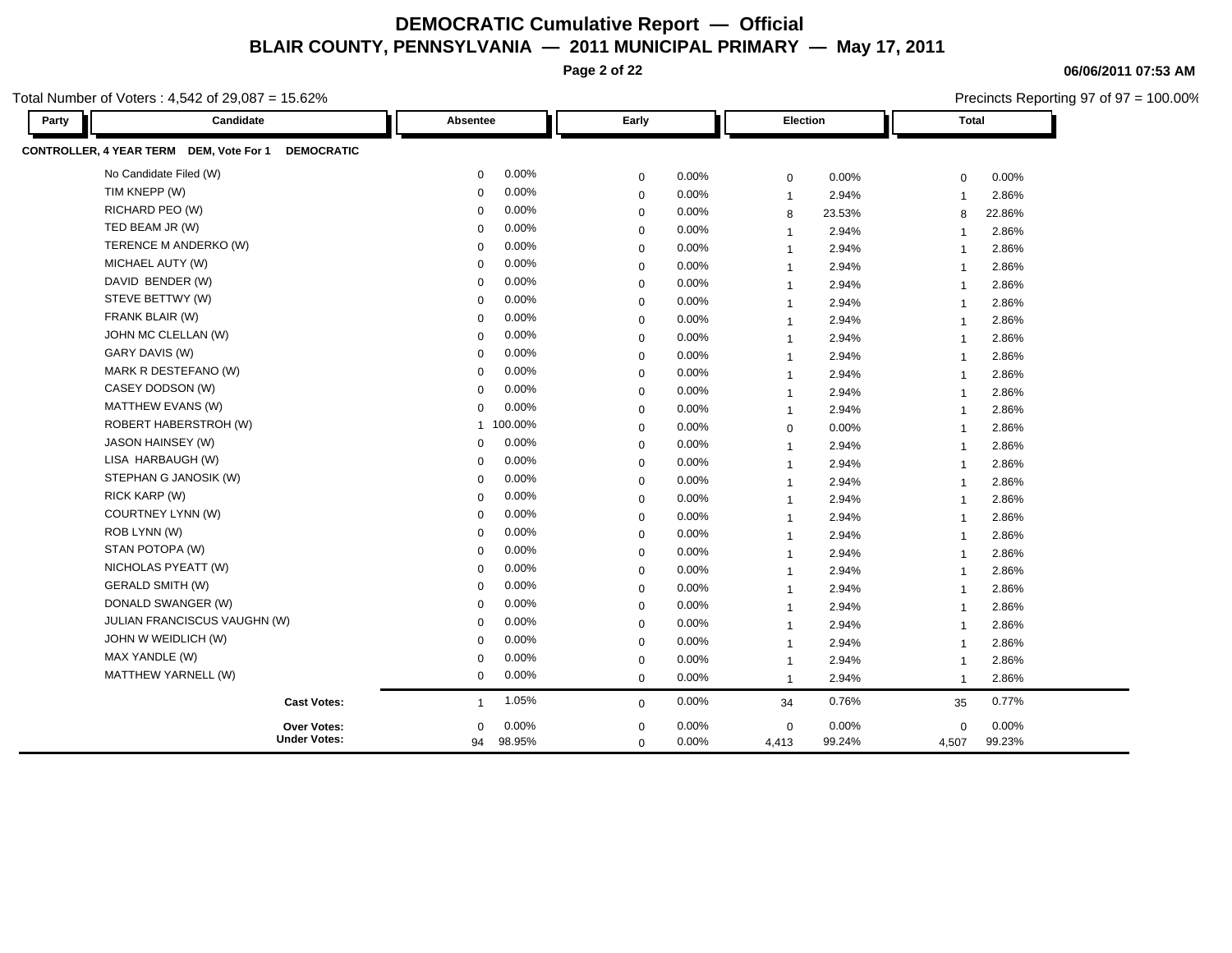**Page 3 of 22**

**06/06/2011 07:53 AM**

Precincts Reporting 97 of 97 = 100.00%

| Party | Candidate                                                   | Absentee              | Early        |       | Election       |        | <b>Total</b>            |        |
|-------|-------------------------------------------------------------|-----------------------|--------------|-------|----------------|--------|-------------------------|--------|
|       | TREASURER, 4 YEAR TERM DEM, Vote For 1<br><b>DEMOCRATIC</b> |                       |              |       |                |        |                         |        |
|       | No Candidate Filed (W)                                      | 0.00%<br>$\mathbf 0$  | $\mathbf 0$  | 0.00% | $\mathbf 0$    | 0.00%  | $\mathbf 0$             | 0.00%  |
|       | WILLIAM GLUNT (W)                                           | 0.00%<br>$\mathbf 0$  | $\mathbf 0$  | 0.00% | $\overline{1}$ | 3.70%  | $\overline{1}$          | 3.57%  |
|       | JAMES R CARTHERS (W)                                        | 100.00%<br>1          | $\mathbf 0$  | 0.00% | $\overline{2}$ | 7.41%  | 3                       | 10.71% |
|       | TED BEAM (W)                                                | 0.00%<br>$\Omega$     | $\mathbf 0$  | 0.00% | $\overline{1}$ | 3.70%  | -1                      | 3.57%  |
|       | STEVE BETTWY (W)                                            | 0.00%<br>$\Omega$     | $\mathbf 0$  | 0.00% | -1             | 3.70%  | -1                      | 3.57%  |
|       | FRANK BLAIR (W)                                             | 0.00%<br>0            | 0            | 0.00% | -1             | 3.70%  |                         | 3.57%  |
|       | GARY DAVIS (W)                                              | 0.00%<br>$\Omega$     | $\mathbf 0$  | 0.00% | $\mathbf{1}$   | 3.70%  | $\overline{1}$          | 3.57%  |
|       | MARK R DESTEFANO (W)                                        | 0.00%<br>$\Omega$     | $\Omega$     | 0.00% | 1              | 3.70%  | $\overline{\mathbf{1}}$ | 3.57%  |
|       | RON DIFRANGO (W)                                            | 0.00%<br>$\Omega$     | $\mathbf 0$  | 0.00% | 1              | 3.70%  | $\overline{\mathbf{1}}$ | 3.57%  |
|       | NADINE FERGUSON (W)                                         | 0.00%<br>$\mathbf 0$  | $\mathbf 0$  | 0.00% | $\overline{1}$ | 3.70%  | $\overline{\mathbf{1}}$ | 3.57%  |
|       | <b>BRAD FERRIS (W)</b>                                      | 0.00%<br>$\mathbf 0$  | 0            | 0.00% | 1              | 3.70%  | $\overline{1}$          | 3.57%  |
|       | LISA HARBAUGH (W)                                           | 0.00%<br>$\Omega$     | $\mathbf 0$  | 0.00% | $\overline{1}$ | 3.70%  | $\overline{\mathbf{1}}$ | 3.57%  |
|       | TIMOTHY HAZENSTAB (W)                                       | 0.00%<br>$\Omega$     | $\Omega$     | 0.00% | $\overline{1}$ | 3.70%  | $\overline{\mathbf{1}}$ | 3.57%  |
|       | RICK KARP (W)                                               | 0.00%<br>$\Omega$     | $\mathbf 0$  | 0.00% | $\overline{1}$ | 3.70%  | $\overline{\mathbf{1}}$ | 3.57%  |
|       | COURTNEY LYNN (W)                                           | 0.00%<br>$\Omega$     | $\mathbf 0$  | 0.00% | 2              | 7.41%  | 2                       | 7.14%  |
|       | STAN POTOPA (W)                                             | 0.00%<br>$\Omega$     | 0            | 0.00% | $\mathbf{1}$   | 3.70%  | $\overline{1}$          | 3.57%  |
|       | TRISTA PYEATT (W)                                           | 0.00%<br>$\Omega$     | $\mathbf 0$  | 0.00% | $\overline{1}$ | 3.70%  | $\overline{\mathbf{1}}$ | 3.57%  |
|       | DIFRANGO RONALD (W)                                         | 0.00%<br>$\Omega$     | $\mathbf 0$  | 0.00% | $\overline{1}$ | 3.70%  | $\overline{\mathbf{1}}$ | 3.57%  |
|       | <b>GREGORY SMITH (W)</b>                                    | 0.00%<br>$\mathbf 0$  | $\mathbf 0$  | 0.00% | -1             | 3.70%  | -1                      | 3.57%  |
|       | JOHN W WEIDLICH (W)                                         | 0.00%<br>$\Omega$     | $\mathbf 0$  | 0.00% | $\overline{1}$ | 3.70%  | $\overline{\mathbf{1}}$ | 3.57%  |
|       | SHANE WILKINS (W)                                           | 0.00%<br>$\Omega$     | $\mathbf 0$  | 0.00% | $\overline{2}$ | 7.41%  | 2                       | 7.14%  |
|       | CHARLES SKELY (W)                                           | 0.00%<br>$\mathbf 0$  | $\mathbf 0$  | 0.00% | $\mathbf{1}$   | 3.70%  | $\overline{1}$          | 3.57%  |
|       | CHRISTINA BLAKE (W)                                         | 0.00%<br>$\mathbf{0}$ | $\mathbf{0}$ | 0.00% | 3              | 11.11% | 3                       | 10.71% |
|       | <b>Cast Votes:</b>                                          | 1.05%<br>1            | $\mathbf{0}$ | 0.00% | 27             | 0.61%  | 28                      | 0.62%  |
|       | Over Votes:                                                 | 0.00%<br>0            | 0            | 0.00% | $\mathbf 0$    | 0.00%  | $\mathbf 0$             | 0.00%  |
|       | <b>Under Votes:</b>                                         | 98.95%<br>94          | $\mathbf{0}$ | 0.00% | 4,420          | 99.39% | 4,514                   | 99.38% |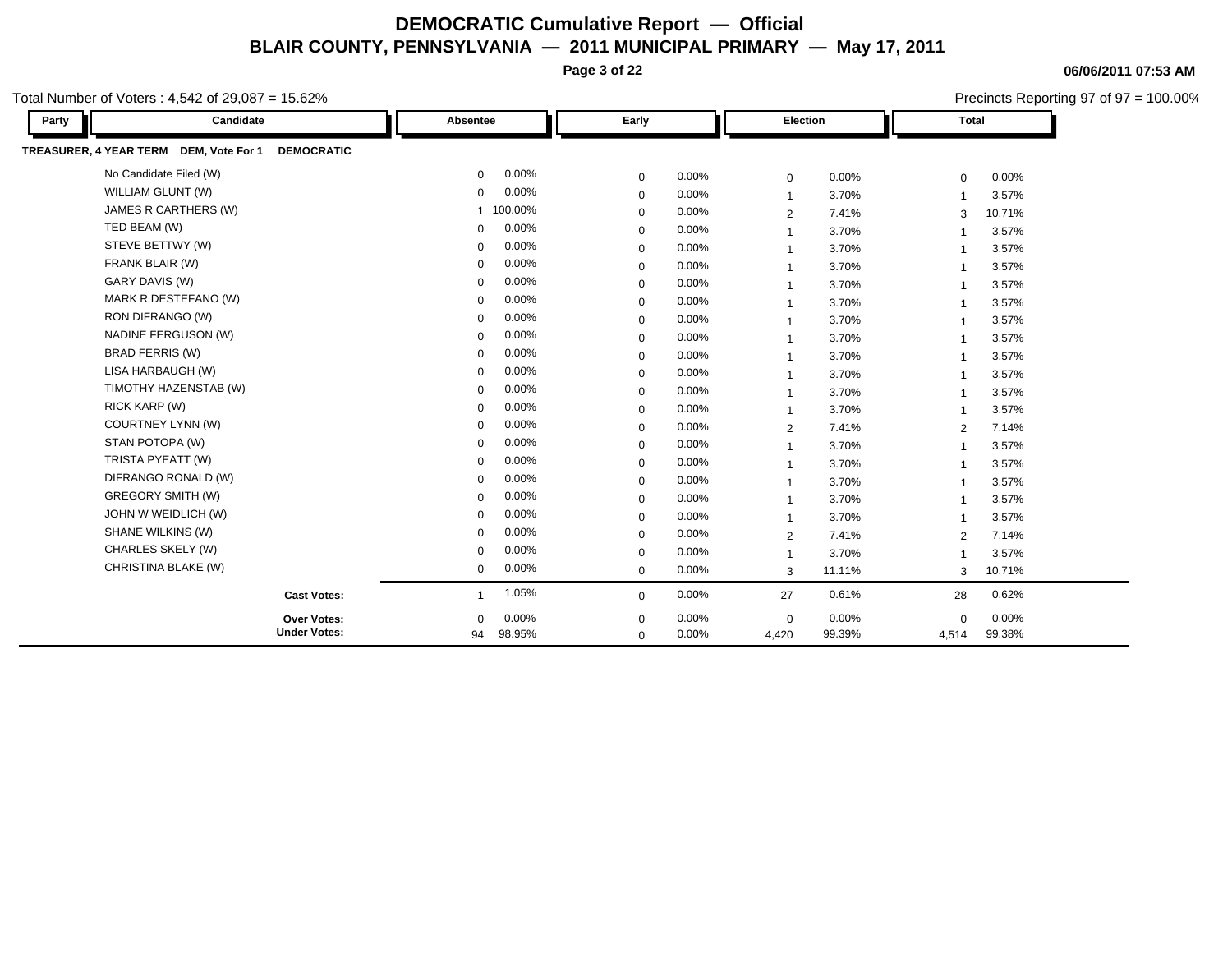**Page 4 of 22**

**06/06/2011 07:53 AM**

|       | otal Number of Voters: 4,542 of 29,087 = 15.62%                    |                   |          |                  |          |                |        | Precincts Reporting 97 of 97 = 100.00% |        |  |
|-------|--------------------------------------------------------------------|-------------------|----------|------------------|----------|----------------|--------|----------------------------------------|--------|--|
| Party | Candidate                                                          | Absentee          |          | Early            |          | Election       |        | <b>Total</b>                           |        |  |
|       | REGISTER OF WILLS & RECORDER OF DEEDS, 4 YEAR TERM DEM, Vote For 1 | <b>DEMOCRATIC</b> |          |                  |          |                |        |                                        |        |  |
|       | No Candidate Filed (W)                                             | 0                 | 0.00%    | $\mathbf 0$      | 0.00%    | 0              | 0.00%  | $\mathbf 0$                            | 0.00%  |  |
|       | MARY ANN BENNIS (W)                                                | $\mathbf{1}$      | 100.00%  | $\mathbf 0$      | 0.00%    | 5              | 27.78% | 6                                      | 31.58% |  |
|       | DEBBIE AUNGST (W)                                                  | $\mathbf 0$       | 0.00%    | $\mathbf 0$      | 0.00%    | $\overline{1}$ | 5.56%  | $\overline{1}$                         | 5.26%  |  |
|       | MICHAEL AUTY (W)                                                   | $\Omega$          | 0.00%    | $\mathbf 0$      | 0.00%    | $\overline{1}$ | 5.56%  | $\overline{1}$                         | 5.26%  |  |
|       | STEVE BETTWY (W)                                                   | $\Omega$          | 0.00%    | $\mathbf 0$      | 0.00%    | $\overline{1}$ | 5.56%  | $\overline{1}$                         | 5.26%  |  |
|       | JOHN MC CLELLAN (W)                                                | 0                 | 0.00%    | $\mathbf{0}$     | 0.00%    | $\overline{1}$ | 5.56%  | $\overline{1}$                         | 5.26%  |  |
|       | GARY DAVIS (W)                                                     | $\Omega$          | 0.00%    | $\mathbf 0$      | 0.00%    | $\overline{1}$ | 5.56%  | $\overline{1}$                         | 5.26%  |  |
|       | MARK R DESTEFANO (W)                                               | $\mathbf 0$       | 0.00%    | $\mathbf 0$      | 0.00%    | $\overline{1}$ | 5.56%  | $\overline{1}$                         | 5.26%  |  |
|       | TERRY ARTHUR VALKO ESQ (W)                                         | $\Omega$          | 0.00%    | $\mathbf 0$      | 0.00%    | $\overline{1}$ | 5.56%  | $\overline{1}$                         | 5.26%  |  |
|       | NADINE FERGUSON (W)                                                | $\mathbf 0$       | 0.00%    | $\mathbf 0$      | $0.00\%$ | $\overline{1}$ | 5.56%  | $\overline{1}$                         | 5.26%  |  |
|       | ROB LYNN (W)                                                       | $\Omega$          | 0.00%    | $\mathbf 0$      | 0.00%    | $\overline{1}$ | 5.56%  | $\overline{1}$                         | 5.26%  |  |
|       | STAN POTOPA (W)                                                    | $\Omega$          | 0.00%    | $\mathbf 0$      | 0.00%    | $\overline{1}$ | 5.56%  | $\overline{1}$                         | 5.26%  |  |
|       | PATRICIA ROSS (W)                                                  | $\Omega$          | 0.00%    | $\mathbf 0$      | 0.00%    | $\overline{1}$ | 5.56%  | -1                                     | 5.26%  |  |
|       | DON SWANGER (W)                                                    | $\mathbf 0$       | 0.00%    | $\mathbf 0$      | 0.00%    | $\overline{1}$ | 5.56%  | $\overline{\mathbf{1}}$                | 5.26%  |  |
|       | LA WILSON (W)                                                      | 0                 | 0.00%    | $\mathbf 0$      | 0.00%    | $\overline{1}$ | 5.56%  | $\overline{1}$                         | 5.26%  |  |
|       | <b>Cast Votes:</b>                                                 | $\mathbf{1}$      | 1.05%    | $\mathbf 0$      | 0.00%    | 18             | 0.40%  | 19                                     | 0.42%  |  |
|       | <b>Over Votes:</b>                                                 | $\mathbf 0$       | 0.00%    | $\boldsymbol{0}$ | 0.00%    | 0              | 0.00%  | $\pmb{0}$                              | 0.00%  |  |
|       | <b>Under Votes:</b>                                                | 94                | 98.95%   | $\mathbf 0$      | 0.00%    | 4,429          | 99.60% | 4,523                                  | 99.58% |  |
|       | CORONER, 4 YEAR TERM DEM, Vote For 1<br><b>DEMOCRATIC</b>          |                   |          |                  |          |                |        |                                        |        |  |
|       | No Candidate Filed (W)                                             | $\mathbf 0$       | 0.00%    | $\mathbf 0$      | 0.00%    | $\mathbf 0$    | 0.00%  | $\mathbf 0$                            | 0.00%  |  |
|       | PATRICIA ROSS (W)                                                  | $\overline{2}$    | 66.67%   | $\mathbf 0$      | 0.00%    | 49             | 80.33% | 51                                     | 79.69% |  |
|       | MARK R DESTEFANO (W)                                               | $\Omega$          | 0.00%    | $\mathbf 0$      | 0.00%    | $\overline{1}$ | 1.64%  | -1                                     | 1.56%  |  |
|       | JEFF GUYER (W)                                                     | $\mathbf 0$       | 0.00%    | $\mathbf 0$      | 0.00%    | $\overline{1}$ | 1.64%  | $\overline{1}$                         | 1.56%  |  |
|       | <b>JASON HAINSEY (W)</b>                                           | $\Omega$          | 0.00%    | $\mathbf 0$      | 0.00%    | $\overline{1}$ | 1.64%  | $\overline{1}$                         | 1.56%  |  |
|       | TOM IRWIN JR (W)                                                   | $\mathbf 0$       | 0.00%    | $\mathbf 0$      | 0.00%    | $\overline{1}$ | 1.64%  | $\overline{1}$                         | 1.56%  |  |
|       | CHARLES KELLY (W)                                                  | 0                 | 0.00%    | $\mathbf 0$      | 0.00%    | $\overline{1}$ | 1.64%  | $\overline{1}$                         | 1.56%  |  |
|       | JANETTE KOEHLE (W)                                                 | $\Omega$          | 0.00%    | $\mathbf 0$      | 0.00%    | $\mathbf{1}$   | 1.64%  | $\overline{1}$                         | 1.56%  |  |
|       | STEPHANIE LYNCH (W)                                                | -1                | 33.33%   | $\mathbf 0$      | 0.00%    | $\overline{1}$ | 1.64%  | 2                                      | 3.13%  |  |
|       | <b>JOSH PATT (W)</b>                                               | $\Omega$          | 0.00%    | $\mathbf 0$      | 0.00%    | $\mathbf{1}$   | 1.64%  | $\overline{1}$                         | 1.56%  |  |
|       | STAN POTOPA (W)                                                    | $\mathbf 0$       | 0.00%    | $\mathbf 0$      | 0.00%    | $\overline{1}$ | 1.64%  | $\overline{1}$                         | 1.56%  |  |
|       | NICHOLAS ROWLAND (W)                                               | $\mathbf 0$       | 0.00%    | $\mathbf 0$      | 0.00%    | $\mathbf{1}$   | 1.64%  | $\overline{1}$                         | 1.56%  |  |
|       | ELLEN SMITH (W)                                                    | $\mathbf 0$       | 0.00%    | $\mathbf 0$      | 0.00%    | $\overline{1}$ | 1.64%  | $\overline{1}$                         | 1.56%  |  |
|       | MAX YANDLE (W)                                                     | $\mathbf 0$       | 0.00%    | $\mathbf 0$      | 0.00%    | $\mathbf{1}$   | 1.64%  | $\overline{1}$                         | 1.56%  |  |
|       | <b>Cast Votes:</b>                                                 | 3                 | 3.16%    | $\mathbf 0$      | 0.00%    | 61             | 1.37%  | 64                                     | 1.41%  |  |
|       | <b>Over Votes:</b>                                                 | 0                 | $0.00\%$ | $\mathbf 0$      | 0.00%    | 0              | 0.00%  | 0                                      | 0.00%  |  |
|       | <b>Under Votes:</b>                                                | 92                | 96.84%   | $\Omega$         | 0.00%    | 4,386          | 98.63% | 4,478                                  | 98.59% |  |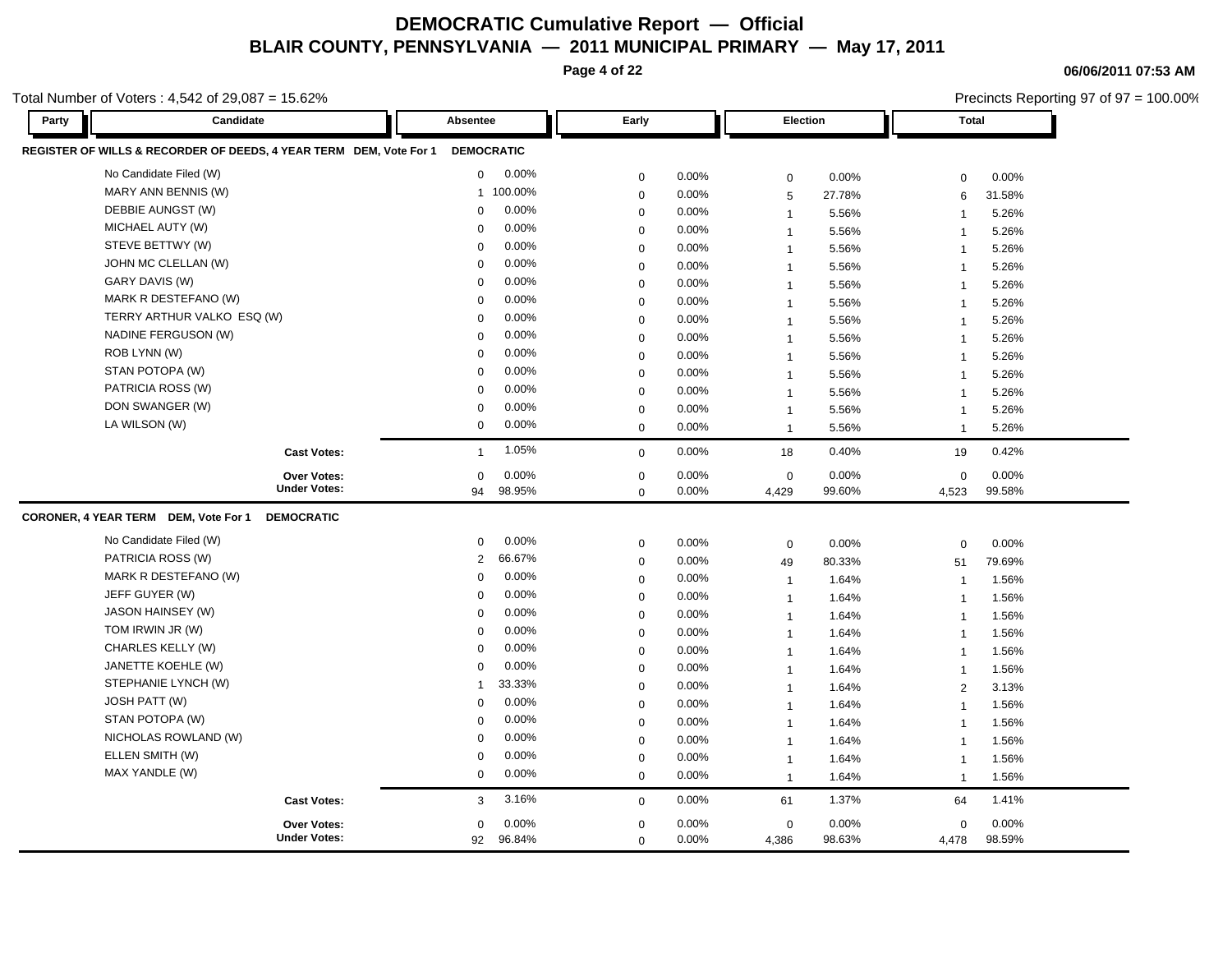**Page 5 of 22**

|            | Total Number of Voters: $4,542$ of $29,087 = 15.62\%$                     |                                           |          |                                              |                            |                |                       |                 |                    |                 | Precincts Reporting 97 of 97 = 100.00% |
|------------|---------------------------------------------------------------------------|-------------------------------------------|----------|----------------------------------------------|----------------------------|----------------|-----------------------|-----------------|--------------------|-----------------|----------------------------------------|
| Party      | Candidate                                                                 |                                           | Absentee |                                              | Early                      |                | Election              |                 | <b>Total</b>       |                 |                                        |
|            | MAGISTERIAL DISTRICT JUDGE, DISTRICT 24-1-02, 6 YEAR TERM DEM, Vote For 1 |                                           |          | <b>DEMOCRATIC</b>                            |                            |                |                       |                 |                    |                 |                                        |
| <b>DEM</b> | TODD F. KELLY                                                             |                                           |          | 23 100.00%                                   | $\mathbf 0$                | 0.00%          | 879                   | 100.00%         | 902                | 100.00%         |                                        |
|            |                                                                           | <b>Cast Votes:</b>                        |          | 92.00%<br>23                                 | $\mathbf{0}$               | 0.00%          | 879                   | 89.15%          | 902                | 89.22%          |                                        |
|            |                                                                           | <b>Over Votes:</b><br><b>Under Votes:</b> |          | 0.00%<br>$\Omega$<br>8.00%<br>$\overline{2}$ | 0<br>$\mathbf 0$           | 0.00%<br>0.00% | $\mathbf 0$<br>107    | 0.00%<br>10.85% | $\mathbf 0$<br>109 | 0.00%<br>10.78% |                                        |
|            | MAGISTERIAL DISTRICT JUDGE, DISTRICT 24-1-03, 6 YEAR TERM DEM, Vote For 1 |                                           |          | <b>DEMOCRATIC</b>                            |                            |                |                       |                 |                    |                 |                                        |
| <b>DEM</b> | JEFFREY P. AUKER<br>LOU STIENBUGLE (W)                                    |                                           |          | 13 100.00%<br>0.00%<br>$\mathbf 0$           | $\mathbf 0$<br>$\mathbf 0$ | 0.00%<br>0.00% | 628<br>$\overline{1}$ | 99.84%<br>0.16% | 641<br>-1          | 99.84%<br>0.16% |                                        |
|            |                                                                           | <b>Cast Votes:</b>                        |          | 81.25%<br>13                                 | $\mathbf 0$                | 0.00%          | 629                   | 87.24%          | 642                | 87.11%          |                                        |
|            |                                                                           | Over Votes:<br><b>Under Votes:</b>        |          | 0.00%<br>$\mathbf 0$<br>18.75%<br>3          | $\mathbf 0$<br>$\mathbf 0$ | 0.00%<br>0.00% | $\mathbf 0$<br>92     | 0.00%<br>12.76% | $\mathbf 0$<br>95  | 0.00%<br>12.89% |                                        |
|            | MAGISTERIAL DISTRICT JUDGE, DISTRICT 24-3-03, 6 YEAR TERM DEM, Vote For 1 |                                           |          | <b>DEMOCRATIC</b>                            |                            |                |                       |                 |                    |                 |                                        |
| <b>DEM</b> | PAULA M. AIGNER                                                           |                                           |          | 15 100.00%                                   | $\mathbf 0$                | 0.00%          | 842                   | 100.00%         | 857                | 100.00%         |                                        |
|            |                                                                           | <b>Cast Votes:</b>                        |          | 75.00%<br>15                                 | $\mathbf 0$                | 0.00%          | 842                   | 85.31%          | 857                | 85.10%          |                                        |
|            |                                                                           | Over Votes:<br><b>Under Votes:</b>        |          | 0.00%<br>$\Omega$<br>25.00%<br>5             | $\Omega$<br>$\mathbf 0$    | 0.00%<br>0.00% | $\mathbf 0$<br>145    | 0.00%<br>14.69% | $\mathbf 0$<br>150 | 0.00%<br>14.90% |                                        |
|            | MAGISTERIAL DISTRICT JUDGE, DISTRICT 24-3-04, 6 YEAR TERM DEM, Vote For 1 |                                           |          | <b>DEMOCRATIC</b>                            |                            |                |                       |                 |                    |                 |                                        |
| <b>DEM</b> | <b>CRAIG E. ORMSBY</b>                                                    |                                           |          | 2 100.00%                                    | $\mathbf 0$                | 0.00%          | 376                   | 100.00%         | 378                | 100.00%         |                                        |
|            |                                                                           | <b>Cast Votes:</b>                        |          | 2 100.00%                                    | $\mathbf 0$                | 0.00%          | 376                   | 88.26%          | 378                | 88.32%          |                                        |
|            |                                                                           | <b>Over Votes:</b><br><b>Under Votes:</b> |          | 0.00%<br>$\Omega$<br>0.00%<br>$\mathbf 0$    | $\Omega$<br>$\mathbf 0$    | 0.00%<br>0.00% | $\mathbf 0$<br>50     | 0.00%<br>11.74% | $\Omega$<br>50     | 0.00%<br>11.68% |                                        |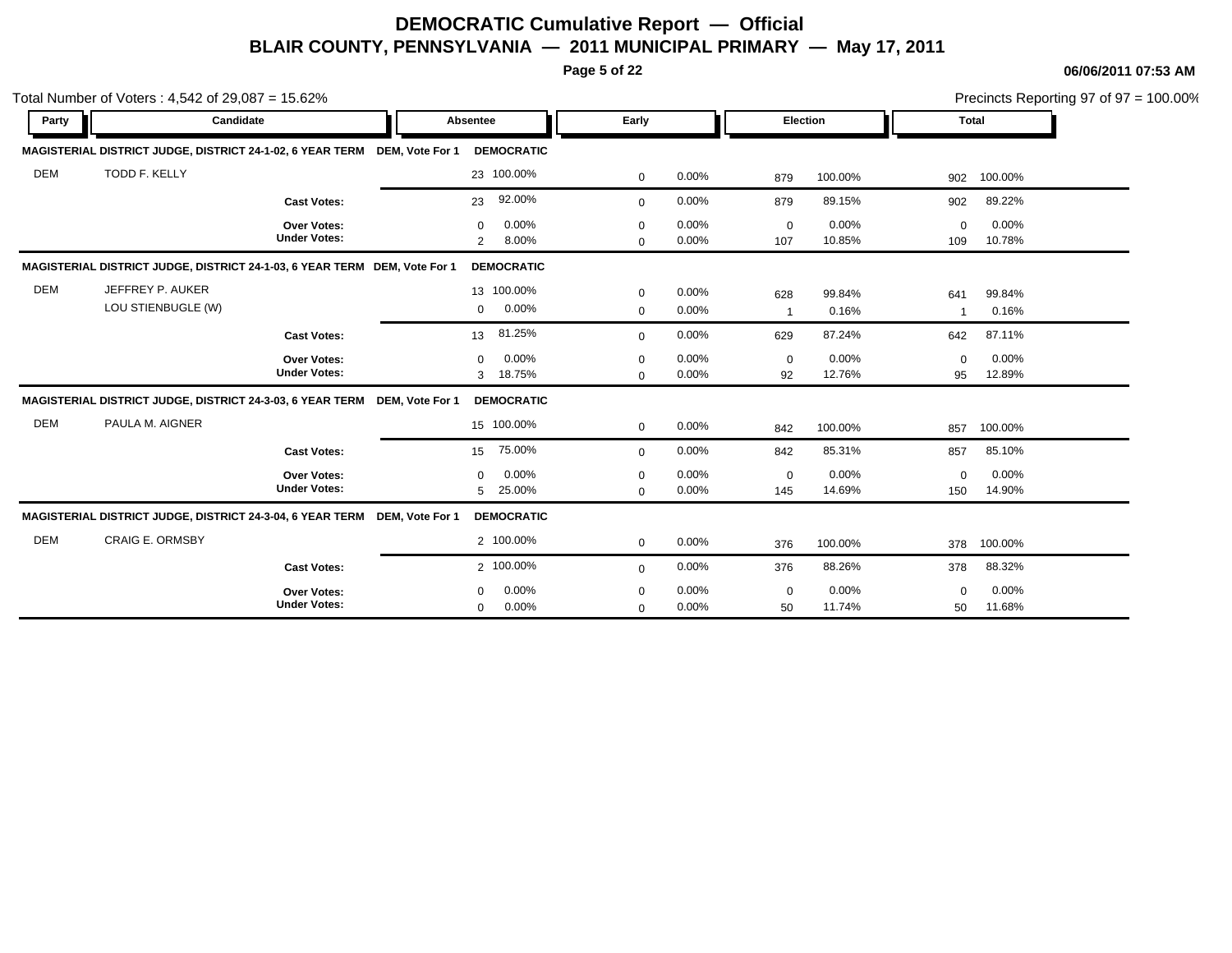**Page 6 of 22**

**06/06/2011 07:53 AM**

|            | Total Number of Voters: 4,542 of 29,087 = 15.62%             |                                    |                       |             |          |                       |          |                | Precincts Reporting 97 of 97 = 100.00% |  |  |
|------------|--------------------------------------------------------------|------------------------------------|-----------------------|-------------|----------|-----------------------|----------|----------------|----------------------------------------|--|--|
| Party      | Candidate                                                    |                                    | Absentee              | Early       |          |                       | Election |                | <b>Total</b>                           |  |  |
|            | CITY COUNCIL, 4 YEAR TERM ALTOONA DEM, Vote For 3            | <b>DEMOCRATIC</b>                  |                       |             |          |                       |          |                |                                        |  |  |
| <b>DEM</b> | JAMES B. SWAN                                                |                                    | 35 100.00%            | $\mathbf 0$ | 0.00%    | 1,375                 | 94.05%   | 1,410          | 94.19%                                 |  |  |
|            | STEVE BETTWY (W)                                             |                                    | 0.00%<br>$\mathbf 0$  | $\mathbf 0$ | 0.00%    | 58                    | 3.97%    | 58             | 3.87%                                  |  |  |
|            | TERRY TOMASETTI (W)                                          |                                    | 0.00%<br>0            | $\mathbf 0$ | $0.00\%$ | $\overline{c}$        | 0.14%    | $\overline{2}$ | 0.13%                                  |  |  |
|            | WILLIAM NEUGEBAUER (W)                                       |                                    | 0.00%<br>0            | 0           | 0.00%    | 5                     | 0.34%    | 5              | 0.33%                                  |  |  |
|            | <b>BRUCE KELLEY (W)</b>                                      |                                    | 0.00%<br>0            | $\mathbf 0$ | 0.00%    | 3                     | 0.21%    | 3              | 0.20%                                  |  |  |
|            | MICHAEL C HAIRE (W)                                          |                                    | 0.00%<br>0            | 0           | 0.00%    | $\overline{7}$        | 0.48%    | $\overline{7}$ | 0.47%                                  |  |  |
|            | ERIK J CAGLE (W)                                             |                                    | 0.00%<br>0            | $\mathbf 0$ | 0.00%    | $\overline{4}$        | 0.27%    | 4              | 0.27%                                  |  |  |
|            | STEVE BETTY (W)                                              |                                    | 0.00%<br>0            | $\mathbf 0$ | 0.00%    | $\mathbf{1}$          | 0.07%    | -1             | 0.07%                                  |  |  |
|            | MARK R DESTEFANO (W)                                         |                                    | 0.00%<br>0            | $\mathbf 0$ | $0.00\%$ | $\mathbf{1}$          | 0.07%    | -1             | 0.07%                                  |  |  |
|            | TOM IRWIN JR (W)                                             |                                    | 0.00%<br>0            | $\mathbf 0$ | $0.00\%$ | $\mathbf{1}$          | 0.07%    | -1             | 0.07%                                  |  |  |
|            | CHARLES KELY (W)                                             |                                    | 0.00%<br>0            | $\mathbf 0$ | 0.00%    | $\mathbf{1}$          | 0.07%    | 1              | 0.07%                                  |  |  |
|            | TARA PAIGE KIFER (W)                                         |                                    | 0.00%<br>$\mathbf 0$  | $\mathbf 0$ | 0.00%    | $\mathbf{1}$          | 0.07%    | $\mathbf{1}$   | 0.07%                                  |  |  |
|            | ROB LYNN (W)                                                 |                                    | 0.00%<br>0            | $\mathbf 0$ | 0.00%    | $\mathbf{1}$          | 0.07%    | $\mathbf{1}$   | 0.07%                                  |  |  |
|            | MAKENZIE WILT (W)                                            |                                    | 0.00%<br>$\mathbf 0$  | $\mathbf 0$ | $0.00\%$ | $\mathbf{2}^{\prime}$ | 0.14%    | 2              | 0.13%                                  |  |  |
|            |                                                              | <b>Cast Votes:</b>                 | 28.46%<br>35          | $\mathbf 0$ | 0.00%    | 1,462                 | 28.55%   | 1,497          | 28.55%                                 |  |  |
|            |                                                              | Over Votes:                        | 0.00%<br>$\mathbf 0$  | $\mathbf 0$ | $0.00\%$ | $\mathbf 0$           | 0.00%    | $\mathbf 0$    | 0.00%                                  |  |  |
|            |                                                              | <b>Under Votes:</b>                | 88<br>71.54%          | $\mathbf 0$ | $0.00\%$ | 3,659                 | 71.45%   | 3,747          | 71.45%                                 |  |  |
|            | CITY COUNCIL, 2 YEAR UNEXPIRED TERM ALTOONA DEM, Vote For 1  |                                    | <b>DEMOCRATIC</b>     |             |          |                       |          |                |                                        |  |  |
| DEM        | JAMES B. SWAN                                                |                                    | 100.00%<br>33         | $\mathbf 0$ | 0.00%    | 1,282                 | 96.68%   | 1,315          | 96.76%                                 |  |  |
|            | STEVE BETTWY (W)                                             |                                    | 0.00%<br>0            | $\mathbf 0$ | 0.00%    | 40                    | 3.02%    | 40             | 2.94%                                  |  |  |
|            | STEVE BETTY (W)                                              |                                    | 0.00%<br>0            | $\mathbf 0$ | 0.00%    | $\mathbf{1}$          | 0.08%    | 1              | 0.07%                                  |  |  |
|            | SHARON L BREAM (W)<br>DAVE BUTTERBAUGH (W)                   |                                    | 0.00%<br>$\mathbf 0$  | $\mathbf 0$ | $0.00\%$ | $\mathbf{1}$          | 0.08%    | $\mathbf{1}$   | 0.07%                                  |  |  |
|            | JAY SWAN (W)                                                 |                                    | 0.00%<br>0<br>0.00%   | $\mathbf 0$ | 0.00%    | $\overline{1}$        | 0.08%    | $\mathbf{1}$   | 0.07%                                  |  |  |
|            |                                                              |                                    | 0                     | $\mathbf 0$ | 0.00%    | $\mathbf{1}$          | 0.08%    | $\mathbf{1}$   | 0.07%                                  |  |  |
|            |                                                              | <b>Cast Votes:</b>                 | 80.49%<br>33          | $\mathbf 0$ | 0.00%    | 1,326                 | 77.68%   | 1,359          | 77.75%                                 |  |  |
|            |                                                              | Over Votes:<br><b>Under Votes:</b> | 0.00%<br>0            | $\mathbf 0$ | 0.00%    | $\mathbf 0$           | 0.00%    | $\mathbf 0$    | 0.00%                                  |  |  |
|            |                                                              |                                    | 19.51%<br>8           | $\mathbf 0$ | $0.00\%$ | 381                   | 22.32%   | 389            | 22.25%                                 |  |  |
|            | SUPERVISOR, 6 YEAR TERM ALLEGHENY DEM, Vote For 1 DEMOCRATIC |                                    |                       |             |          |                       |          |                |                                        |  |  |
|            | No Candidate Filed (W)                                       |                                    | 0.00%<br>$\mathbf 0$  | $\mathbf 0$ | 0.00%    | $\mathbf 0$           | 0.00%    | $\mathbf 0$    | 0.00%                                  |  |  |
|            | JOEL BOBETICH (W)                                            |                                    | $\mathbf 0$<br>0.00%  | $\mathbf 0$ | 0.00%    | $\overline{1}$        | 100.00%  |                | 100.00%                                |  |  |
|            |                                                              | <b>Cast Votes:</b>                 | 0.00%<br>$\mathbf 0$  | $\mathbf 0$ | 0.00%    | $\mathbf{1}$          | 0.41%    | 1              | 0.38%                                  |  |  |
|            |                                                              | Over Votes:                        | 0.00%<br>$\mathbf 0$  | 0           | 0.00%    | $\mathbf 0$           | 0.00%    | 0              | 0.00%                                  |  |  |
|            |                                                              | <b>Under Votes:</b>                | 15 100.00%            | $\mathbf 0$ | 0.00%    | 245                   | 99.59%   | 260            | 99.62%                                 |  |  |
|            | AUDITOR, 6 YEAR TERM ALLEGHENY DEM, Vote For 1               | <b>DEMOCRATIC</b>                  |                       |             |          |                       |          |                |                                        |  |  |
| DEM        | DEBI L. KENAWELL                                             |                                    | 14 100.00%            | 0           | 0.00%    | 211                   | 100.00%  | 225            | 100.00%                                |  |  |
|            |                                                              | <b>Cast Votes:</b>                 | 93.33%<br>14          | $\mathbf 0$ | 0.00%    | 211                   | 85.77%   | 225            | 86.21%                                 |  |  |
|            |                                                              | Over Votes:                        | 0.00%<br>$\mathbf 0$  | 0           | 0.00%    | $\mathbf 0$           | 0.00%    | 0              | 0.00%                                  |  |  |
|            |                                                              | <b>Under Votes:</b>                | 6.67%<br>$\mathbf{1}$ | $\mathbf 0$ | 0.00%    | 35                    | 14.23%   | 36             | 13.79%                                 |  |  |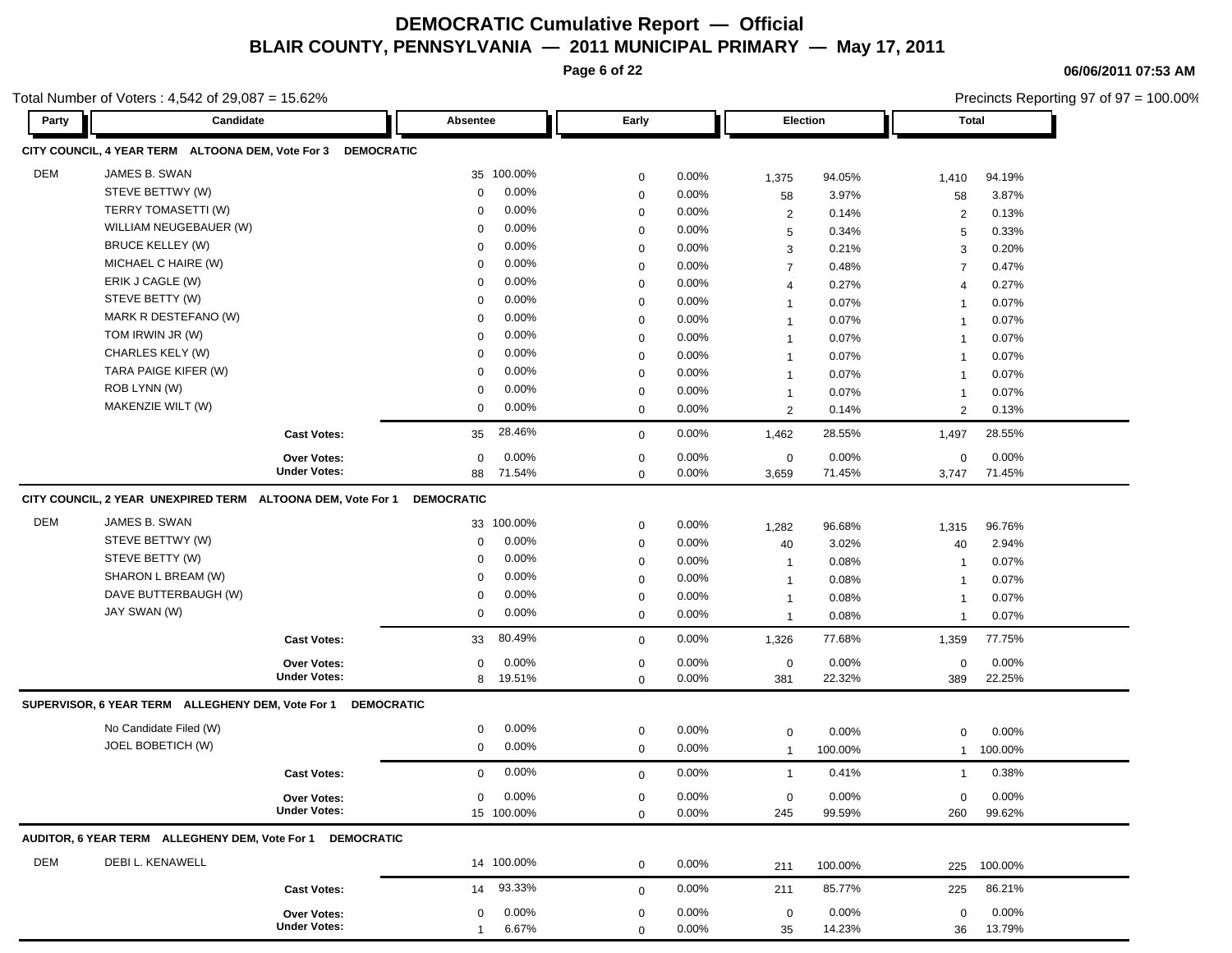**Page 7 of 22**

|            | Total Number of Voters: 4,542 of 29,087 = 15.62%                |                     |                      |              |       |                |         |                | Precincts Reporting 97 of 97 = 100.00% |
|------------|-----------------------------------------------------------------|---------------------|----------------------|--------------|-------|----------------|---------|----------------|----------------------------------------|
| Party      | Candidate                                                       |                     | Absentee             | Early        |       | Election       |         | <b>Total</b>   |                                        |
|            | COUNCIL, 4 YEAR TERM ALLEGHENY 4 THB DEM, Vote For 3 DEMOCRATIC |                     |                      |              |       |                |         |                |                                        |
| <b>DEM</b> | LINDA J. TADDEI                                                 |                     | 0.00%<br>$\mathbf 0$ | $\pmb{0}$    | 0.00% | $\mathbf{3}$   | 42.86%  | 3              | 42.86%                                 |
| <b>DEM</b> | <b>JOSEPH BEM</b>                                               |                     | 0.00%<br>$\mathbf 0$ | $\mathbf 0$  | 0.00% | 3              | 42.86%  | 3              | 42.86%                                 |
|            | TONY TADDEI (W)                                                 |                     | 0.00%<br>0           | $\mathbf 0$  | 0.00% | $\overline{1}$ | 14.29%  | $\mathbf{1}$   | 14.29%                                 |
|            |                                                                 | <b>Cast Votes:</b>  | 0.00%<br>$\mathbf 0$ | $\mathbf{0}$ | 0.00% | $\overline{7}$ | 77.78%  | $\overline{7}$ | 77.78%                                 |
|            |                                                                 | Over Votes:         | 0.00%<br>$\Omega$    | $\mathbf 0$  | 0.00% | $\mathbf 0$    | 0.00%   | 0              | 0.00%                                  |
|            |                                                                 | <b>Under Votes:</b> | $\mathbf 0$<br>0.00% | $\mathbf 0$  | 0.00% | $\overline{2}$ | 22.22%  | $\overline{2}$ | 22.22%                                 |
|            | SUPERVISOR, 6 YEAR TERM ANTIS DEM, Vote For 2 DEMOCRATIC        |                     |                      |              |       |                |         |                |                                        |
|            | No Candidate Filed (W)                                          |                     | 0.00%<br>$\mathbf 0$ | $\mathbf 0$  | 0.00% | $\mathbf 0$    | 0.00%   | $\mathbf 0$    | 0.00%                                  |
|            | RAYMOND E AMATO (W)                                             |                     | 0.00%<br>$\Omega$    | $\mathbf 0$  | 0.00% | 2              | 22.22%  | 2              | 22.22%                                 |
|            | RAY AMATO (W)                                                   |                     | 0.00%<br>$\mathbf 0$ | $\mathbf 0$  | 0.00% | $\overline{1}$ | 11.11%  | $\overline{1}$ | 11.11%                                 |
|            | RAYMONDE E AMATO (W)                                            |                     | 0.00%<br>0           | $\mathbf 0$  | 0.00% | $\overline{1}$ | 11.11%  | 1              | 11.11%                                 |
|            | RAYAMATOO (W)                                                   |                     | 0.00%<br>$\mathbf 0$ | $\mathbf 0$  | 0.00% | $\overline{1}$ | 11.11%  | $\overline{1}$ | 11.11%                                 |
|            | WILLIAM COADY (W)                                               |                     | 0.00%<br>$\mathbf 0$ | $\mathbf 0$  | 0.00% | $\overline{1}$ | 11.11%  | $\mathbf 1$    | 11.11%                                 |
|            | SARAH MILLER (W)                                                |                     | 0.00%<br>$\mathbf 0$ | $\mathbf 0$  | 0.00% | 3              | 33.33%  | 3              | 33.33%                                 |
|            |                                                                 | <b>Cast Votes:</b>  | 0.00%<br>$\mathbf 0$ | $\mathbf 0$  | 0.00% | 9              | 2.92%   | 9              | 2.90%                                  |
|            |                                                                 | Over Votes:         | 0.00%<br>$\mathbf 0$ | $\pmb{0}$    | 0.00% | $\mathbf 0$    | 0.00%   | $\mathbf 0$    | 0.00%                                  |
|            |                                                                 | <b>Under Votes:</b> | 2 100.00%            | $\mathbf 0$  | 0.00% | 299            | 97.08%  | 301            | 97.10%                                 |
|            | AUDITOR, 6 YEAR TERM ANTIS DEM, Vote For 1                      | <b>DEMOCRATIC</b>   |                      |              |       |                |         |                |                                        |
|            | No Candidate Filed (W)                                          |                     | 0.00%<br>$\mathbf 0$ | $\mathbf 0$  | 0.00% | $\mathbf 0$    | 0.00%   | $\mathbf 0$    | 0.00%                                  |
|            | STAN BAKER (W)                                                  |                     | 0.00%<br>$\mathbf 0$ | $\mathbf 0$  | 0.00% | $\overline{1}$ | 100.00% | $\mathbf{1}$   | 100.00%                                |
|            |                                                                 | <b>Cast Votes:</b>  | 0.00%<br>$\mathbf 0$ | $\mathbf 0$  | 0.00% | $\mathbf{1}$   | 0.65%   | $\mathbf{1}$   | 0.65%                                  |
|            |                                                                 | Over Votes:         | 0.00%<br>$\mathbf 0$ | $\pmb{0}$    | 0.00% | $\mathbf 0$    | 0.00%   | $\mathbf 0$    | 0.00%                                  |
|            |                                                                 | <b>Under Votes:</b> | 1 100.00%            | $\mathbf 0$  | 0.00% | 153            | 99.35%  | 154            | 99.35%                                 |
|            | COUNCIL, 4 YEAR TERM BELLWOOD DEM, Vote For 3 DEMOCRATIC        |                     |                      |              |       |                |         |                |                                        |
|            | No Candidate Filed (W)                                          |                     | 0.00%<br>$\mathbf 0$ | $\mathbf 0$  | 0.00% | $\mathbf 0$    | 0.00%   | $\mathbf 0$    | 0.00%                                  |
|            | <b>BURTON F HOPKINS (W)</b>                                     |                     | 0.00%<br>$\mathbf 0$ | $\mathbf 0$  | 0.00% | 5              | 62.50%  | 5              | 62.50%                                 |
|            | EILEEN D NEWBERRY (W)                                           |                     | 0.00%<br>$\mathbf 0$ | $\mathbf 0$  | 0.00% | $\overline{2}$ | 25.00%  | $\overline{2}$ | 25.00%                                 |
|            | JOHN KRIEGER (W)                                                |                     | 0.00%<br>$\mathbf 0$ | $\mathbf 0$  | 0.00% | $\overline{1}$ | 12.50%  | $\mathbf{1}$   | 12.50%                                 |
|            |                                                                 | <b>Cast Votes:</b>  | 0.00%<br>$\mathbf 0$ | $\mathbf 0$  | 0.00% | 8              | 6.35%   | 8              | 6.20%                                  |
|            |                                                                 | Over Votes:         | 0.00%<br>$\mathbf 0$ | $\pmb{0}$    | 0.00% | $\mathbf 0$    | 0.00%   | 0              | 0.00%                                  |
|            |                                                                 | <b>Under Votes:</b> | 3 100.00%            | $\mathbf 0$  | 0.00% | 118            | 93.65%  | 121            | 93.80%                                 |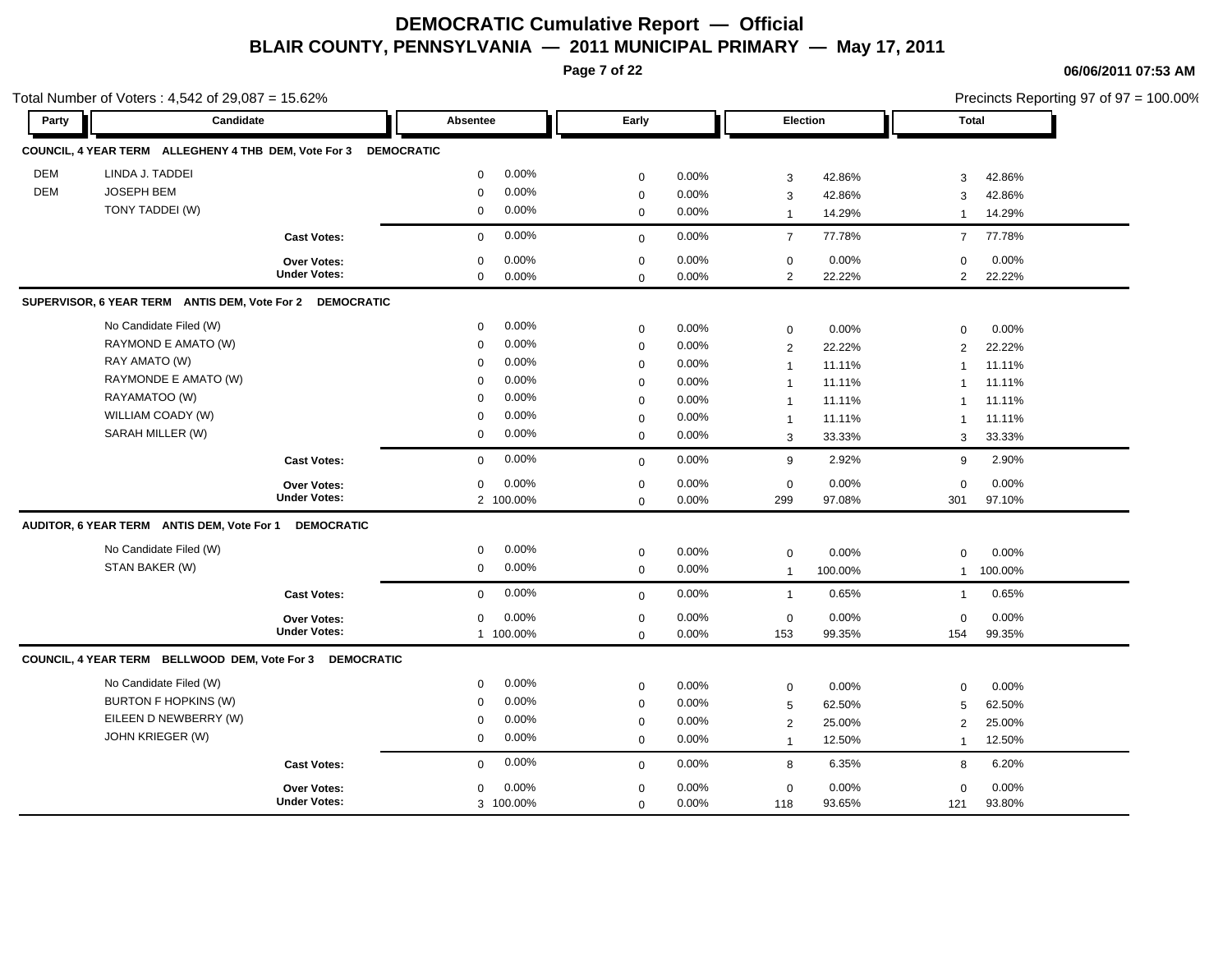**Page 8 of 22**

| Total Number of Voters: 4,542 of 29,087 = 15.62%                   |                                    |                      |              |       |                |         | Precincts Reporting 97 of 97 = 100.00% |         |  |
|--------------------------------------------------------------------|------------------------------------|----------------------|--------------|-------|----------------|---------|----------------------------------------|---------|--|
| Party                                                              | Candidate                          | Absentee             | Early        |       | Election       |         | <b>Total</b>                           |         |  |
| COUNCIL, 2 YEAR UNEXPIRED TERM BELLWOOD DEM, Vote For 1 DEMOCRATIC |                                    |                      |              |       |                |         |                                        |         |  |
| No Candidate Filed (W)                                             |                                    | 0.00%<br>$\mathbf 0$ | $\mathbf 0$  | 0.00% | $\mathbf 0$    | 0.00%   | $\mathbf 0$                            | 0.00%   |  |
| <b>BURTON F HOPKINS (W)</b>                                        |                                    | 0.00%<br>$\mathbf 0$ | $\mathbf 0$  | 0.00% | $\mathbf{3}$   | 100.00% | 3                                      | 100.00% |  |
|                                                                    | <b>Cast Votes:</b>                 | 0.00%<br>$\mathbf 0$ | $\mathbf{0}$ | 0.00% | 3              | 7.14%   | 3                                      | 6.98%   |  |
|                                                                    | <b>Over Votes:</b>                 | 0.00%<br>$\mathbf 0$ | $\mathbf 0$  | 0.00% | $\mathbf 0$    | 0.00%   | $\mathbf 0$                            | 0.00%   |  |
|                                                                    | <b>Under Votes:</b>                | 1 100.00%            | $\mathbf 0$  | 0.00% | 39             | 92.86%  | 40                                     | 93.02%  |  |
| SUPERVISOR, 6 YEAR TERM BLAIR DEM, Vote For 1                      | <b>DEMOCRATIC</b>                  |                      |              |       |                |         |                                        |         |  |
| No Candidate Filed (W)                                             |                                    | 0.00%<br>$\mathbf 0$ | $\mathbf 0$  | 0.00% | $\mathbf 0$    | 0.00%   | $\mathbf 0$                            | 0.00%   |  |
| RICHARD LASEK (W)                                                  |                                    | 0.00%<br>$\mathbf 0$ | $\mathbf 0$  | 0.00% | 15             | 68.18%  | 15                                     | 68.18%  |  |
| ARLENE BUSH (W)                                                    |                                    | 0.00%<br>$\mathbf 0$ | $\mathbf 0$  | 0.00% | 6              | 27.27%  | 6                                      | 27.27%  |  |
| CHARLES MAXWELL (W)                                                |                                    | 0.00%<br>$\mathbf 0$ | $\mathbf 0$  | 0.00% | $\overline{1}$ | 4.55%   | $\overline{1}$                         | 4.55%   |  |
|                                                                    | <b>Cast Votes:</b>                 | 0.00%<br>$\mathbf 0$ | $\mathbf 0$  | 0.00% | 22             | 9.44%   | 22                                     | 9.24%   |  |
|                                                                    | Over Votes:                        | 0.00%<br>$\mathbf 0$ | $\mathbf 0$  | 0.00% | $\mathbf 0$    | 0.00%   | $\mathbf 0$                            | 0.00%   |  |
|                                                                    | <b>Under Votes:</b>                | 5 100.00%            | $\mathbf 0$  | 0.00% | 211            | 90.56%  | 216                                    | 90.76%  |  |
| TAX COLLECTOR, 2 YEAR UNEXPIRED TERM BLAIR DEM, Vote For 1         |                                    | <b>DEMOCRATIC</b>    |              |       |                |         |                                        |         |  |
| No Candidate Filed (W)                                             |                                    | 0.00%<br>$\mathbf 0$ | $\mathbf 0$  | 0.00% | $\mathbf 0$    | 0.00%   | $\mathbf 0$                            | 0.00%   |  |
| <b>ASHLEY CAMPBELL (W)</b>                                         |                                    | 0.00%<br>$\mathbf 0$ | $\pmb{0}$    | 0.00% | $\overline{1}$ | 100.00% | $\mathbf{1}$                           | 100.00% |  |
|                                                                    | <b>Cast Votes:</b>                 | 0.00%<br>$\mathbf 0$ | $\mathbf 0$  | 0.00% | $\mathbf{1}$   | 0.43%   | $\mathbf{1}$                           | 0.42%   |  |
|                                                                    | <b>Over Votes:</b>                 | 0.00%<br>$\mathbf 0$ | $\mathbf 0$  | 0.00% | $\mathbf 0$    | 0.00%   | $\mathbf 0$                            | 0.00%   |  |
|                                                                    | <b>Under Votes:</b>                | 5 100.00%            | $\mathsf 0$  | 0.00% | 232            | 99.57%  | 237                                    | 99.58%  |  |
| AUDITOR, 6 YEAR TERM BLAIR DEM, Vote For 1                         | <b>DEMOCRATIC</b>                  |                      |              |       |                |         |                                        |         |  |
| No Candidate Filed (W)                                             |                                    | 0.00%<br>0           | $\pmb{0}$    | 0.00% | $\mathsf 0$    | 0.00%   | 0                                      | 0.00%   |  |
| ADANA HOOTEN (W)                                                   |                                    | 0.00%<br>$\mathbf 0$ | $\mathbf 0$  | 0.00% | $\overline{1}$ | 100.00% | $\mathbf{1}$                           | 100.00% |  |
|                                                                    | <b>Cast Votes:</b>                 | 0.00%<br>$\mathbf 0$ | $\mathbf 0$  | 0.00% | $\overline{1}$ | 0.43%   | $\mathbf{1}$                           | 0.42%   |  |
|                                                                    | Over Votes:                        | 0.00%<br>$\mathbf 0$ | $\mathbf 0$  | 0.00% | $\mathbf 0$    | 0.00%   | $\mathbf 0$                            | 0.00%   |  |
|                                                                    | <b>Under Votes:</b>                | 5 100.00%            | $\mathbf 0$  | 0.00% | 232            | 99.57%  | 237                                    | 99.58%  |  |
| SUPERVISOR, 6 YEAR TERM CATHARINE DEM, Vote For 1 DEMOCRATIC       |                                    |                      |              |       |                |         |                                        |         |  |
| No Candidate Filed (W)                                             |                                    | 0.00%<br>$\mathbf 0$ | $\mathbf 0$  | 0.00% | $\mathbf 0$    | 0.00%   | $\mathbf 0$                            | 0.00%   |  |
| BARRIE R WYLAND (W)                                                |                                    | 0.00%<br>0           | $\mathbf 0$  | 0.00% | 3              | 75.00%  | 3                                      | 75.00%  |  |
| MARC ISENBERG (W)                                                  |                                    | $\mathbf 0$<br>0.00% | $\mathbf 0$  | 0.00% | $\overline{1}$ | 25.00%  | $\overline{1}$                         | 25.00%  |  |
|                                                                    | <b>Cast Votes:</b>                 | 0.00%<br>$\mathbf 0$ | $\mathbf 0$  | 0.00% | $\overline{4}$ | 18.18%  | 4                                      | 17.39%  |  |
|                                                                    |                                    | 0.00%<br>0           | $\mathbf 0$  | 0.00% | $\mathbf 0$    | 0.00%   | $\mathbf 0$                            | 0.00%   |  |
|                                                                    | Over Votes:<br><b>Under Votes:</b> | 1 100.00%            | $\mathbf 0$  | 0.00% | 18             | 81.82%  | 19                                     | 82.61%  |  |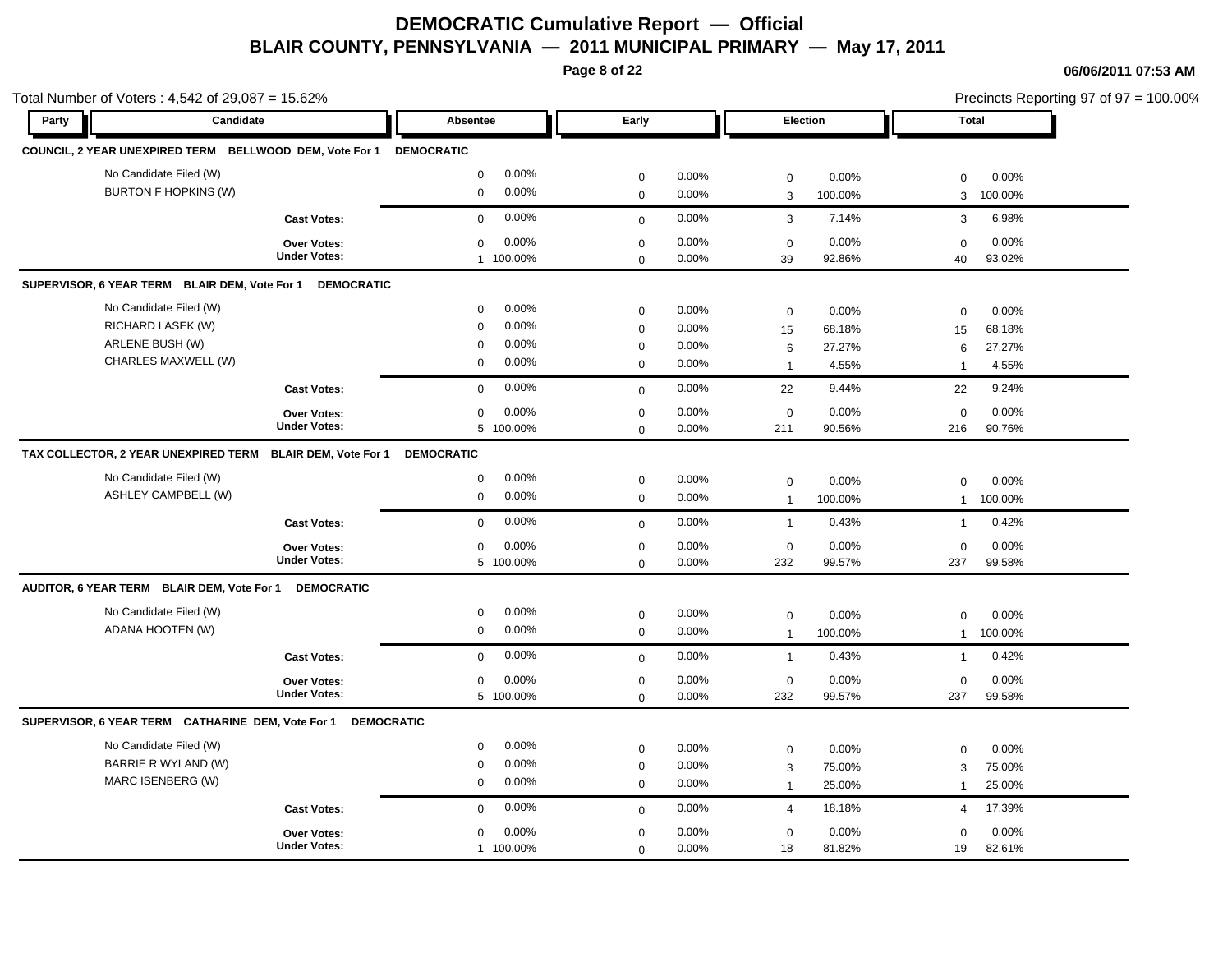**Page 9 of 22**

| Total Number of Voters: 4,542 of 29,087 = 15.62%             |                                                          |                                           |                            |                         |                      |                          | Precincts Reporting 97 of 97 = 100.00% |                          |
|--------------------------------------------------------------|----------------------------------------------------------|-------------------------------------------|----------------------------|-------------------------|----------------------|--------------------------|----------------------------------------|--------------------------|
| Candidate<br>Party                                           |                                                          | Absentee                                  | Early                      |                         | Election             |                          | Total                                  |                          |
| AUDITOR, 6 YEAR TERM CATHARINE DEM, Vote For 1 DEMOCRATIC    |                                                          |                                           |                            |                         |                      |                          |                                        |                          |
| No Candidate Filed (W)                                       |                                                          | 0.00%<br>$\mathbf 0$                      | $\mathbf 0$                | 0.00%                   | $\mathbf 0$          | 0.00%                    | $\mathbf 0$                            | 0.00%                    |
|                                                              | <b>Cast Votes:</b>                                       | 0.00%<br>$\mathbf{0}$                     | $\mathbf 0$                | 0.00%                   | $\mathbf 0$          | 0.00%                    | $\mathbf 0$                            | 0.00%                    |
|                                                              | <b>Over Votes:</b>                                       | 0.00%<br>$\mathbf 0$                      | $\mathbf 0$                | 0.00%                   | $\mathbf 0$          | 0.00%                    | $\mathbf 0$                            | 0.00%                    |
|                                                              | <b>Under Votes:</b>                                      | 1 100.00%                                 | $\mathbf 0$                | $0.00\%$                | 22                   | 100.00%                  | 23                                     | 100.00%                  |
| AUDITOR 4 YEAR UNEXPIRED TERM CATHARINE DEM, Vote For 1      |                                                          | <b>DEMOCRATIC</b>                         |                            |                         |                      |                          |                                        |                          |
| No Candidate Filed (W)                                       |                                                          | 0.00%<br>$\mathbf 0$                      | $\mathbf 0$                | 0.00%                   | $\mathbf 0$          | 0.00%                    | $\mathbf 0$                            | 0.00%                    |
|                                                              | <b>Cast Votes:</b>                                       | 0.00%<br>$\mathbf 0$                      | $\mathbf 0$                | 0.00%                   | $\mathbf 0$          | 0.00%                    | $\mathbf 0$                            | 0.00%                    |
|                                                              | <b>Over Votes:</b>                                       | 0.00%<br>$\mathbf 0$                      | $\mathbf 0$                | 0.00%                   | $\mathbf 0$          | 0.00%                    | $\mathbf 0$                            | 0.00%                    |
|                                                              | <b>Under Votes:</b>                                      | 1 100.00%                                 | $\mathbf 0$                | 0.00%                   | 22                   | 100.00%                  | 23                                     | 100.00%                  |
| AUDITOR, 2 YEAR UNEXPIRED TERM CATHARINE DEM, Vote For 1     |                                                          | <b>DEMOCRATIC</b>                         |                            |                         |                      |                          |                                        |                          |
| No Candidate Filed (W)                                       |                                                          | $0.00\%$<br>0                             | 0                          | 0.00%                   | $\mathbf 0$          | 0.00%                    | $\mathbf 0$                            | 0.00%                    |
|                                                              | <b>Cast Votes:</b>                                       | 0.00%<br>$\mathbf 0$                      | $\mathbf 0$                | 0.00%                   | $\mathbf 0$          | 0.00%                    | $\mathbf 0$                            | 0.00%                    |
|                                                              | <b>Over Votes:</b>                                       | 0.00%<br>0                                | $\mathbf 0$                | 0.00%                   | $\mathbf 0$          | 0.00%                    | $\mathbf 0$                            | 0.00%                    |
|                                                              | <b>Under Votes:</b>                                      | 1 100.00%                                 | $\mathbf 0$                | 0.00%                   | 22                   | 100.00%                  |                                        | 23 100.00%               |
| MAYOR, 4 YEAR TERM DUNCANSVILLE DEM, Vote For 1 DEMOCRATIC   |                                                          |                                           |                            |                         |                      |                          |                                        |                          |
| No Candidate Filed (W)                                       |                                                          | 0.00%<br>0                                | $\mathbf 0$                | 0.00%                   | $\boldsymbol{0}$     | 0.00%                    | $\mathbf 0$                            | 0.00%                    |
| KENNETH DAVIS (W)<br>MATT CUTSHALL (W)                       |                                                          | 0.00%<br>0<br>0.00%<br>0                  | $\mathbf 0$                | 0.00%                   | $\mathbf{1}$         | 50.00%                   | $\mathbf{1}$                           | 50.00%                   |
|                                                              |                                                          |                                           | $\mathbf 0$                | 0.00%                   | $\mathbf{1}$         | 50.00%                   | $\mathbf{1}$                           | 50.00%                   |
|                                                              | <b>Cast Votes:</b>                                       | 0.00%<br>$\mathbf{0}$                     | $\mathbf 0$                | 0.00%                   | $\overline{2}$       | 3.92%                    | $\overline{2}$                         | 3.85%                    |
|                                                              | <b>Over Votes:</b><br><b>Under Votes:</b>                | $0.00\%$<br>$\mathbf 0$<br>1 100.00%      | $\mathbf 0$                | 0.00%<br>0.00%          | $\mathbf 0$<br>49    | 0.00%<br>96.08%          | $\mathbf 0$<br>50                      | 0.00%<br>96.15%          |
|                                                              |                                                          |                                           | $\mathbf 0$                |                         |                      |                          |                                        |                          |
| COUNCIL, 4 YEAR TERM DUNCANSVILLE DEM, Vote For 3 DEMOCRATIC |                                                          |                                           |                            |                         |                      |                          |                                        |                          |
| DEM<br>STEVE SABOL                                           |                                                          | 1 100.00%                                 | $\mathbf 0$                | 0.00%                   | 36                   | 94.74%                   | 37                                     | 94.87%                   |
| DONALD A RABENSTEIN (W)<br>DEBBIE KERNS (W)                  |                                                          | 0.00%<br>0<br>0.00%<br>0                  | $\mathbf 0$                | 0.00%                   | $\overline{1}$       | 2.63%                    | $\overline{1}$                         | 2.56%                    |
|                                                              |                                                          |                                           | $\mathbf 0$                | 0.00%                   | $\overline{1}$       | 2.63%                    | $\mathbf{1}$                           | 2.56%                    |
|                                                              | <b>Cast Votes:</b>                                       | 33.33%<br>$\mathbf{1}$                    | $\mathbf 0$                | 0.00%                   | 38                   | 24.84%                   | 39                                     | 25.00%                   |
|                                                              | <b>Over Votes:</b><br><b>Under Votes:</b>                | $0.00\%$<br>0<br>66.67%<br>$\overline{2}$ | $\mathbf 0$<br>$\mathbf 0$ | 0.00%<br>0.00%          | $\mathbf 0$<br>115   | 0.00%<br>75.16%          | $\mathbf 0$<br>117                     | 0.00%<br>75.00%          |
|                                                              |                                                          |                                           |                            |                         |                      |                          |                                        |                          |
| COUNCIL, 2 YEAR UNEXPIRED TERM DUNCANSIVLLE DEM, Vote For 1  |                                                          | <b>DEMOCRATIC</b>                         |                            |                         |                      |                          |                                        |                          |
| No Candidate Filed (W)<br>DONALD A RABENSTEIN (W)            |                                                          | 0.00%<br>0<br>0.00%<br>0                  | 0                          | 0.00%<br>0.00%          | $\mathbf 0$          | 0.00%                    | $\mathbf 0$                            | 0.00%                    |
|                                                              |                                                          |                                           | $\mathbf 0$                |                         | $\mathbf{1}$         | 100.00%                  | 1                                      | 100.00%                  |
|                                                              |                                                          |                                           |                            |                         |                      |                          |                                        |                          |
|                                                              |                                                          | 0                                         | 0                          |                         | $\mathbf 0$          |                          | $\mathbf 0$                            |                          |
|                                                              | <b>Cast Votes:</b><br>Over Votes:<br><b>Under Votes:</b> | 0.00%<br>0<br>0.00%<br>1 100.00%          | $\mathbf 0$<br>$\mathbf 0$ | 0.00%<br>0.00%<br>0.00% | $\overline{1}$<br>50 | 1.96%<br>0.00%<br>98.04% | $\mathbf{1}$<br>51                     | 1.92%<br>0.00%<br>98.08% |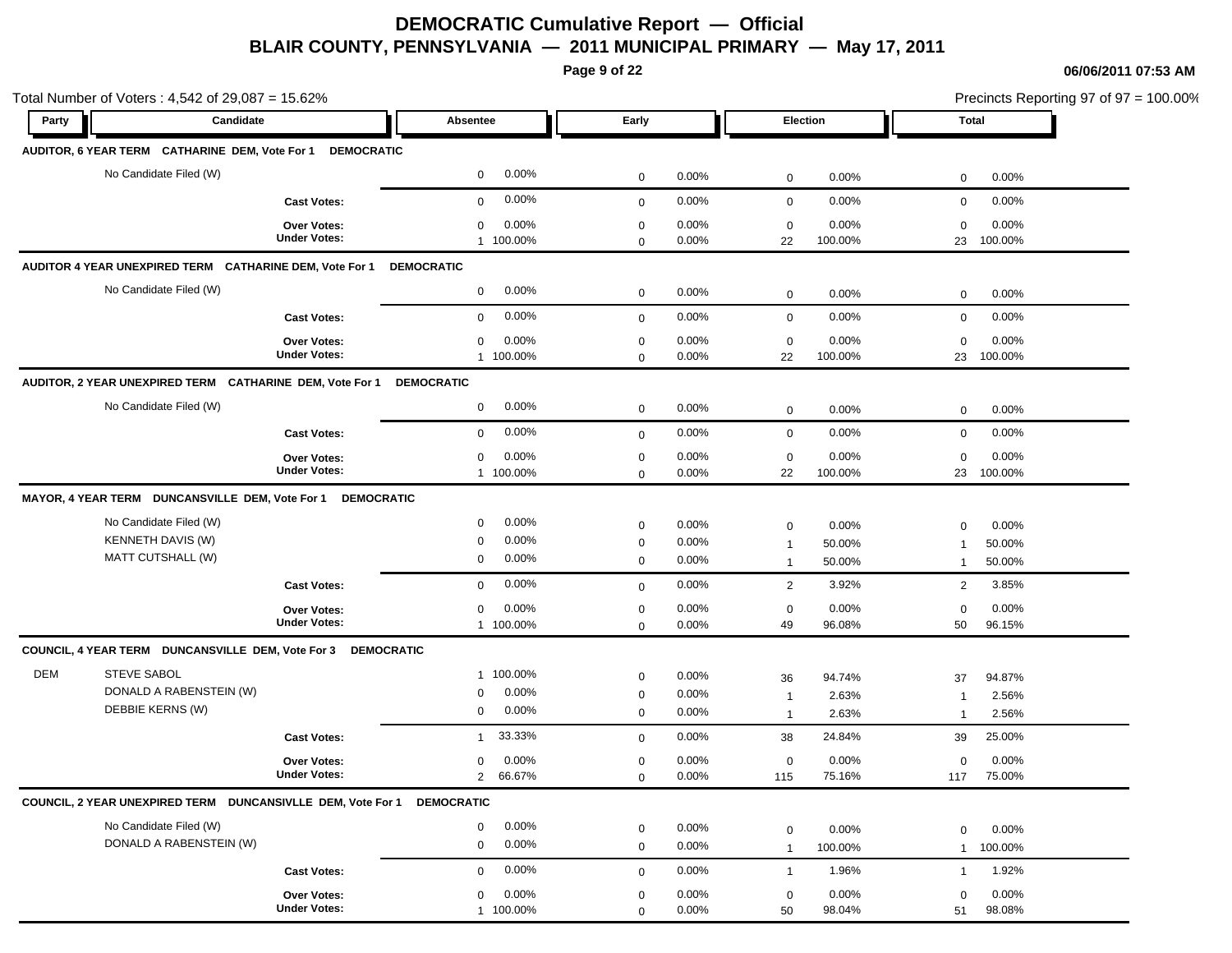**Page 10 of 22**

**06/06/2011 07:53 AM**

| Candidate                                                               | Absentee                                                                                                                                                                                                                                                                                                |                                                                                                                                                                                                                                                                                                                                                   |                                                                                                                                                                                                                                                        |                                                                                                                            |                                                                                                                                                                                                                                                      |                                                                                                                                                                           |                                                                                                                                                                                               |
|-------------------------------------------------------------------------|---------------------------------------------------------------------------------------------------------------------------------------------------------------------------------------------------------------------------------------------------------------------------------------------------------|---------------------------------------------------------------------------------------------------------------------------------------------------------------------------------------------------------------------------------------------------------------------------------------------------------------------------------------------------|--------------------------------------------------------------------------------------------------------------------------------------------------------------------------------------------------------------------------------------------------------|----------------------------------------------------------------------------------------------------------------------------|------------------------------------------------------------------------------------------------------------------------------------------------------------------------------------------------------------------------------------------------------|---------------------------------------------------------------------------------------------------------------------------------------------------------------------------|-----------------------------------------------------------------------------------------------------------------------------------------------------------------------------------------------|
|                                                                         |                                                                                                                                                                                                                                                                                                         | Early                                                                                                                                                                                                                                                                                                                                             |                                                                                                                                                                                                                                                        | Election                                                                                                                   |                                                                                                                                                                                                                                                      | <b>Total</b>                                                                                                                                                              |                                                                                                                                                                                               |
| SUPERVISOR, 6 YEAR TERM FRANKSTOWN DEM, Vote For 1<br><b>DEMOCRATIC</b> |                                                                                                                                                                                                                                                                                                         |                                                                                                                                                                                                                                                                                                                                                   |                                                                                                                                                                                                                                                        |                                                                                                                            |                                                                                                                                                                                                                                                      |                                                                                                                                                                           |                                                                                                                                                                                               |
| No Candidate Filed (W)                                                  | 0.00%<br>0                                                                                                                                                                                                                                                                                              | $\mathbf 0$                                                                                                                                                                                                                                                                                                                                       | 0.00%                                                                                                                                                                                                                                                  | $\mathbf 0$                                                                                                                | 0.00%                                                                                                                                                                                                                                                | $\mathbf 0$                                                                                                                                                               | 0.00%                                                                                                                                                                                         |
| ROBERT ONKST (W)                                                        | 50.00%<br>1                                                                                                                                                                                                                                                                                             | $\boldsymbol{0}$                                                                                                                                                                                                                                                                                                                                  | 0.00%                                                                                                                                                                                                                                                  |                                                                                                                            |                                                                                                                                                                                                                                                      |                                                                                                                                                                           | 36.73%                                                                                                                                                                                        |
| <b>GREGORY M WERSTIL (W)</b>                                            | 0.00%<br>$\mathsf 0$                                                                                                                                                                                                                                                                                    | $\mathbf 0$                                                                                                                                                                                                                                                                                                                                       | 0.00%                                                                                                                                                                                                                                                  |                                                                                                                            |                                                                                                                                                                                                                                                      |                                                                                                                                                                           | 36.73%                                                                                                                                                                                        |
| JOHN STEWART (W)                                                        | 0.00%<br>0                                                                                                                                                                                                                                                                                              | $\mathbf 0$                                                                                                                                                                                                                                                                                                                                       | 0.00%                                                                                                                                                                                                                                                  |                                                                                                                            | 2.13%                                                                                                                                                                                                                                                | $\mathbf{1}$                                                                                                                                                              | 2.04%                                                                                                                                                                                         |
| PAUL LUTHER (W)                                                         | 0.00%<br>0                                                                                                                                                                                                                                                                                              | $\mathbf 0$                                                                                                                                                                                                                                                                                                                                       | 0.00%                                                                                                                                                                                                                                                  |                                                                                                                            | 19.15%                                                                                                                                                                                                                                               | 9                                                                                                                                                                         | 18.37%                                                                                                                                                                                        |
| TED G. MANNA (W)                                                        | 50.00%<br>1                                                                                                                                                                                                                                                                                             | $\mathbf 0$                                                                                                                                                                                                                                                                                                                                       | 0.00%                                                                                                                                                                                                                                                  |                                                                                                                            | 0.00%                                                                                                                                                                                                                                                | $\overline{1}$                                                                                                                                                            | 2.04%                                                                                                                                                                                         |
| <b>ROBERT MILLS (W)</b>                                                 | 0.00%<br>$\mathbf 0$                                                                                                                                                                                                                                                                                    | $\mathbf 0$                                                                                                                                                                                                                                                                                                                                       | 0.00%                                                                                                                                                                                                                                                  | $\mathbf{1}$                                                                                                               | 2.13%                                                                                                                                                                                                                                                | $\mathbf{1}$                                                                                                                                                              | 2.04%                                                                                                                                                                                         |
| CRAIG SCHREIBER (W)                                                     | 0.00%<br>0                                                                                                                                                                                                                                                                                              | $\mathbf 0$                                                                                                                                                                                                                                                                                                                                       | 0.00%                                                                                                                                                                                                                                                  | $\mathbf{1}$                                                                                                               | 2.13%                                                                                                                                                                                                                                                | $\mathbf{1}$                                                                                                                                                              | 2.04%                                                                                                                                                                                         |
| <b>Cast Votes:</b>                                                      | 28.57%<br>$\overline{2}$                                                                                                                                                                                                                                                                                | $\mathbf 0$                                                                                                                                                                                                                                                                                                                                       | 0.00%                                                                                                                                                                                                                                                  | 47                                                                                                                         | 14.51%                                                                                                                                                                                                                                               | 49                                                                                                                                                                        | 14.80%                                                                                                                                                                                        |
| Over Votes:                                                             | 0.00%<br>$\mathsf 0$                                                                                                                                                                                                                                                                                    | $\mathbf 0$                                                                                                                                                                                                                                                                                                                                       | 0.00%                                                                                                                                                                                                                                                  | $\mathbf 0$                                                                                                                | 0.00%                                                                                                                                                                                                                                                | $\mathbf 0$                                                                                                                                                               | 0.00%                                                                                                                                                                                         |
| <b>Under Votes:</b>                                                     | 5 71.43%                                                                                                                                                                                                                                                                                                | $\mathbf 0$                                                                                                                                                                                                                                                                                                                                       | 0.00%                                                                                                                                                                                                                                                  | 277                                                                                                                        | 85.49%                                                                                                                                                                                                                                               | 282                                                                                                                                                                       | 85.20%                                                                                                                                                                                        |
|                                                                         |                                                                                                                                                                                                                                                                                                         |                                                                                                                                                                                                                                                                                                                                                   |                                                                                                                                                                                                                                                        |                                                                                                                            |                                                                                                                                                                                                                                                      |                                                                                                                                                                           |                                                                                                                                                                                               |
| No Candidate Filed (W)                                                  | 0.00%<br>0                                                                                                                                                                                                                                                                                              |                                                                                                                                                                                                                                                                                                                                                   | 0.00%                                                                                                                                                                                                                                                  |                                                                                                                            |                                                                                                                                                                                                                                                      |                                                                                                                                                                           | 0.00%                                                                                                                                                                                         |
| KATHARINE OZIO (W)                                                      | 0.00%<br>0                                                                                                                                                                                                                                                                                              | $\mathsf{O}\xspace$                                                                                                                                                                                                                                                                                                                               | 0.00%                                                                                                                                                                                                                                                  | $\overline{1}$                                                                                                             | 100.00%                                                                                                                                                                                                                                              | $\mathbf{1}$                                                                                                                                                              | 100.00%                                                                                                                                                                                       |
| <b>Cast Votes:</b>                                                      | 0.00%<br>0                                                                                                                                                                                                                                                                                              | $\mathbf 0$                                                                                                                                                                                                                                                                                                                                       | 0.00%                                                                                                                                                                                                                                                  | $\overline{1}$                                                                                                             | 0.31%                                                                                                                                                                                                                                                | $\mathbf{1}$                                                                                                                                                              | 0.30%                                                                                                                                                                                         |
|                                                                         |                                                                                                                                                                                                                                                                                                         |                                                                                                                                                                                                                                                                                                                                                   |                                                                                                                                                                                                                                                        |                                                                                                                            |                                                                                                                                                                                                                                                      |                                                                                                                                                                           | 0.00%                                                                                                                                                                                         |
| <b>Under Votes:</b>                                                     | 7 100.00%                                                                                                                                                                                                                                                                                               | $\mathbf 0$                                                                                                                                                                                                                                                                                                                                       | 0.00%                                                                                                                                                                                                                                                  | 323                                                                                                                        | 99.69%                                                                                                                                                                                                                                               | 330                                                                                                                                                                       | 99.70%                                                                                                                                                                                        |
|                                                                         |                                                                                                                                                                                                                                                                                                         |                                                                                                                                                                                                                                                                                                                                                   |                                                                                                                                                                                                                                                        |                                                                                                                            |                                                                                                                                                                                                                                                      |                                                                                                                                                                           |                                                                                                                                                                                               |
| No Candidate Filed (W)                                                  | 0.00%                                                                                                                                                                                                                                                                                                   |                                                                                                                                                                                                                                                                                                                                                   |                                                                                                                                                                                                                                                        |                                                                                                                            |                                                                                                                                                                                                                                                      |                                                                                                                                                                           | 0.00%                                                                                                                                                                                         |
| DONALD HAZENSTAB (W)                                                    | 0.00%                                                                                                                                                                                                                                                                                                   |                                                                                                                                                                                                                                                                                                                                                   |                                                                                                                                                                                                                                                        |                                                                                                                            |                                                                                                                                                                                                                                                      |                                                                                                                                                                           | 50.00%                                                                                                                                                                                        |
| DANIEL GIARTH JR (W)                                                    | 0.00%<br>0                                                                                                                                                                                                                                                                                              |                                                                                                                                                                                                                                                                                                                                                   |                                                                                                                                                                                                                                                        |                                                                                                                            |                                                                                                                                                                                                                                                      |                                                                                                                                                                           | 50.00%                                                                                                                                                                                        |
|                                                                         |                                                                                                                                                                                                                                                                                                         |                                                                                                                                                                                                                                                                                                                                                   |                                                                                                                                                                                                                                                        |                                                                                                                            |                                                                                                                                                                                                                                                      |                                                                                                                                                                           | 2.53%                                                                                                                                                                                         |
|                                                                         |                                                                                                                                                                                                                                                                                                         |                                                                                                                                                                                                                                                                                                                                                   |                                                                                                                                                                                                                                                        |                                                                                                                            |                                                                                                                                                                                                                                                      |                                                                                                                                                                           |                                                                                                                                                                                               |
|                                                                         |                                                                                                                                                                                                                                                                                                         |                                                                                                                                                                                                                                                                                                                                                   |                                                                                                                                                                                                                                                        |                                                                                                                            |                                                                                                                                                                                                                                                      |                                                                                                                                                                           | 0.00%<br>97.47%                                                                                                                                                                               |
|                                                                         |                                                                                                                                                                                                                                                                                                         |                                                                                                                                                                                                                                                                                                                                                   |                                                                                                                                                                                                                                                        |                                                                                                                            |                                                                                                                                                                                                                                                      |                                                                                                                                                                           |                                                                                                                                                                                               |
| No Candidate Filed (W)                                                  | 0.00%                                                                                                                                                                                                                                                                                                   |                                                                                                                                                                                                                                                                                                                                                   |                                                                                                                                                                                                                                                        |                                                                                                                            |                                                                                                                                                                                                                                                      |                                                                                                                                                                           | 0.00%                                                                                                                                                                                         |
|                                                                         |                                                                                                                                                                                                                                                                                                         |                                                                                                                                                                                                                                                                                                                                                   |                                                                                                                                                                                                                                                        |                                                                                                                            |                                                                                                                                                                                                                                                      |                                                                                                                                                                           | 0.00%                                                                                                                                                                                         |
|                                                                         |                                                                                                                                                                                                                                                                                                         |                                                                                                                                                                                                                                                                                                                                                   |                                                                                                                                                                                                                                                        |                                                                                                                            |                                                                                                                                                                                                                                                      |                                                                                                                                                                           | 0.00%                                                                                                                                                                                         |
| <b>Under Votes:</b>                                                     |                                                                                                                                                                                                                                                                                                         |                                                                                                                                                                                                                                                                                                                                                   |                                                                                                                                                                                                                                                        |                                                                                                                            |                                                                                                                                                                                                                                                      |                                                                                                                                                                           | 79 100.00%                                                                                                                                                                                    |
|                                                                         |                                                                                                                                                                                                                                                                                                         |                                                                                                                                                                                                                                                                                                                                                   |                                                                                                                                                                                                                                                        |                                                                                                                            |                                                                                                                                                                                                                                                      |                                                                                                                                                                           |                                                                                                                                                                                               |
| JOSEPH D. CLAAR                                                         | 0.00%<br>0                                                                                                                                                                                                                                                                                              |                                                                                                                                                                                                                                                                                                                                                   | 0.00%                                                                                                                                                                                                                                                  |                                                                                                                            |                                                                                                                                                                                                                                                      |                                                                                                                                                                           | 100.00%                                                                                                                                                                                       |
|                                                                         | 0.00%                                                                                                                                                                                                                                                                                                   |                                                                                                                                                                                                                                                                                                                                                   |                                                                                                                                                                                                                                                        |                                                                                                                            |                                                                                                                                                                                                                                                      |                                                                                                                                                                           | 89.00%                                                                                                                                                                                        |
|                                                                         |                                                                                                                                                                                                                                                                                                         |                                                                                                                                                                                                                                                                                                                                                   |                                                                                                                                                                                                                                                        |                                                                                                                            |                                                                                                                                                                                                                                                      |                                                                                                                                                                           |                                                                                                                                                                                               |
|                                                                         |                                                                                                                                                                                                                                                                                                         |                                                                                                                                                                                                                                                                                                                                                   |                                                                                                                                                                                                                                                        |                                                                                                                            |                                                                                                                                                                                                                                                      |                                                                                                                                                                           | 0.00%<br>11.00%                                                                                                                                                                               |
|                                                                         | <b>Over Votes:</b><br><b>Cast Votes:</b><br>Over Votes:<br><b>Under Votes:</b><br>AUDITOR, 6 YEAR TERM FREEDOM DEM, Vote For 1 DEMOCRATIC<br><b>Cast Votes:</b><br>Over Votes:<br>SUPERVISOR, 6 YEAR TERM GREENFIELD DEM, Vote For 1<br><b>Cast Votes:</b><br><b>Over Votes:</b><br><b>Under Votes:</b> | AUDITOR, 6 YEAR TERM FRANKSTOWN DEM, Vote For 1 DEMOCRATIC<br>0.00%<br>0<br>SUPERVISOR, 6 YEAR TERM FREEDOM DEM, Vote For 1 DEMOCRATIC<br>0<br>0<br>0.00%<br>0<br>0.00%<br>0<br>$\mathbf 0$<br>0.00%<br>0<br>0.00%<br>$\mathbf 0$<br>0.00%<br>$\mathsf 0$<br>0<br>0.00%<br><b>DEMOCRATIC</b><br>$\mathbf 0$<br>0.00%<br>0<br>0.00%<br>$\mathbf 0$ | $\boldsymbol{0}$<br>$\mathbf 0$<br>$\mathbf 0$<br>$\mathbf 0$<br>$\mathbf 0$<br>$\mathbf 0$<br>$\mathbf 0$<br>$\mathbf 0$<br>$\mathbf 0$<br>$\mathbf 0$<br>$\mathbf 0$<br>$\mathbf 0$<br>$\boldsymbol{0}$<br>$\mathbf 0$<br>$\mathbf 0$<br>$\mathbf 0$ | 0.00%<br>0.00%<br>0.00%<br>0.00%<br>0.00%<br>0.00%<br>0.00%<br>0.00%<br>0.00%<br>0.00%<br>0.00%<br>0.00%<br>0.00%<br>0.00% | 17<br>18<br>$\mathbf{1}$<br>9<br>$\mathbf 0$<br>$\mathbf 0$<br>$\mathbf 0$<br>$\mathbf 0$<br>$\mathbf{1}$<br>$\mathbf{1}$<br>$\overline{2}$<br>$\mathbf 0$<br>77<br>$\mathbf 0$<br>$\mathbf 0$<br>$\mathbf 0$<br>79<br>89<br>89<br>$\mathbf 0$<br>11 | 36.17%<br>38.30%<br>0.00%<br>0.00%<br>0.00%<br>50.00%<br>50.00%<br>2.53%<br>0.00%<br>97.47%<br>0.00%<br>0.00%<br>0.00%<br>100.00%<br>100.00%<br>89.00%<br>0.00%<br>11.00% | 18<br>18<br>$\mathbf 0$<br>$\mathbf 0$<br>$\mathbf 0$<br>$\mathbf{1}$<br>$\mathbf{1}$<br>2<br>$\mathbf 0$<br>77<br>$\mathbf 0$<br>$\mathbf 0$<br>$\mathbf 0$<br>89<br>89<br>$\mathbf 0$<br>11 |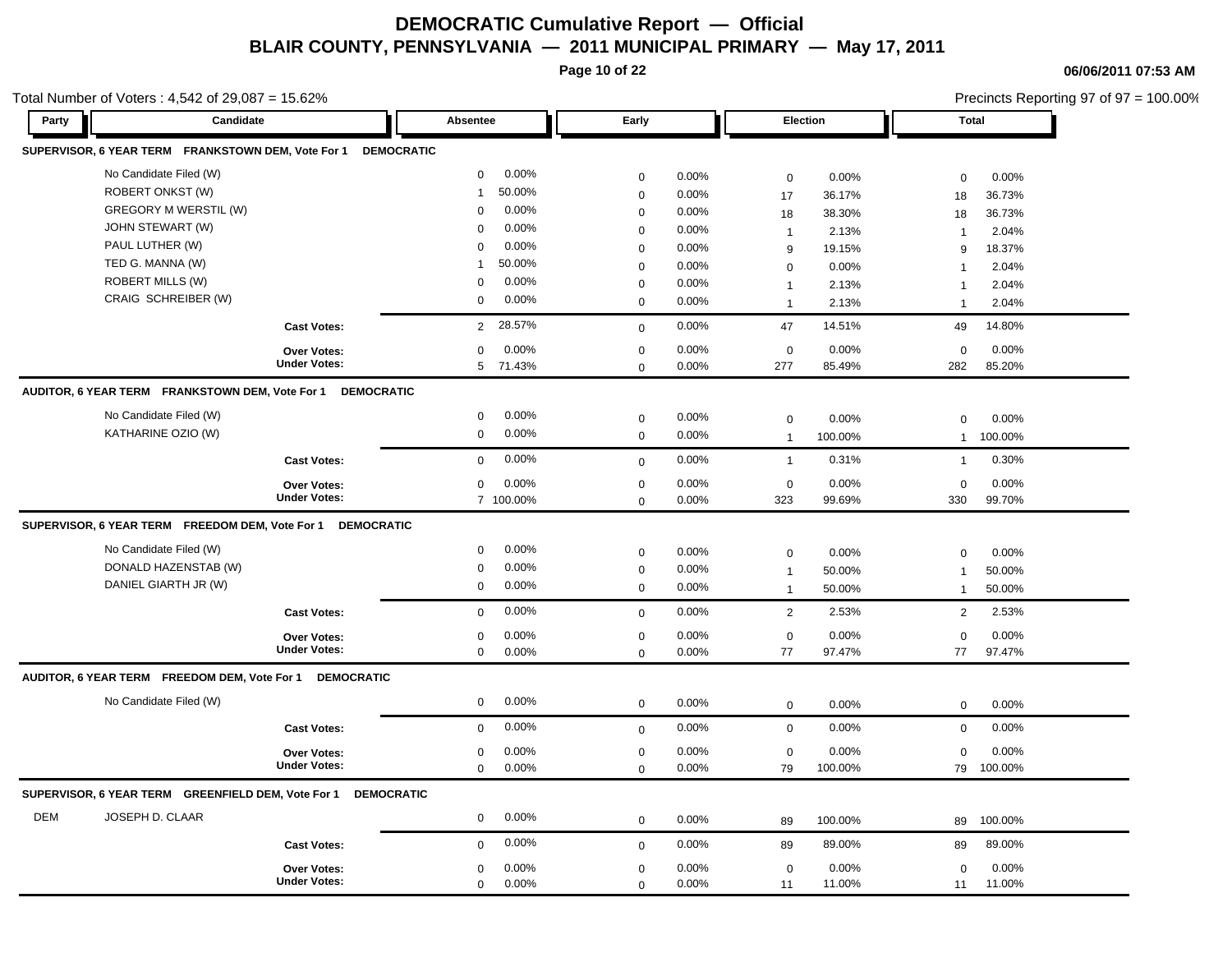**Page 11 of 22**

|                              | Total Number of Voters: 4,542 of 29,087 = 15.62% |                                                                            |                   |           |              |          |                |         |              | Precincts Reporting 97 of 97 = 100.00% |  |  |
|------------------------------|--------------------------------------------------|----------------------------------------------------------------------------|-------------------|-----------|--------------|----------|----------------|---------|--------------|----------------------------------------|--|--|
| Party                        | Candidate                                        |                                                                            | Absentee          |           | Early        |          | Election       |         | <b>Total</b> |                                        |  |  |
|                              |                                                  | SUPERVISOR, 2 YEAR UNEXPIRED TERM GREENFIELD DEM, Vote For 1 DEMOCRATIC    |                   |           |              |          |                |         |              |                                        |  |  |
| <b>DEM</b><br>JAMES E. BETAR |                                                  |                                                                            | $\mathbf 0$       | 0.00%     | $\mathbf 0$  | 0.00%    | 79             | 98.75%  | 79           | 98.75%                                 |  |  |
|                              | NEVIN DELL SR (W)                                |                                                                            | $\mathbf 0$       | 0.00%     | $\mathbf 0$  | 0.00%    | $\overline{1}$ | 1.25%   | $\mathbf{1}$ | 1.25%                                  |  |  |
|                              |                                                  | <b>Cast Votes:</b>                                                         | $\mathbf{0}$      | 0.00%     | $\mathbf{0}$ | 0.00%    | 80             | 80.00%  | 80           | 80.00%                                 |  |  |
|                              |                                                  | Over Votes:                                                                | $\mathbf 0$       | 0.00%     | $\mathbf 0$  | 0.00%    | $\mathbf 0$    | 0.00%   | $\mathbf 0$  | 0.00%                                  |  |  |
|                              |                                                  | <b>Under Votes:</b>                                                        | $\mathbf 0$       | 0.00%     | $\mathbf 0$  | $0.00\%$ | 20             | 20.00%  | 20           | 20.00%                                 |  |  |
|                              |                                                  | AUDITOR, 6 YEAR TERM GREENFIELD DEM, Vote For 1 DEMOCRATIC                 |                   |           |              |          |                |         |              |                                        |  |  |
|                              | No Candidate Filed (W)                           |                                                                            | $\mathbf 0$       | 0.00%     | $\mathbf 0$  | $0.00\%$ | $\mathbf 0$    | 0.00%   | 0            | 0.00%                                  |  |  |
|                              |                                                  | <b>Cast Votes:</b>                                                         | $\mathbf 0$       | 0.00%     | $\mathbf 0$  | 0.00%    | $\mathbf 0$    | 0.00%   | $\mathbf 0$  | 0.00%                                  |  |  |
|                              |                                                  | <b>Over Votes:</b>                                                         | $\mathbf 0$       | 0.00%     | $\mathbf 0$  | $0.00\%$ | $\mathbf 0$    | 0.00%   | $\mathbf 0$  | 0.00%                                  |  |  |
|                              |                                                  | <b>Under Votes:</b>                                                        | $\mathbf 0$       | 0.00%     | $\mathbf 0$  | $0.00\%$ | 100            | 100.00% | 100          | 100.00%                                |  |  |
|                              |                                                  | COUNCIL, WARD 1, 4 YEAR TERM HOLLIDAYSBURG WD 1 DEM, Vote For 1            | <b>DEMOCRATIC</b> |           |              |          |                |         |              |                                        |  |  |
|                              | No Candidate Filed (W)                           |                                                                            | $\mathbf{0}$      | 0.00%     | $\mathbf 0$  | 0.00%    | $\mathbf 0$    | 0.00%   | $\mathbf 0$  | 0.00%                                  |  |  |
|                              |                                                  | <b>Cast Votes:</b>                                                         | $\mathbf{0}$      | 0.00%     | $\mathbf 0$  | 0.00%    | $\mathbf 0$    | 0.00%   | $\mathbf 0$  | 0.00%                                  |  |  |
|                              |                                                  | Over Votes:                                                                | 0                 | 0.00%     | $\mathbf 0$  | 0.00%    | $\mathbf 0$    | 0.00%   | $\mathbf 0$  | 0.00%                                  |  |  |
|                              |                                                  | <b>Under Votes:</b>                                                        | $\mathbf 0$       | 0.00%     | $\mathbf 0$  | 0.00%    | 25             | 100.00% |              | 25 100.00%                             |  |  |
|                              |                                                  | COUNCIL, WARD 3, 4 YEAR TERM HOLLIDAYSBURG WD 3 DEM, Vote For 1 DEMOCRATIC |                   |           |              |          |                |         |              |                                        |  |  |
|                              | No Candidate Filed (W)                           |                                                                            | $\mathbf 0$       | 0.00%     | $\mathbf 0$  | 0.00%    | $\mathbf 0$    | 0.00%   | $\mathbf 0$  | 0.00%                                  |  |  |
|                              | JOHN BRENNERX (W)                                |                                                                            | $\mathbf 0$       | 0.00%     | $\mathbf 0$  | 0.00%    | $\mathbf{1}$   | 25.00%  | $\mathbf{1}$ | 25.00%                                 |  |  |
|                              | TIM BERESNYAK (W)                                |                                                                            | $\mathbf 0$       | 0.00%     | $\mathbf 0$  | $0.00\%$ | 3              | 75.00%  | 3            | 75.00%                                 |  |  |
|                              |                                                  | <b>Cast Votes:</b>                                                         | $\mathbf 0$       | 0.00%     | $\mathbf 0$  | 0.00%    | $\overline{4}$ | 23.53%  | 4            | 23.53%                                 |  |  |
|                              |                                                  | <b>Over Votes:</b>                                                         | 0                 | 0.00%     | $\mathbf 0$  | $0.00\%$ | 0              | 0.00%   | $\mathbf 0$  | 0.00%                                  |  |  |
|                              |                                                  | <b>Under Votes:</b>                                                        | $\mathbf 0$       | 0.00%     | $\mathbf 0$  | 0.00%    | 13             | 76.47%  | 13           | 76.47%                                 |  |  |
|                              |                                                  | COUNCIL, WARD 5, 4 YEAR TERM HOLLIDAYSBURG WD 5 DEM, Vote For 1            | <b>DEMOCRATIC</b> |           |              |          |                |         |              |                                        |  |  |
|                              | No Candidate Filed (W)                           |                                                                            | $\mathbf 0$       | 0.00%     | $\mathbf 0$  | 0.00%    | $\mathbf 0$    | 0.00%   | $\mathbf 0$  | 0.00%                                  |  |  |
|                              | MARK L SHAWLEY (W)                               |                                                                            |                   | 1 100.00% | $\mathbf 0$  | 0.00%    | 14             | 100.00% | 15           | 100.00%                                |  |  |
|                              |                                                  | <b>Cast Votes:</b>                                                         |                   | 1 100.00% | $\mathbf 0$  | 0.00%    | 14             | 29.79%  | 15           | 31.25%                                 |  |  |
|                              |                                                  | <b>Over Votes:</b>                                                         | 0                 | 0.00%     | $\mathbf 0$  | 0.00%    | $\mathbf 0$    | 0.00%   | $\mathbf 0$  | 0.00%                                  |  |  |
|                              |                                                  | <b>Under Votes:</b>                                                        | $\mathbf 0$       | 0.00%     | $\mathbf 0$  | $0.00\%$ | 33             | 70.21%  | 33           | 68.75%                                 |  |  |
|                              |                                                  | COUNCIL, WARD 7, 4 YEAR TERM HOLLIDAYSBURG WD 7 DEM, Vote For 1            | <b>DEMOCRATIC</b> |           |              |          |                |         |              |                                        |  |  |
|                              | No Candidate Filed (W)                           |                                                                            | $\mathbf 0$       | 0.00%     | $\mathbf 0$  | 0.00%    | $\mathbf 0$    | 0.00%   | $\mathbf 0$  | 0.00%                                  |  |  |
|                              | DICK SCHOLTON (W)                                |                                                                            | $\mathbf 0$       | 0.00%     | $\mathbf 0$  | 0.00%    | $\mathbf{1}$   | 100.00% | $\mathbf{1}$ | 100.00%                                |  |  |
|                              |                                                  | <b>Cast Votes:</b>                                                         | $\mathbf 0$       | 0.00%     | $\mathbf 0$  | 0.00%    | $\mathbf{1}$   | 2.56%   | $\mathbf{1}$ | 2.56%                                  |  |  |
|                              |                                                  | Over Votes:                                                                | 0                 | 0.00%     | 0            | 0.00%    | $\mathbf 0$    | 0.00%   | 0            | 0.00%                                  |  |  |
|                              |                                                  | <b>Under Votes:</b>                                                        | $\mathbf 0$       | 0.00%     | $\mathbf 0$  | 0.00%    | 38             | 97.44%  | 38           | 97.44%                                 |  |  |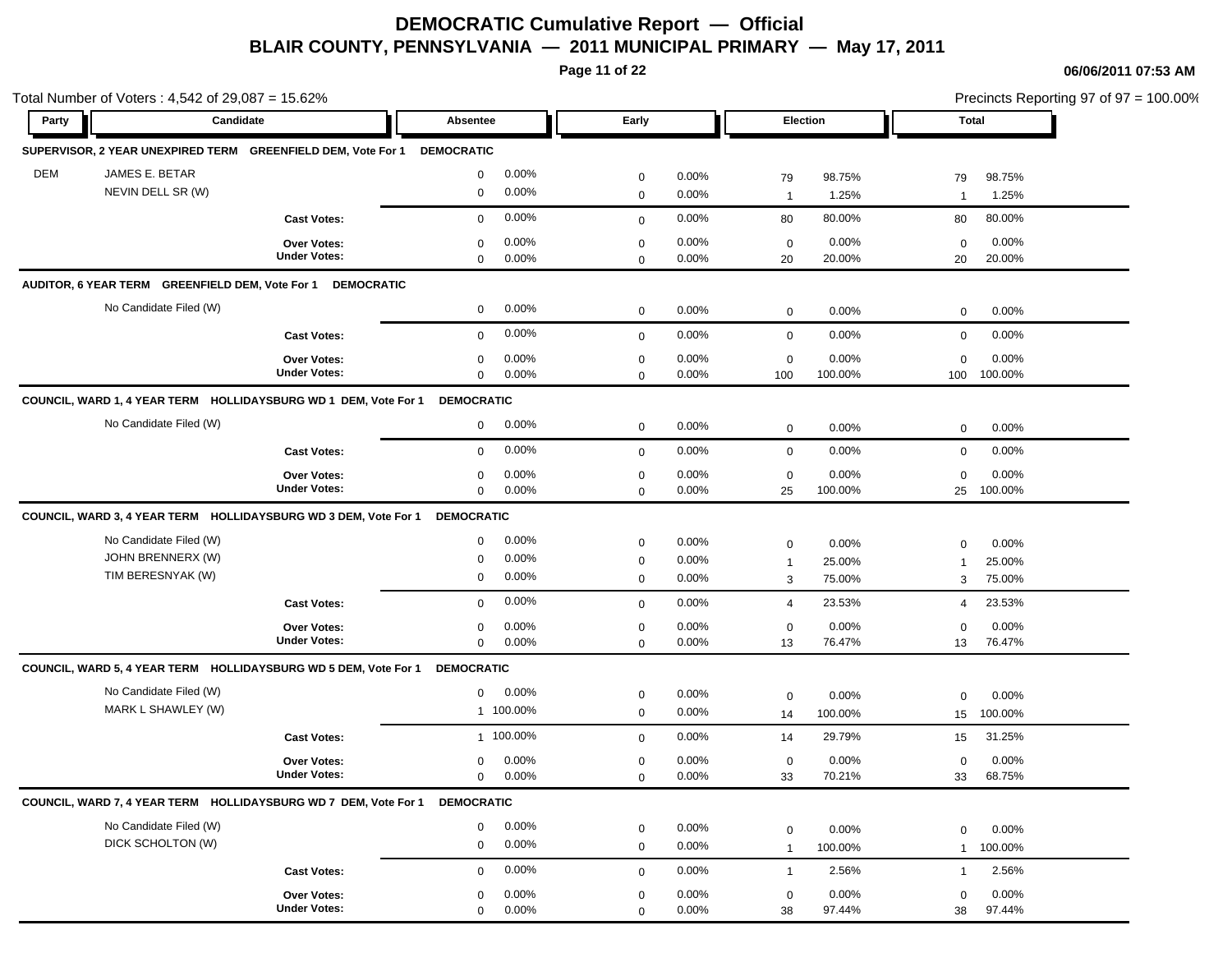**Page 12 of 22**

|            | Total Number of Voters: 4,542 of 29,087 = 15.62%                       |                                    |              |       |                            | Precincts Reporting 97 of 97 = 100.00% |                 |                    |                |                       |  |
|------------|------------------------------------------------------------------------|------------------------------------|--------------|-------|----------------------------|----------------------------------------|-----------------|--------------------|----------------|-----------------------|--|
| Party      | Candidate                                                              |                                    | Absentee     |       | Early                      |                                        | <b>Election</b> |                    | <b>Total</b>   |                       |  |
|            | SUPERVISOR, 6 YEAR TERM HUSTON DEM, Vote For 1                         | <b>DEMOCRATIC</b>                  |              |       |                            |                                        |                 |                    |                |                       |  |
|            | No Candidate Filed (W)                                                 |                                    | $\mathbf 0$  | 0.00% | $\mathbf 0$                | 0.00%                                  | $\mathbf 0$     | 0.00%              | $\mathbf 0$    | 0.00%                 |  |
|            |                                                                        | <b>Cast Votes:</b>                 | $\mathbf{0}$ | 0.00% | $\mathbf 0$                | 0.00%                                  | $\mathbf 0$     | 0.00%              | 0              | 0.00%                 |  |
|            |                                                                        | Over Votes:<br><b>Under Votes:</b> | $\Omega$     | 0.00% | $\mathbf 0$                | 0.00%                                  | $\mathbf 0$     | 0.00%              | $\mathbf 0$    | 0.00%                 |  |
|            |                                                                        |                                    | $\mathbf 0$  | 0.00% | $\mathbf 0$                | 0.00%                                  | 17              | 100.00%            | 17             | 100.00%               |  |
| <b>DEM</b> | AUDITOR, 6 YEAR TERM HUSTON DEM, Vote For 1<br><b>G. DARRELL SMITH</b> | <b>DEMOCRATIC</b>                  | $\mathbf 0$  | 0.00% |                            | 0.00%                                  |                 |                    |                |                       |  |
|            |                                                                        | <b>Cast Votes:</b>                 | $\Omega$     | 0.00% | $\mathbf 0$<br>$\mathbf 0$ | 0.00%                                  | 17<br>17        | 100.00%<br>100.00% | 17             | 17 100.00%<br>100.00% |  |
|            |                                                                        | Over Votes:                        | $\mathbf 0$  | 0.00% | $\mathbf 0$                | 0.00%                                  | $\mathbf 0$     | 0.00%              | $\mathbf 0$    | 0.00%                 |  |
|            |                                                                        | <b>Under Votes:</b>                | $\mathbf 0$  | 0.00% | $\mathbf 0$                | 0.00%                                  | $\mathbf 0$     | 0.00%              | $\mathbf 0$    | 0.00%                 |  |
|            | SUPERVISOR, 6 YEAR TERM JUNIATA DEM, Vote For 1                        | <b>DEMOCRATIC</b>                  |              |       |                            |                                        |                 |                    |                |                       |  |
|            | No Candidate Filed (W)                                                 |                                    | $\mathbf 0$  | 0.00% | $\mathbf 0$                | 0.00%                                  | $\mathbf 0$     | 0.00%              | $\mathbf 0$    | 0.00%                 |  |
|            | RAY SEASE (W)                                                          |                                    | $\mathbf 0$  | 0.00% | $\mathbf 0$                | 0.00%                                  | 2               | 100.00%            | $\overline{2}$ | 100.00%               |  |
|            |                                                                        | <b>Cast Votes:</b>                 | $\mathbf 0$  | 0.00% | $\mathbf 0$                | 0.00%                                  | 2               | 6.06%              | $\overline{2}$ | 6.06%                 |  |
|            |                                                                        | Over Votes:                        | $\Omega$     | 0.00% | $\mathbf 0$                | 0.00%                                  | $\mathbf 0$     | 0.00%              | $\mathbf 0$    | 0.00%                 |  |
|            |                                                                        | <b>Under Votes:</b>                | $\Omega$     | 0.00% | $\mathbf 0$                | 0.00%                                  | 31              | 93.94%             | 31             | 93.94%                |  |
|            | AUDITOR 6 YEAR TERM JUNIATA DEM, Vote For 1                            | <b>DEMOCRATIC</b>                  |              |       |                            |                                        |                 |                    |                |                       |  |
|            | No Candidate Filed (W)                                                 |                                    | $\mathbf 0$  | 0.00% | $\mathbf 0$                | 0.00%                                  | $\mathbf 0$     | 0.00%              | $\mathbf 0$    | 0.00%                 |  |
|            | DEBBIE RITCHEY (W)                                                     |                                    | $\mathbf 0$  | 0.00% | $\mathbf 0$                | 0.00%                                  |                 | 50.00%             | 1              | 50.00%                |  |
|            | RHONDA WALKER (W)                                                      |                                    | $\mathbf 0$  | 0.00% | $\mathbf 0$                | 0.00%                                  | -1              | 50.00%             | -1             | 50.00%                |  |
|            |                                                                        | <b>Cast Votes:</b>                 | $\mathbf 0$  | 0.00% | $\mathbf 0$                | 0.00%                                  | $\overline{2}$  | 6.06%              | 2              | 6.06%                 |  |
|            |                                                                        | Over Votes:                        | $\Omega$     | 0.00% | $\mathbf 0$                | 0.00%                                  | $\mathbf 0$     | 0.00%              | $\Omega$       | 0.00%                 |  |
|            |                                                                        | <b>Under Votes:</b>                | $\mathbf 0$  | 0.00% | $\mathbf 0$                | 0.00%                                  | 31              | 93.94%             | 31             | 93.94%                |  |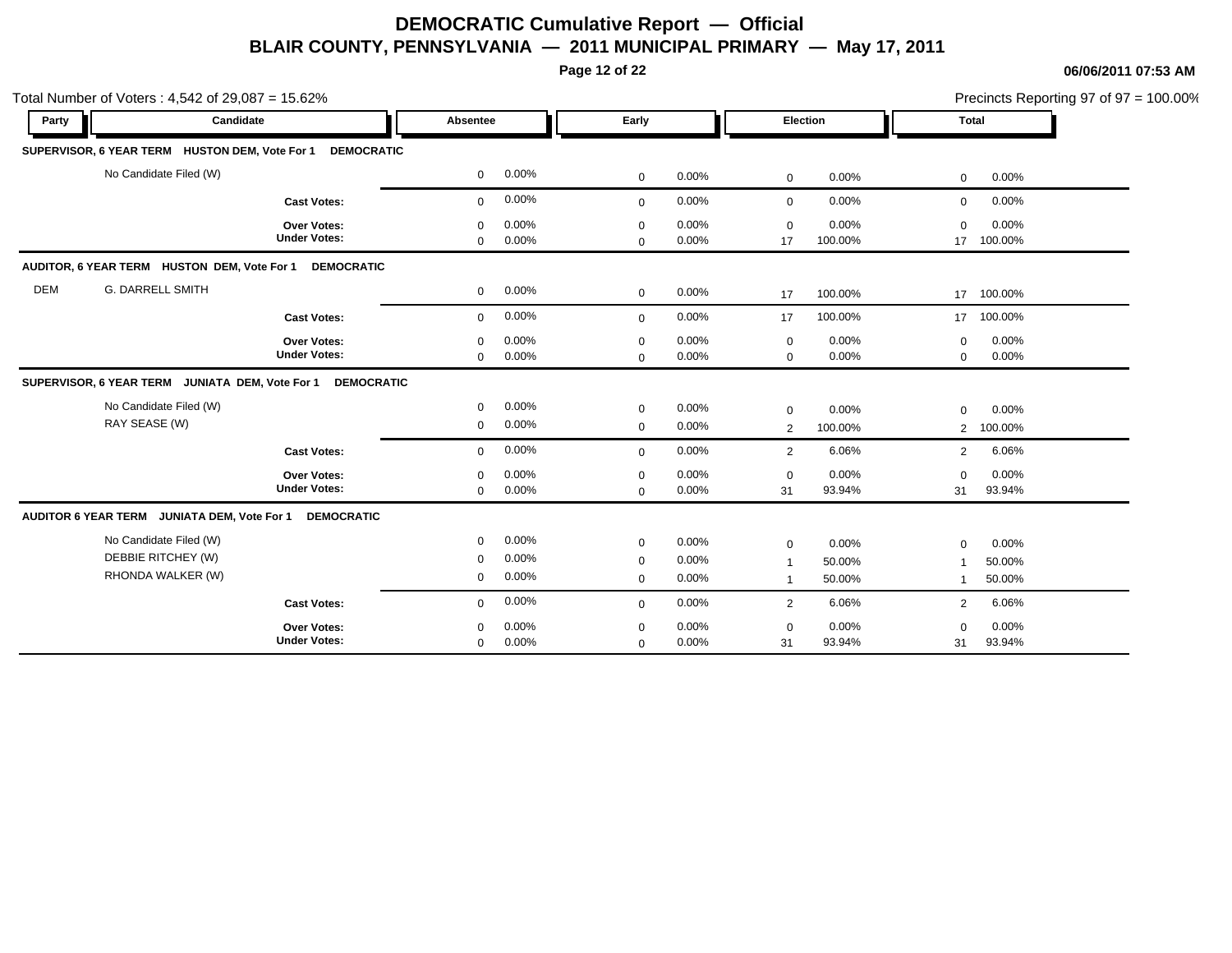**Page 13 of 22**

**06/06/2011 07:53 AM**

|            | Total Number of Voters: 4,542 of 29,087 = 15.62%            |                     |                   |            |                            |       |                      | Precincts Reporting 97 of 97 = 100.00% |                |                 |  |  |
|------------|-------------------------------------------------------------|---------------------|-------------------|------------|----------------------------|-------|----------------------|----------------------------------------|----------------|-----------------|--|--|
| Party      | Candidate                                                   |                     | Absentee          |            | Early                      |       | <b>Election</b>      |                                        |                | <b>Total</b>    |  |  |
|            | SUPERVISOR, 6 YEAR TERM LOGAN DEM, Vote For 2 DEMOCRATIC    |                     |                   |            |                            |       |                      |                                        |                |                 |  |  |
|            | No Candidate Filed (W)                                      |                     | $\mathbf{0}$      | 0.00%      | 0                          | 0.00% | $\mathbf 0$          | 0.00%                                  | 0              | 0.00%           |  |  |
|            | JAMES A PATTERSON (W)                                       |                     | $\mathbf 0$       | 0.00%      | 0                          | 0.00% | 15                   | 51.72%                                 | 15             | 50.00%          |  |  |
|            | DAVID RHOA (W)                                              |                     | $\Omega$          | 0.00%      | $\mathbf 0$                | 0.00% | 6                    | 20.69%                                 | 6              | 20.00%          |  |  |
|            | JOEL A BOBETICH (W)                                         |                     | 0                 | 0.00%      | $\mathbf 0$                | 0.00% | $\mathbf{1}$         | 3.45%                                  | $\overline{1}$ | 3.33%           |  |  |
|            | GARY DAVIS (W)                                              |                     | $\mathbf 0$       | 0.00%      | $\mathbf 0$                | 0.00% | $\mathbf{1}$         | 3.45%                                  | $\overline{1}$ | 3.33%           |  |  |
|            | ED FRONTINO (W)                                             |                     | 1                 | 100.00%    | 0                          | 0.00% | $\mathbf 0$          | 0.00%                                  | $\overline{1}$ | 3.33%           |  |  |
|            | DAVE HOOVER (W)                                             |                     | $\Omega$          | 0.00%      | 0                          | 0.00% | $\mathbf{1}$         | 3.45%                                  | $\overline{1}$ | 3.33%           |  |  |
|            | GLEN HOOVER (W)                                             |                     | $\Omega$          | 0.00%      | $\mathbf 0$                | 0.00% | $\mathbf 1$          | 3.45%                                  | $\overline{1}$ | 3.33%           |  |  |
|            | RANDY LONG (W)                                              |                     | $\mathbf 0$       | 0.00%      | 0                          | 0.00% | $\overline{1}$       | 3.45%                                  | 1              | 3.33%           |  |  |
|            | JOANN NARDELLI (W)                                          |                     | $\Omega$          | 0.00%      | $\mathbf 0$                | 0.00% | $\mathbf{1}$         | 3.45%                                  | $\overline{1}$ | 3.33%           |  |  |
|            | FRANK ROSENHOVER (W)                                        |                     | $\mathbf 0$       | 0.00%      | $\mathsf{O}\xspace$        | 0.00% | $\mathbf{1}$         | 3.45%                                  | $\overline{1}$ | 3.33%           |  |  |
|            | DON SWANGER (W)                                             |                     | 0                 | 0.00%      | 0                          | 0.00% | $\mathbf{1}$         | 3.45%                                  | $\overline{1}$ | 3.33%           |  |  |
|            |                                                             | <b>Cast Votes:</b>  | $\mathbf{1}$      | 4.17%      | $\mathbf 0$                | 0.00% | 29                   | 2.58%                                  | 30             | 2.62%           |  |  |
|            |                                                             | <b>Over Votes:</b>  | $\mathbf 0$       | 0.00%      | $\mathbf 0$                | 0.00% | $\mathbf 0$          | 0.00%                                  | 0              | 0.00%           |  |  |
|            |                                                             | <b>Under Votes:</b> | 23                | 95.83%     | $\Omega$                   | 0.00% | 1,093                | 97.42%                                 | 1,116          | 97.38%          |  |  |
|            | TAX COLLECTOR, 2 YEAR UNEXPIRED TERM LOGAN DEM, Vote For 1  |                     | <b>DEMOCRATIC</b> |            |                            |       |                      |                                        |                |                 |  |  |
|            | No Candidate Filed (W)                                      |                     | $\mathbf 0$       | 0.00%      | 0                          | 0.00% | $\mathbf 0$          | 0.00%                                  | $\mathbf 0$    | 0.00%           |  |  |
|            | CHRISTINA BLAKE (W)                                         |                     | 1                 | 50.00%     | $\mathbf 0$                | 0.00% | 37                   | 45.68%                                 | 38             | 45.78%          |  |  |
|            | RONALD DIFRANGO (W)                                         |                     | 1                 | 50.00%     | $\mathbf 0$                | 0.00% | 44                   | 54.32%                                 | 45             | 54.22%          |  |  |
|            |                                                             | <b>Cast Votes:</b>  | $\overline{2}$    | 16.67%     | $\mathbf 0$                | 0.00% | 81                   | 14.44%                                 | 83             | 14.49%          |  |  |
|            |                                                             | Over Votes:         | $\mathbf 0$       | 0.00%      | $\mathbf 0$                | 0.00% | $\mathbf 0$          | 0.00%                                  | $\mathbf 0$    | 0.00%           |  |  |
|            |                                                             | <b>Under Votes:</b> | 10                | 83.33%     | $\mathbf 0$                | 0.00% | 480                  | 85.56%                                 | 490            | 85.51%          |  |  |
|            | AUDITOR, 6 YEAR TERM LOGAN DEM, Vote For 1                  | <b>DEMOCRATIC</b>   |                   |            |                            |       |                      |                                        |                |                 |  |  |
| DEM        | DAVID A. BENDER                                             |                     |                   | 10 100.00% | $\mathbf 0$                | 0.00% | 435                  | 98.64%                                 | 445            | 98.67%          |  |  |
|            | CHRISTINA BLAKE (W)                                         |                     | $\mathbf 0$       | 0.00%      | $\mathbf 0$                | 0.00% | 2                    | 0.45%                                  | 2              | 0.44%           |  |  |
|            | RONALD DIFRANGO (W)                                         |                     | 0                 | 0.00%      | $\mathbf 0$                | 0.00% | 4                    | 0.91%                                  | $\overline{4}$ | 0.89%           |  |  |
|            |                                                             | <b>Cast Votes:</b>  | 10                | 83.33%     | $\mathbf 0$                | 0.00% | 441                  | 78.61%                                 | 451            | 78.71%          |  |  |
|            |                                                             | Over Votes:         | 0                 | 0.00%      | 0                          | 0.00% | $\mathbf 0$          | 0.00%                                  | $\mathbf 0$    | 0.00%           |  |  |
|            |                                                             | <b>Under Votes:</b> | $2^{\circ}$       | 16.67%     | $\mathbf 0$                | 0.00% | 120                  | 21.39%                                 | 122            | 21.29%          |  |  |
|            | COUNCIL, 4 YEAR TERM MARTINSBURG DEM, Vote For 3 DEMOCRATIC |                     |                   |            |                            |       |                      |                                        |                |                 |  |  |
| <b>DEM</b> | <b>CONNIE S. LAMBORN</b>                                    |                     | 0                 | 0.00%      |                            | 0.00% |                      |                                        |                |                 |  |  |
|            | SUZANNE MCNALLY (W)                                         |                     | $\mathbf 0$       | 0.00%      | $\mathbf 0$<br>$\mathbf 0$ | 0.00% | 57<br>$\overline{4}$ | 93.44%<br>6.56%                        | 57             | 93.44%<br>6.56% |  |  |
|            |                                                             |                     |                   |            |                            |       |                      |                                        | 4              |                 |  |  |
|            |                                                             | <b>Cast Votes:</b>  | $\mathbf 0$       | 0.00%      | $\mathbf 0$                | 0.00% | 61                   | 33.33%                                 | 61             | 33.33%          |  |  |
|            |                                                             | <b>Over Votes:</b>  | 0                 | 0.00%      | $\mathbf 0$                | 0.00% | $\mathbf 0$          | 0.00%                                  | $\mathbf 0$    | 0.00%           |  |  |
|            |                                                             | <b>Under Votes:</b> | 0                 | 0.00%      | $\mathbf 0$                | 0.00% | 122                  | 66.67%                                 | 122            | 66.67%          |  |  |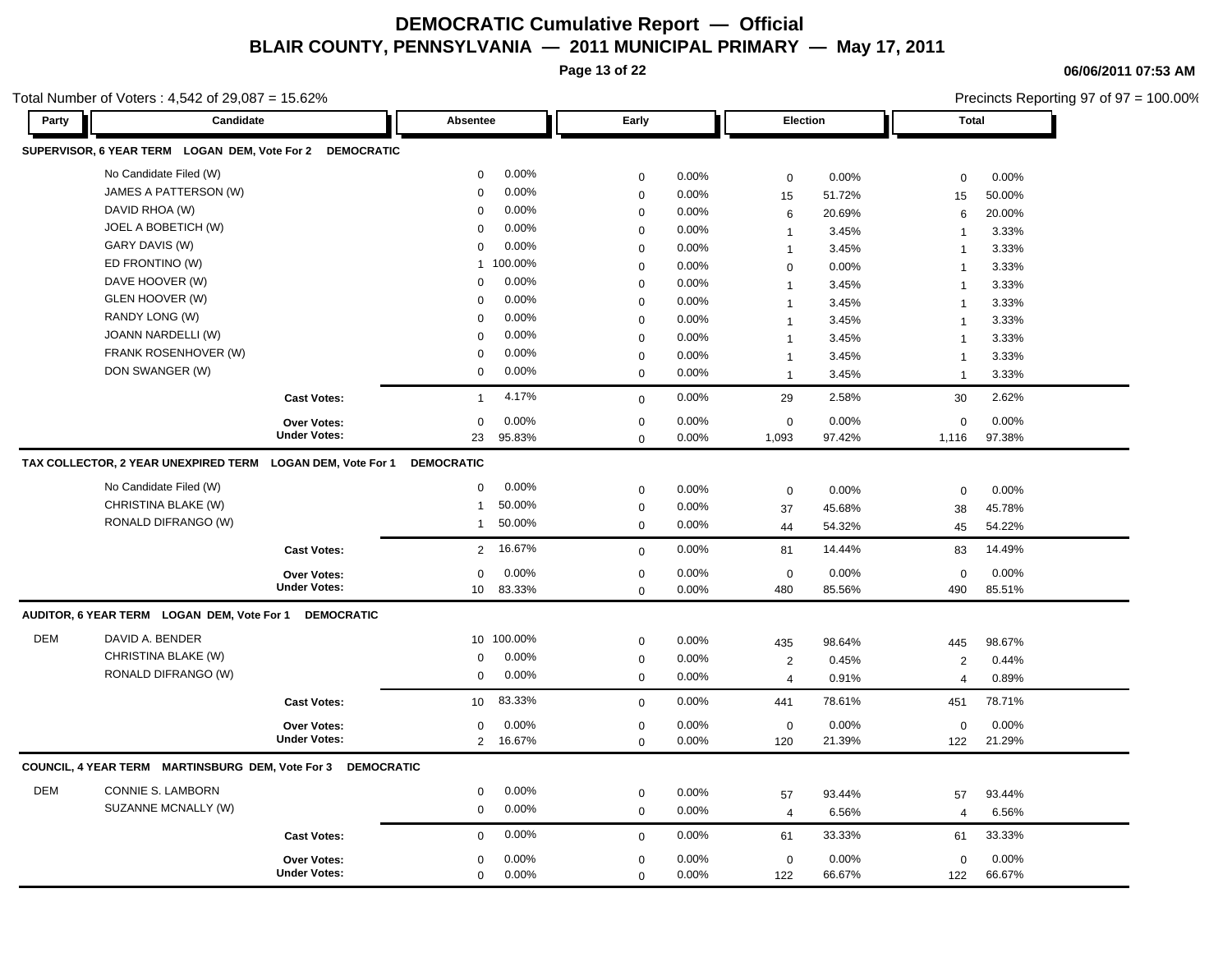**Page 14 of 22**

|            | Total Number of Voters: 4,542 of 29,087 = 15.62%                         |                     |                      |              |       |                |          | Precincts Reporting 97 of 97 = 100.00%<br><b>Total</b> |         |  |
|------------|--------------------------------------------------------------------------|---------------------|----------------------|--------------|-------|----------------|----------|--------------------------------------------------------|---------|--|
| Party      | Candidate                                                                |                     | Absentee             | Early        |       |                | Election |                                                        |         |  |
|            | AUDITOR, 6 YEAR TERM MARTINSBURG DEM, Vote For 1                         | <b>DEMOCRATIC</b>   |                      |              |       |                |          |                                                        |         |  |
|            | No Candidate Filed (W)                                                   |                     | 0.00%<br>$\mathbf 0$ | $\mathbf 0$  | 0.00% | $\mathbf 0$    | 0.00%    | 0                                                      | 0.00%   |  |
|            |                                                                          | <b>Cast Votes:</b>  | 0.00%<br>$\mathbf 0$ | $\mathsf 0$  | 0.00% | $\mathbf 0$    | 0.00%    | $\mathbf 0$                                            | 0.00%   |  |
|            |                                                                          | <b>Over Votes:</b>  | 0.00%<br>0           | $\pmb{0}$    | 0.00% | $\mathbf 0$    | 0.00%    | $\mathbf 0$                                            | 0.00%   |  |
|            |                                                                          | <b>Under Votes:</b> | 0.00%<br>$\mathbf 0$ | $\mathbf 0$  | 0.00% | 61             | 100.00%  | 61                                                     | 100.00% |  |
|            | COUNCIL, 4 YEAR TERM NEWRY DEM, Vote For 3 DEMOCRATIC                    |                     |                      |              |       |                |          |                                                        |         |  |
| <b>DEM</b> | ANNE S. SENO                                                             |                     | 0.00%<br>$\mathbf 0$ | $\mathbf 0$  | 0.00% | 20             | 62.50%   | 20                                                     | 62.50%  |  |
|            | MICHAEL SENO (W)                                                         |                     | 0.00%<br>$\mathbf 0$ | $\mathbf 0$  | 0.00% | 8              | 25.00%   | 8                                                      | 25.00%  |  |
|            | NICOLE STEFANICK (W)                                                     |                     | 0.00%<br>$\mathbf 0$ | $\mathbf 0$  | 0.00% | $\overline{4}$ | 12.50%   | $\overline{4}$                                         | 12.50%  |  |
|            |                                                                          | <b>Cast Votes:</b>  | 0.00%<br>$\mathbf 0$ | $\mathbf 0$  | 0.00% | 32             | 42.67%   | 32                                                     | 42.67%  |  |
|            |                                                                          | Over Votes:         | 0.00%<br>$\mathbf 0$ | $\mathbf 0$  | 0.00% | $\mathbf 0$    | 0.00%    | $\mathbf 0$                                            | 0.00%   |  |
|            |                                                                          | <b>Under Votes:</b> | $\mathbf 0$<br>0.00% | $\mathbf 0$  | 0.00% | 43             | 57.33%   | 43                                                     | 57.33%  |  |
|            | SUPERVISOR, 6 YEAR TERM NORTH WOODBURY DEM, Vote For 1                   |                     | <b>DEMOCRATIC</b>    |              |       |                |          |                                                        |         |  |
|            | No Candidate Filed (W)                                                   |                     | 0.00%<br>$\mathbf 0$ | $\mathbf 0$  | 0.00% | $\mathbf 0$    | 0.00%    | $\mathbf 0$                                            | 0.00%   |  |
|            |                                                                          | <b>Cast Votes:</b>  | 0.00%<br>$\mathbf 0$ | $\mathbf{0}$ | 0.00% | $\mathsf 0$    | 0.00%    | $\mathbf 0$                                            | 0.00%   |  |
|            |                                                                          | Over Votes:         | 0.00%<br>$\mathbf 0$ | $\mathbf 0$  | 0.00% | $\mathbf 0$    | 0.00%    | $\mathbf 0$                                            | 0.00%   |  |
|            |                                                                          | <b>Under Votes:</b> | $\mathbf 0$<br>0.00% | $\mathbf 0$  | 0.00% | 27             | 100.00%  | 27                                                     | 100.00% |  |
|            | AUDITOR, 6 YEAR TERM NORTH WOODBURY DEM, Vote For 1                      |                     | <b>DEMOCRATIC</b>    |              |       |                |          |                                                        |         |  |
|            | No Candidate Filed (W)                                                   |                     | 0.00%<br>$\mathbf 0$ | $\mathbf 0$  | 0.00% | $\mathbf 0$    | 0.00%    | $\mathbf 0$                                            | 0.00%   |  |
|            |                                                                          | <b>Cast Votes:</b>  | 0.00%<br>$\mathbf 0$ | $\mathbf 0$  | 0.00% | $\mathbf 0$    | 0.00%    | $\mathbf 0$                                            | 0.00%   |  |
|            |                                                                          | <b>Over Votes:</b>  | 0.00%<br>$\mathbf 0$ | $\mathbf 0$  | 0.00% | $\mathbf 0$    | 0.00%    | $\mathbf 0$                                            | 0.00%   |  |
|            |                                                                          | <b>Under Votes:</b> | 0.00%<br>$\mathbf 0$ | $\mathbf 0$  | 0.00% | 27             | 100.00%  | 27                                                     | 100.00% |  |
|            | COUNCIL, 4 YEAR TERM ROARING SPRING DEM, Vote For 3 DEMOCRATIC           |                     |                      |              |       |                |          |                                                        |         |  |
|            | No Candidate Filed (W)                                                   |                     | 0.00%<br>$\mathbf 0$ | $\mathbf 0$  | 0.00% | $\mathbf 0$    | 0.00%    | 0                                                      | 0.00%   |  |
|            | CHRIS CARRIER (W)                                                        |                     | 0.00%<br>$\mathbf 0$ | $\mathbf 0$  | 0.00% | $\overline{1}$ | 100.00%  | $\mathbf{1}$                                           | 100.00% |  |
|            |                                                                          | <b>Cast Votes:</b>  | 0.00%<br>$\mathbf 0$ | $\mathbf 0$  | 0.00% | $\mathbf{1}$   | 0.48%    | $\mathbf{1}$                                           | 0.47%   |  |
|            |                                                                          | <b>Over Votes:</b>  | 0.00%<br>$\mathbf 0$ | $\mathbf 0$  | 0.00% | $\mathbf 0$    | 0.00%    | $\mathbf 0$                                            | 0.00%   |  |
|            |                                                                          | <b>Under Votes:</b> | 6 100.00%            | $\mathbf 0$  | 0.00% | 206            | 99.52%   | 212                                                    | 99.53%  |  |
|            | COUNCIL, 2 YEAR UNEXPIRED TERM ROARING SPRING DEM, Vote For 1 DEMOCRATIC |                     |                      |              |       |                |          |                                                        |         |  |
|            | No Candidate Filed (W)                                                   |                     | 0.00%<br>$\mathbf 0$ | $\mathbf 0$  | 0.00% | $\mathbf 0$    | 0.00%    | $\mathbf 0$                                            | 0.00%   |  |
|            |                                                                          | <b>Cast Votes:</b>  | 0.00%<br>$\mathbf 0$ | $\mathbf 0$  | 0.00% | $\mathbf 0$    | 0.00%    | $\mathbf 0$                                            | 0.00%   |  |
|            |                                                                          | Over Votes:         | 0.00%<br>$\mathbf 0$ | $\mathbf 0$  | 0.00% | $\mathbf 0$    | 0.00%    | $\mathbf 0$                                            | 0.00%   |  |
|            |                                                                          | <b>Under Votes:</b> | 2 100.00%            | $\mathbf 0$  | 0.00% | 69             | 100.00%  | 71                                                     | 100.00% |  |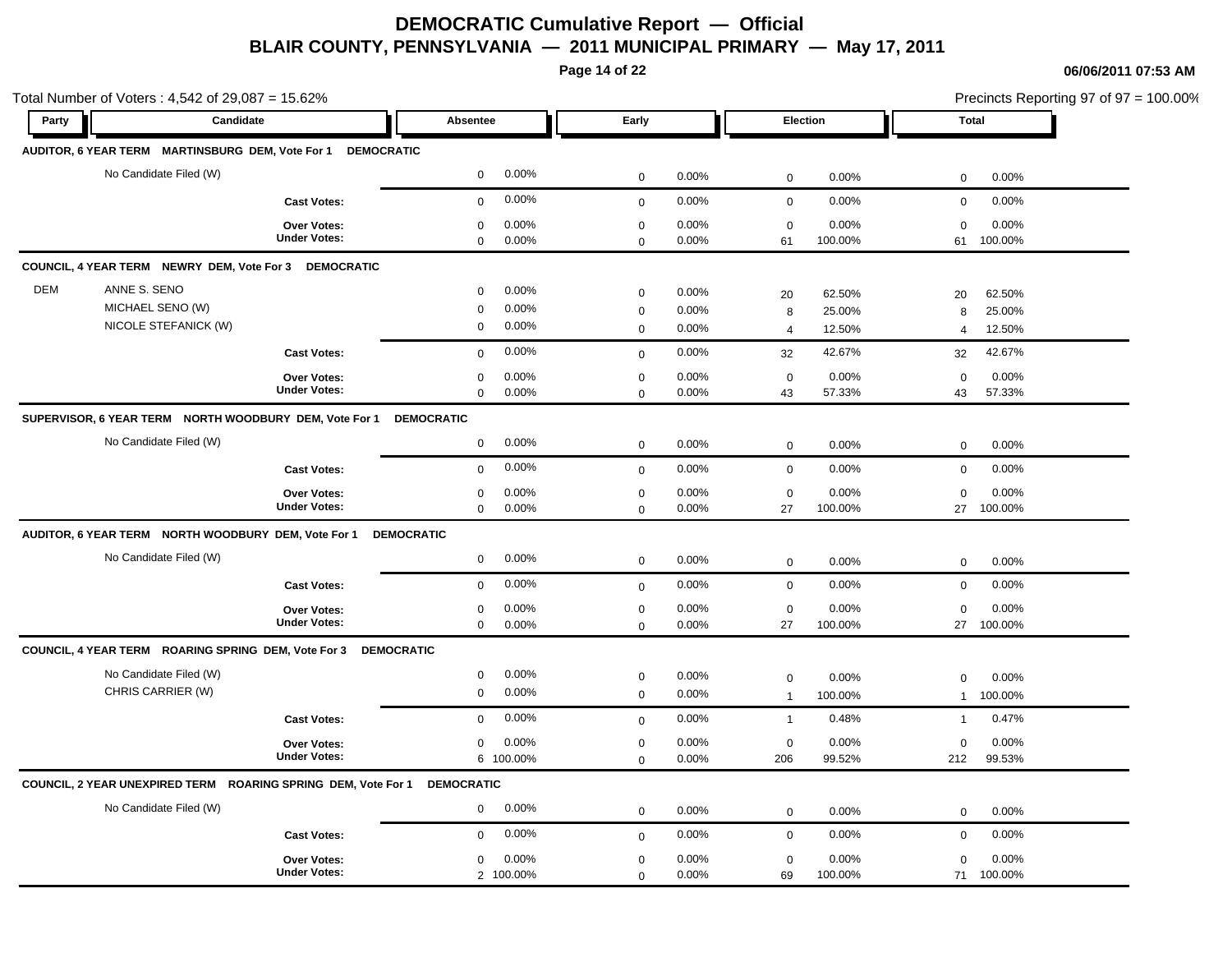**Page 15 of 22**

| Total Number of Voters: 4,542 of 29,087 = 15.62% |                                                                  |                                              |                            |                      |                               |                  | Precincts Reporting 97 of 97 = 100.00% |                     |
|--------------------------------------------------|------------------------------------------------------------------|----------------------------------------------|----------------------------|----------------------|-------------------------------|------------------|----------------------------------------|---------------------|
| Party                                            | Candidate                                                        | <b>Absentee</b>                              | Early                      |                      | Election                      |                  | <b>Total</b>                           |                     |
|                                                  | AUDITOR, 6 YEAR TERM ROARING SPRING DEM, Vote For 1 DEMOCRATIC   |                                              |                            |                      |                               |                  |                                        |                     |
|                                                  | No Candidate Filed (W)                                           | $\mathbf 0$<br>0.00%                         | $\mathbf 0$                | 0.00%                | $\mathbf 0$                   | 0.00%            | $\mathbf 0$                            | 0.00%               |
|                                                  | <b>Cast Votes:</b>                                               | 0.00%<br>$\mathbf 0$                         | $\mathbf 0$                | 0.00%                | $\mathbf 0$                   | 0.00%            | $\mathbf 0$                            | 0.00%               |
|                                                  | Over Votes:<br><b>Under Votes:</b>                               | 0.00%<br>$\mathbf 0$<br>2 100.00%            | $\pmb{0}$<br>$\mathbf 0$   | 0.00%<br>0.00%       | $\pmb{0}$<br>69               | 0.00%<br>100.00% | $\mathbf 0$<br>71                      | 0.00%<br>100.00%    |
|                                                  | AUDITOR, 2 YEAR UNEXPIRED TERM ROARING SPRING DEM, Vote For 1    | <b>DEMOCRATIC</b>                            |                            |                      |                               |                  |                                        |                     |
|                                                  | No Candidate Filed (W)                                           | 0.00%<br>$\overline{0}$                      | $\mathbf 0$                | 0.00%                | $\mathbf 0$                   | 0.00%            | $\mathbf 0$                            | 0.00%               |
|                                                  | <b>Cast Votes:</b>                                               | 0.00%<br>$\mathbf 0$                         | $\mathbf 0$                | 0.00%                | $\pmb{0}$                     | 0.00%            | $\mathbf 0$                            | 0.00%               |
|                                                  | Over Votes:<br><b>Under Votes:</b>                               | $\mathbf 0$<br>0.00%<br>2 100.00%            | $\mathbf 0$<br>$\mathbf 0$ | $0.00\%$<br>$0.00\%$ | $\mathbf 0$<br>69             | 0.00%<br>100.00% | $\mathbf 0$<br>71                      | 0.00%<br>100.00%    |
|                                                  | SUPERVISOR, 6 YEAR TERM SNYDER DEM, Vote For 1 DEMOCRATIC        |                                              |                            |                      |                               |                  |                                        |                     |
| JIM BURKET (W)                                   | No Candidate Filed (W)                                           | 0.00%<br>$\mathbf 0$<br>0.00%<br>$\mathbf 0$ | $\mathbf 0$<br>$\mathbf 0$ | 0.00%<br>0.00%       | $\mathbf 0$<br>$\overline{1}$ | 0.00%<br>100.00% | $\mathbf 0$<br>$\mathbf{1}$            | 0.00%<br>100.00%    |
|                                                  | <b>Cast Votes:</b>                                               | 0.00%<br>$\mathbf 0$                         | $\mathbf 0$                | 0.00%                | $\overline{1}$                | 1.39%            | $\overline{1}$                         | 1.39%               |
|                                                  | Over Votes:<br><b>Under Votes:</b>                               | 0.00%<br>$\mathbf 0$<br>$\mathbf 0$<br>0.00% | $\mathbf 0$<br>$\mathbf 0$ | 0.00%<br>0.00%       | $\mathbf 0$<br>71             | 0.00%<br>98.61%  | 0<br>71                                | 0.00%<br>98.61%     |
|                                                  | TAX COLLECTOR, 2 YEAR UNEXPIRED TERM SNYDER DEM, Vote For 1      | <b>DEMOCRATIC</b>                            |                            |                      |                               |                  |                                        |                     |
|                                                  | No Candidate Filed (W)                                           | 0.00%<br>$\mathbf 0$                         | $\mathbf 0$                | 0.00%                | $\mathbf 0$                   | 0.00%            | $\mathbf 0$                            | 0.00%               |
|                                                  | <b>Cast Votes:</b>                                               | 0.00%<br>$\mathbf 0$                         | $\mathbf{0}$               | $0.00\%$             | $\mathbf 0$                   | 0.00%            | $\mathbf 0$                            | 0.00%               |
|                                                  | Over Votes:<br><b>Under Votes:</b>                               | 0.00%<br>$\mathbf 0$<br>$\mathbf 0$<br>0.00% | $\mathbf 0$<br>$\Omega$    | 0.00%<br>0.00%       | $\mathbf 0$<br>72             | 0.00%<br>100.00% | $\mathbf 0$                            | 0.00%<br>72 100.00% |
|                                                  | AUDITOR, 6 YEAR TERM SNYDER DEM, Vote For 1<br><b>DEMOCRATIC</b> |                                              |                            |                      |                               |                  |                                        |                     |
|                                                  | No Candidate Filed (W)                                           | 0.00%<br>0                                   | $\mathbf 0$                | 0.00%                | $\mathbf 0$                   | 0.00%            | $\mathbf 0$                            | 0.00%               |
|                                                  | <b>Cast Votes:</b>                                               | 0.00%<br>$\mathbf 0$                         | $\mathbf 0$                | 0.00%                | $\mathbf 0$                   | 0.00%            | $\mathbf 0$                            | 0.00%               |
|                                                  | Over Votes:<br><b>Under Votes:</b>                               | 0.00%<br>0<br>$\mathbf 0$<br>0.00%           | $\mathbf 0$<br>$\mathbf 0$ | 0.00%<br>0.00%       | $\mathbf 0$<br>72             | 0.00%<br>100.00% | $\mathbf 0$                            | 0.00%<br>72 100.00% |
|                                                  | AUDITOR, 2 YEAR UNEXPIRED TERM SNYDER DEM, Vote For 1            | <b>DEMOCRATIC</b>                            |                            |                      |                               |                  |                                        |                     |
|                                                  | No Candidate Filed (W)                                           | 0.00%<br>$\mathbf 0$                         | $\mathbf 0$                | 0.00%                | 0                             | 0.00%            | $\mathbf 0$                            | 0.00%               |
|                                                  | <b>Cast Votes:</b>                                               | 0.00%<br>$\mathbf 0$                         | $\mathbf 0$                | 0.00%                | $\mathbf 0$                   | 0.00%            | $\mathbf 0$                            | 0.00%               |
|                                                  | Over Votes:<br><b>Under Votes:</b>                               | 0.00%<br>$\mathbf 0$<br>$\mathbf 0$<br>0.00% | $\mathbf 0$<br>0           | 0.00%<br>0.00%       | $\mathbf 0$<br>72             | 0.00%<br>100.00% | $\mathbf 0$<br>72                      | 0.00%<br>100.00%    |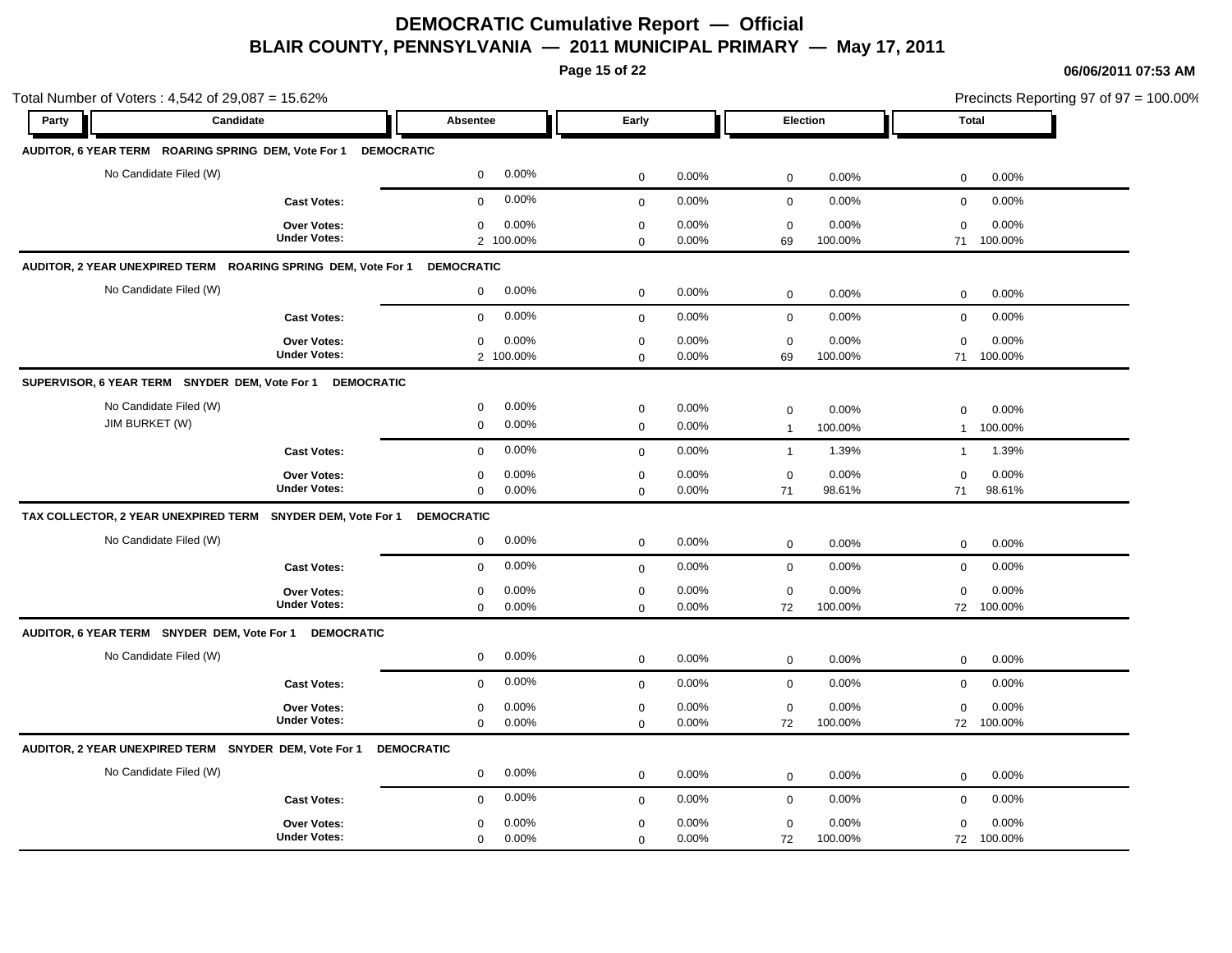**Page 16 of 22**

|       | Total Number of Voters: 4,542 of 29,087 = 15.62%                                                                                   |                                                          |                                                                                                                                   |                                                                                |                                                    |                                                                     |                                                     | Precincts Reporting 97 of 97 = 100.00%                              |                                                     |  |
|-------|------------------------------------------------------------------------------------------------------------------------------------|----------------------------------------------------------|-----------------------------------------------------------------------------------------------------------------------------------|--------------------------------------------------------------------------------|----------------------------------------------------|---------------------------------------------------------------------|-----------------------------------------------------|---------------------------------------------------------------------|-----------------------------------------------------|--|
| Party | Candidate                                                                                                                          |                                                          | Absentee                                                                                                                          | Early                                                                          |                                                    | Election                                                            |                                                     | <b>Total</b>                                                        |                                                     |  |
|       | SUPERVISOR, 6 YEAR TERM TAYLOR DEM, Vote For 1 DEMOCRATIC                                                                          |                                                          |                                                                                                                                   |                                                                                |                                                    |                                                                     |                                                     |                                                                     |                                                     |  |
| DEM   | HAROLD W. BAILEY<br>DAVID A SMITH (W)<br>MARIE BOWERS (W)                                                                          |                                                          | 0.00%<br>$\mathbf 0$<br>0.00%<br>$\mathbf 0$<br>0.00%<br>$\mathbf 0$                                                              | $\mathbf 0$<br>$\mathbf 0$<br>$\mathsf 0$                                      | 0.00%<br>0.00%<br>0.00%                            | 34<br>$\overline{1}$<br>$\overline{1}$                              | 94.44%<br>2.78%<br>2.78%                            | 34<br>$\overline{1}$<br>$\overline{1}$                              | 94.44%<br>2.78%<br>2.78%                            |  |
|       |                                                                                                                                    | <b>Cast Votes:</b>                                       | 0.00%<br>$\mathbf 0$                                                                                                              | $\mathsf 0$                                                                    | 0.00%                                              | 36                                                                  | 90.00%                                              | 36                                                                  | 90.00%                                              |  |
|       |                                                                                                                                    | <b>Over Votes:</b><br><b>Under Votes:</b>                | 0.00%<br>$\mathbf 0$<br>$\mathbf 0$<br>0.00%                                                                                      | $\mathbf 0$<br>$\mathbf 0$                                                     | 0.00%<br>0.00%                                     | $\mathbf 0$<br>$\overline{4}$                                       | 0.00%<br>10.00%                                     | 0<br>$\overline{4}$                                                 | 0.00%<br>10.00%                                     |  |
|       | AUDITOR, 6 YEAR TERM TAYLOR DEM, Vote For 1 DEMOCRATIC                                                                             |                                                          |                                                                                                                                   |                                                                                |                                                    |                                                                     |                                                     |                                                                     |                                                     |  |
|       | No Candidate Filed (W)<br>JOE KEITH (W)                                                                                            |                                                          | 0.00%<br>0<br>0.00%<br>$\mathbf 0$                                                                                                | $\mathbf 0$<br>$\mathbf 0$                                                     | 0.00%<br>0.00%                                     | $\mathbf 0$<br>$\overline{2}$                                       | 0.00%<br>100.00%                                    | $\Omega$<br>$\overline{2}$                                          | 0.00%<br>100.00%                                    |  |
|       |                                                                                                                                    | <b>Cast Votes:</b>                                       | 0.00%<br>$\mathbf 0$                                                                                                              | $\mathbf 0$                                                                    | 0.00%                                              | $\overline{2}$                                                      | 5.00%                                               | $\overline{2}$                                                      | 5.00%                                               |  |
|       |                                                                                                                                    | <b>Over Votes:</b><br><b>Under Votes:</b>                | 0.00%<br>$\mathbf 0$<br>0.00%<br>$\mathbf 0$                                                                                      | $\pmb{0}$<br>$\mathbf 0$                                                       | 0.00%<br>0.00%                                     | $\mathbf 0$<br>38                                                   | 0.00%<br>95.00%                                     | $\mathbf 0$<br>38                                                   | 0.00%<br>95.00%                                     |  |
|       | AUDITOR, 2 YEAR UNEXPIRED TERM TAYLOR DEM, Vote For 1                                                                              |                                                          | <b>DEMOCRATIC</b>                                                                                                                 |                                                                                |                                                    |                                                                     |                                                     |                                                                     |                                                     |  |
|       | No Candidate Filed (W)<br>JOE KEITH (W)                                                                                            |                                                          | 0.00%<br>0<br>$\mathbf 0$<br>0.00%                                                                                                | $\mathbf 0$<br>$\mathsf 0$                                                     | 0.00%<br>0.00%                                     | $\mathbf 0$<br>$\overline{1}$                                       | 0.00%<br>100.00%                                    | $\mathbf 0$<br>$\mathbf{1}$                                         | 0.00%<br>100.00%                                    |  |
|       |                                                                                                                                    | <b>Cast Votes:</b>                                       | 0.00%<br>$\mathbf 0$                                                                                                              | $\mathbf{0}$                                                                   | 0.00%                                              | $\mathbf{1}$                                                        | 2.50%                                               | $\mathbf{1}$                                                        | 2.50%                                               |  |
|       |                                                                                                                                    | Over Votes:<br><b>Under Votes:</b>                       | 0.00%<br>$\mathbf 0$<br>0.00%<br>$\mathbf 0$                                                                                      | $\mathbf 0$<br>$\mathbf 0$                                                     | 0.00%<br>0.00%                                     | $\mathbf 0$<br>39                                                   | 0.00%<br>97.50%                                     | $\mathbf 0$<br>39                                                   | 0.00%<br>97.50%                                     |  |
|       | COUNCIL, 4 YEAR TERM TYRONE BOROUGH DEM, Vote For 4                                                                                |                                                          | <b>DEMOCRATIC</b>                                                                                                                 |                                                                                |                                                    |                                                                     |                                                     |                                                                     |                                                     |  |
| DEM   | NATALIE PATTERSON<br>TERRY L RICHARDSON (W)<br>MARK BLACK (W)<br>CLYDE L HEWETT (W)<br>ANDREA MILLS JONES (W)<br>MARK KOSOGLOW (W) |                                                          | 2 100.00%<br>0.00%<br>$\mathbf 0$<br>0.00%<br>$\mathbf 0$<br>0.00%<br>$\mathbf 0$<br>0.00%<br>$\mathbf 0$<br>0.00%<br>$\mathbf 0$ | $\mathbf 0$<br>$\pmb{0}$<br>$\mathbf 0$<br>$\pmb{0}$<br>$\pmb{0}$<br>$\pmb{0}$ | 0.00%<br>0.00%<br>0.00%<br>0.00%<br>0.00%<br>0.00% | 100<br>$\overline{2}$<br>3<br>$\overline{2}$<br>$\overline{2}$<br>4 | 86.21%<br>1.72%<br>2.59%<br>1.72%<br>1.72%<br>3.45% | 102<br>$\overline{2}$<br>3<br>$\overline{2}$<br>2<br>$\overline{4}$ | 86.44%<br>1.69%<br>2.54%<br>1.69%<br>1.69%<br>3.39% |  |
|       | CHARLIE B MILLS (W)                                                                                                                |                                                          | $\mathbf 0$<br>0.00%                                                                                                              | $\mathbf 0$                                                                    | 0.00%                                              | 3                                                                   | 2.59%                                               | 3                                                                   | 2.54%                                               |  |
|       |                                                                                                                                    | <b>Cast Votes:</b><br>Over Votes:<br><b>Under Votes:</b> | 25.00%<br>$\overline{2}$<br>0.00%<br>$\mathbf 0$<br>6<br>75.00%                                                                   | $\mathsf 0$<br>$\pmb{0}$<br>$\mathbf 0$                                        | 0.00%<br>0.00%<br>0.00%                            | 116<br>$\mathbf 0$<br>468                                           | 19.86%<br>0.00%<br>80.14%                           | 118<br>$\mathbf 0$<br>474                                           | 19.93%<br>0.00%<br>80.07%                           |  |
|       | SUPERVISOR, 6 YEAR TERM TYRONE TWP DEM, Vote For 1                                                                                 | <b>DEMOCRATIC</b>                                        |                                                                                                                                   |                                                                                |                                                    |                                                                     |                                                     |                                                                     |                                                     |  |
|       | No Candidate Filed (W)                                                                                                             |                                                          | 0.00%<br>$\mathbf 0$                                                                                                              | $\mathbf 0$                                                                    | 0.00%                                              | $\mathbf 0$                                                         | 0.00%                                               | 0                                                                   | 0.00%                                               |  |
|       |                                                                                                                                    | <b>Cast Votes:</b>                                       | 0.00%<br>$\mathbf 0$                                                                                                              | $\mathbf 0$                                                                    | 0.00%                                              | $\mathbf 0$                                                         | 0.00%                                               | $\mathbf 0$                                                         | 0.00%                                               |  |
|       |                                                                                                                                    | Over Votes:<br><b>Under Votes:</b>                       | 0.00%<br>$\mathbf 0$<br>0.00%<br>$\mathbf 0$                                                                                      | $\mathbf 0$<br>$\mathsf 0$                                                     | 0.00%<br>0.00%                                     | $\mathbf 0$<br>52                                                   | 0.00%<br>100.00%                                    | $\mathbf 0$<br>52                                                   | 0.00%<br>100.00%                                    |  |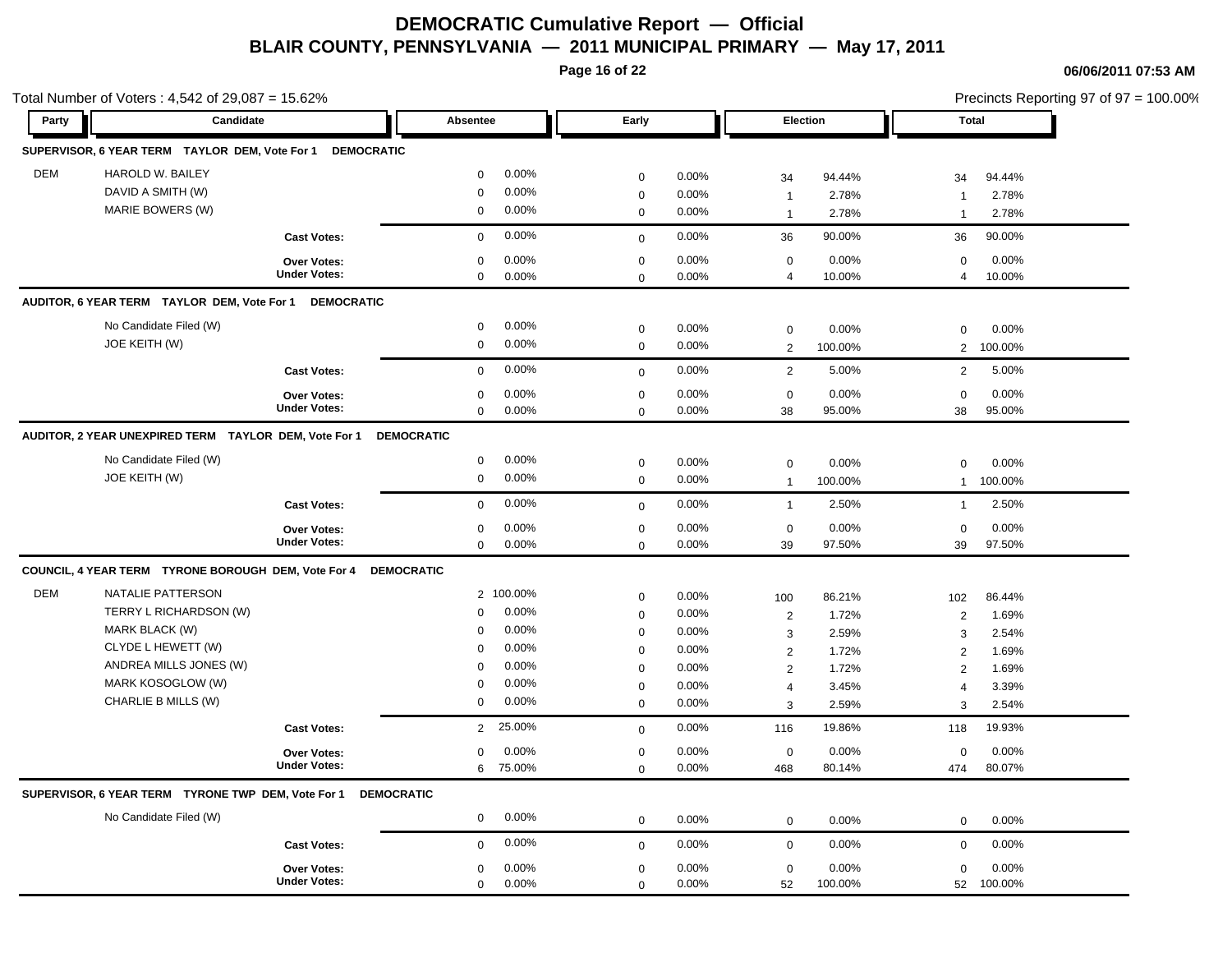**Page 17 of 22**

|            | Total Number of Voters: 4,542 of 29,087 = 15.62%             |                     |                   |       |             |       |                | Precincts Reporting 97 of 97 = 100.00% |                |         |
|------------|--------------------------------------------------------------|---------------------|-------------------|-------|-------------|-------|----------------|----------------------------------------|----------------|---------|
| Party      | Candidate                                                    |                     | <b>Absentee</b>   |       | Early       |       | Election       |                                        | <b>Total</b>   |         |
|            | AUDITOR, 6 YEAR TERM TYRONE TWP DEM, Vote For 1 DEMOCRATIC   |                     |                   |       |             |       |                |                                        |                |         |
|            | No Candidate Filed (W)                                       |                     | $\mathbf 0$       | 0.00% | $\mathbf 0$ | 0.00% | $\mathbf 0$    | 0.00%                                  | $\Omega$       | 0.00%   |
|            | DEBRA ELLENBERGER (W)                                        |                     | $\mathbf 0$       | 0.00% | $\mathsf 0$ | 0.00% | $\overline{2}$ | 100.00%                                | $\overline{2}$ | 100.00% |
|            |                                                              | <b>Cast Votes:</b>  | $\mathbf 0$       | 0.00% | $\mathbf 0$ | 0.00% | 2              | 3.85%                                  | 2              | 3.85%   |
|            |                                                              | <b>Over Votes:</b>  | $\mathbf 0$       | 0.00% | $\mathbf 0$ | 0.00% | $\mathbf 0$    | 0.00%                                  | $\mathbf 0$    | 0.00%   |
|            |                                                              | <b>Under Votes:</b> | $\mathbf 0$       | 0.00% | $\mathbf 0$ | 0.00% | 50             | 96.15%                                 | 50             | 96.15%  |
|            | COUNCIL, 4 YEAR TERM WILLIAMSBURG DEM, Vote For 3 DEMOCRATIC |                     |                   |       |             |       |                |                                        |                |         |
|            | No Candidate Filed (W)                                       |                     | $\mathbf 0$       | 0.00% | $\mathbf 0$ | 0.00% | $\mathbf 0$    | 0.00%                                  | $\mathbf 0$    | 0.00%   |
|            | <b>BECKY MINGLE (W)</b>                                      |                     | $\mathbf 0$       | 0.00% | $\mathbf 0$ | 0.00% | 12             | 80.00%                                 | 12             | 80.00%  |
|            | PAUL HARCLEROAD (W)                                          |                     | $\Omega$          | 0.00% | $\mathbf 0$ | 0.00% | $\mathbf 1$    | 6.67%                                  | $\overline{1}$ | 6.67%   |
|            | LARRY TROXALL (W)                                            |                     | $\Omega$          | 0.00% | $\mathbf 0$ | 0.00% | $\mathbf{1}$   | 6.67%                                  | $\overline{1}$ | 6.67%   |
|            | DONALD ZIMMERMAN (W)                                         |                     | 0                 | 0.00% | $\mathbf 0$ | 0.00% | $\overline{1}$ | 6.67%                                  | $\overline{1}$ | 6.67%   |
|            |                                                              | <b>Cast Votes:</b>  | $\mathbf 0$       | 0.00% | $\mathbf 0$ | 0.00% | 15             | 7.58%                                  | 15             | 7.58%   |
|            |                                                              | Over Votes:         | $\mathbf 0$       | 0.00% | $\mathbf 0$ | 0.00% | $\mathbf 0$    | 0.00%                                  | $\mathbf 0$    | 0.00%   |
|            |                                                              | <b>Under Votes:</b> | $\mathbf 0$       | 0.00% | $\mathbf 0$ | 0.00% | 183            | 92.42%                                 | 183            | 92.42%  |
|            | COUNCIL, 2 YEAR UNEXPIRED TERM WILLIAMSBURG DEM, Vote For 1  |                     | <b>DEMOCRATIC</b> |       |             |       |                |                                        |                |         |
| <b>DEM</b> | <b>CARLEE RANALLI</b>                                        |                     | $\mathbf 0$       | 0.00% | $\mathbf 0$ | 0.00% | 58             | 96.67%                                 | 58             | 96.67%  |
|            | ED PATTERSON (W)                                             |                     | $\mathbf 0$       | 0.00% | $\mathbf 0$ | 0.00% | $\overline{1}$ | 1.67%                                  | $\overline{1}$ | 1.67%   |
|            | DON ZIMMERMAN (W)                                            |                     | $\mathbf 0$       | 0.00% | $\mathsf 0$ | 0.00% | $\overline{1}$ | 1.67%                                  | $\overline{1}$ | 1.67%   |
|            |                                                              | <b>Cast Votes:</b>  | $\mathbf 0$       | 0.00% | $\mathbf 0$ | 0.00% | 60             | 90.91%                                 | 60             | 90.91%  |
|            |                                                              | <b>Over Votes:</b>  | $\mathbf 0$       | 0.00% | $\mathbf 0$ | 0.00% | $\mathbf 0$    | 0.00%                                  | $\mathbf 0$    | 0.00%   |
|            |                                                              | <b>Under Votes:</b> | $\mathbf 0$       | 0.00% | $\mathbf 0$ | 0.00% | 6              | 9.09%                                  | 6              | 9.09%   |
|            | AUDITOR, 6 YEAR TERM WILLIAMSBURG DEM, Vote For 1            | <b>DEMOCRATIC</b>   |                   |       |             |       |                |                                        |                |         |
|            | No Candidate Filed (W)                                       |                     | $\mathbf 0$       | 0.00% | $\pmb{0}$   | 0.00% | $\mathbf 0$    | 0.00%                                  | 0              | 0.00%   |
|            |                                                              | <b>Cast Votes:</b>  | $\mathbf 0$       | 0.00% | $\mathsf 0$ | 0.00% | $\mathbf 0$    | 0.00%                                  | $\mathbf 0$    | 0.00%   |
|            |                                                              | Over Votes:         | $\mathbf 0$       | 0.00% | $\mathbf 0$ | 0.00% | $\mathbf 0$    | 0.00%                                  | $\mathbf 0$    | 0.00%   |
|            |                                                              | <b>Under Votes:</b> | $\mathbf 0$       | 0.00% | $\mathbf 0$ | 0.00% | 66             | 100.00%                                | 66             | 100.00% |
|            | AUDITOR, 4 YEAR UNEXPIRED TERM WILLIAMSBURG DEM, Vote For 1  |                     | <b>DEMOCRATIC</b> |       |             |       |                |                                        |                |         |
|            | No Candidate Filed (W)                                       |                     | $\mathbf{0}$      | 0.00% | $\mathbf 0$ | 0.00% | $\mathbf 0$    | 0.00%                                  | 0              | 0.00%   |
|            |                                                              | <b>Cast Votes:</b>  | $\mathbf 0$       | 0.00% | $\mathbf 0$ | 0.00% | $\mathbf 0$    | 0.00%                                  | 0              | 0.00%   |
|            |                                                              | <b>Over Votes:</b>  | $\Omega$          | 0.00% | $\mathbf 0$ | 0.00% | $\mathbf 0$    | 0.00%                                  | $\Omega$       | 0.00%   |
|            |                                                              | <b>Under Votes:</b> | $\Omega$          | 0.00% | $\mathbf 0$ | 0.00% | 66             | 100.00%                                | 66             | 100.00% |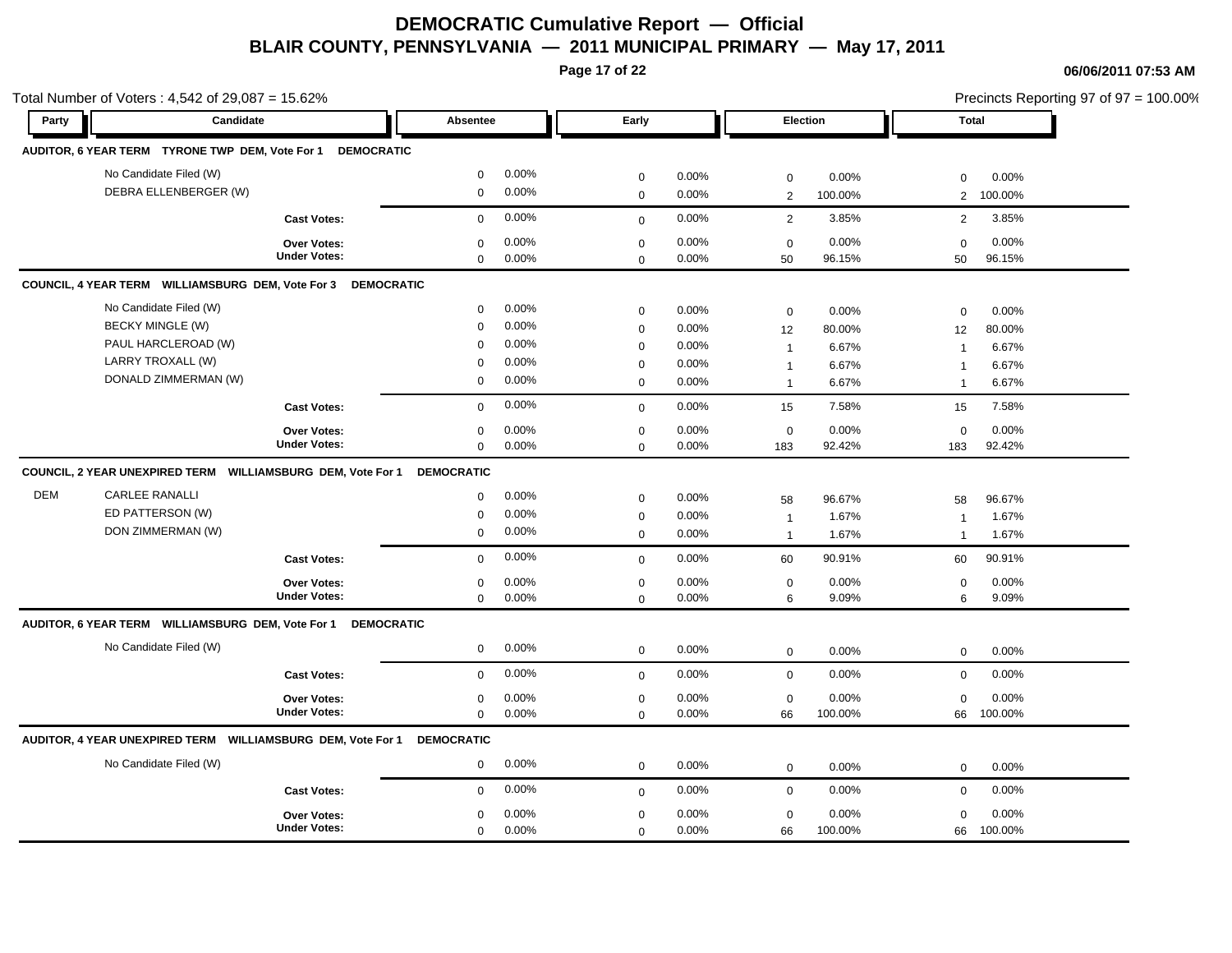**Page 18 of 22**

|                                             | Total Number of Voters: $4,542$ of 29,087 = 15.62%                    |                                              |                            |                |                   |                  |                               | Precincts Reporting 97 of 97 = 100.00% |
|---------------------------------------------|-----------------------------------------------------------------------|----------------------------------------------|----------------------------|----------------|-------------------|------------------|-------------------------------|----------------------------------------|
| Party                                       | Candidate                                                             | Absentee                                     | Early                      |                |                   | <b>Election</b>  |                               | <b>Total</b>                           |
|                                             | AUDITOR, 2 YEAR UNEXPIRED TERM WILLIAMSBURG DEM, Vote For 1           | <b>DEMOCRATIC</b>                            |                            |                |                   |                  |                               |                                        |
| No Candidate Filed (W)                      |                                                                       | 0.00%<br>$\mathbf 0$                         | $\mathbf 0$                | 0.00%          | $\mathbf 0$       | 0.00%            | $\mathbf 0$                   | 0.00%                                  |
|                                             | <b>Cast Votes:</b>                                                    | 0.00%<br>$\mathbf 0$                         | $\mathbf 0$                | 0.00%          | $\mathbf 0$       | 0.00%            | $\mathbf 0$                   | 0.00%                                  |
|                                             | Over Votes:<br><b>Under Votes:</b>                                    | 0.00%<br>$\mathbf 0$<br>0.00%<br>$\mathbf 0$ | $\mathbf 0$<br>$\Omega$    | 0.00%<br>0.00% | $\mathbf 0$<br>66 | 0.00%<br>100.00% | $\Omega$<br>66                | 0.00%<br>100.00%                       |
|                                             | SUPERVISOR, 6 YEAR TERM WOODBURY DEM, Vote For 1<br><b>DEMOCRATIC</b> |                                              |                            |                |                   |                  |                               |                                        |
| No Candidate Filed (W)                      | JOSEPH L LANSBERRY (W)                                                | 0.00%<br>$\mathbf 0$<br>0.00%<br>$\mathbf 0$ | $\mathbf 0$<br>$\mathbf 0$ | 0.00%<br>0.00% | $\mathbf 0$<br>4  | 0.00%<br>100.00% | $\mathbf 0$<br>4              | $0.00\%$<br>100.00%                    |
|                                             | <b>Cast Votes:</b>                                                    | 0.00%<br>$\Omega$                            | $\mathbf 0$                | 0.00%          | $\overline{4}$    | 16.00%           | $\overline{4}$                | 16.00%                                 |
|                                             | <b>Over Votes:</b><br><b>Under Votes:</b>                             | 0.00%<br>$\mathbf 0$<br>0.00%<br>$\Omega$    | $\mathbf 0$<br>$\mathbf 0$ | 0.00%<br>0.00% | $\mathbf 0$<br>21 | 0.00%<br>84.00%  | $\Omega$<br>21                | 0.00%<br>84.00%                        |
|                                             | SUPERVISOR, 4 YEAR UNEXPIRED TERM  WOODBURY DEM, Vote For 1           | <b>DEMOCRATIC</b>                            |                            |                |                   |                  |                               |                                        |
| No Candidate Filed (W)<br>JOE LANSBERRY (W) |                                                                       | 0.00%<br>0<br>0.00%<br>$\mathbf 0$           | $\mathbf 0$<br>$\mathbf 0$ | 0.00%<br>0.00% | $\mathbf 0$<br>2  | 0.00%<br>100.00% | $\mathbf 0$<br>$\overline{2}$ | 0.00%<br>100.00%                       |
|                                             | <b>Cast Votes:</b>                                                    | 0.00%<br>$\mathbf 0$                         | $\mathbf 0$                | 0.00%          | $\overline{2}$    | 8.00%            | $\overline{2}$                | 8.00%                                  |
|                                             | <b>Over Votes:</b><br><b>Under Votes:</b>                             | 0.00%<br>$\mathbf 0$<br>0.00%<br>$\mathbf 0$ | $\mathbf 0$<br>$\mathbf 0$ | 0.00%<br>0.00% | $\mathbf 0$<br>23 | 0.00%<br>92.00%  | $\Omega$<br>23                | 0.00%<br>92.00%                        |
|                                             | AUDITOR, 6 YEAR TERM WOODBURY DEM, Vote For 1<br><b>DEMOCRATIC</b>    |                                              |                            |                |                   |                  |                               |                                        |
| No Candidate Filed (W)                      |                                                                       | 0.00%<br>$\mathbf{0}$                        | $\mathbf 0$                | 0.00%          | $\mathbf 0$       | 0.00%            | $\mathbf 0$                   | 0.00%                                  |
|                                             | <b>Cast Votes:</b>                                                    | 0.00%<br>$\mathbf 0$                         | $\mathbf 0$                | 0.00%          | $\mathbf 0$       | 0.00%            | $\mathbf 0$                   | 0.00%                                  |
|                                             | <b>Over Votes:</b><br><b>Under Votes:</b>                             | 0.00%<br>$\Omega$<br>0.00%<br>$\mathbf 0$    | 0<br>$\mathbf 0$           | 0.00%<br>0.00% | $\Omega$<br>25    | 0.00%<br>100.00% | $\Omega$<br>25                | 0.00%<br>100.00%                       |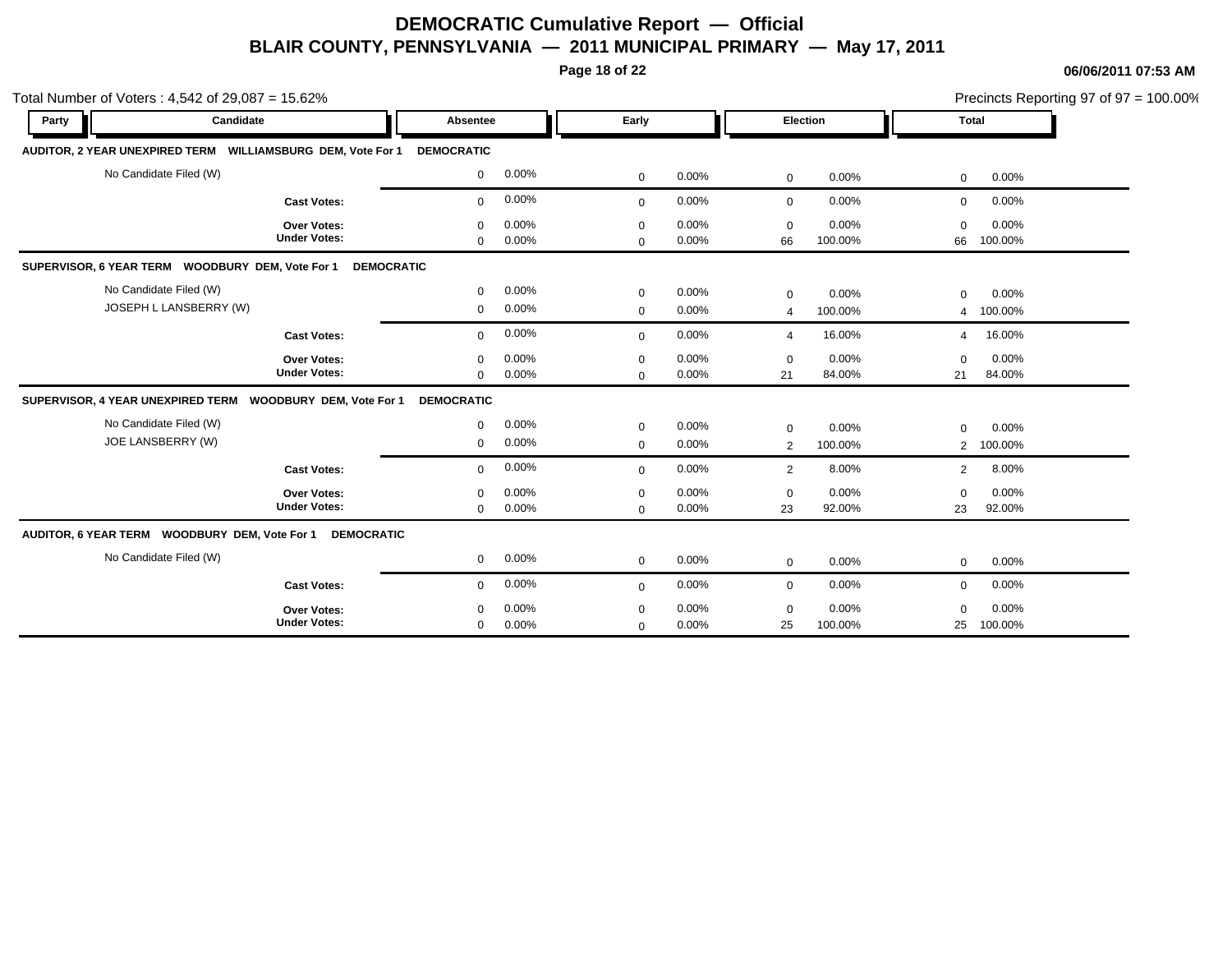**Page 19 of 22**

**06/06/2011 07:53 AM**

| otal Number of Voters: $4,542$ of $29,087 = 15.62\%$ |                                                                        |                     |                   |          |             |          |                |        | Precincts Reporting 97 of 97 = 100.00% |          |  |  |
|------------------------------------------------------|------------------------------------------------------------------------|---------------------|-------------------|----------|-------------|----------|----------------|--------|----------------------------------------|----------|--|--|
| Party                                                | Candidate                                                              |                     | Absentee          |          | Early       |          | Election       |        | <b>Total</b>                           |          |  |  |
|                                                      | SCHOOL DIRECTOR, 4 YEAR TERM ALTOONA AREA DEM, Vote For 5              |                     | <b>DEMOCRATIC</b> |          |             |          |                |        |                                        |          |  |  |
| <b>DEM</b>                                           | <b>MILTON A. MILLER</b>                                                |                     | 14                | 6.97%    | 0           | 0.00%    | 438            | 4.96%  | 452                                    | 5.01%    |  |  |
| DEM                                                  | TIMOTHY A. LUCAS, M.D.                                                 |                     | 27                | 13.43%   | 0           | $0.00\%$ | 948            | 10.74% | 975                                    | 10.80%   |  |  |
| DEM                                                  | CHERYL A. RUPP                                                         |                     | 21                | 10.45%   | 0           | 0.00%    | 1,070          | 12.12% | 1,091                                  | 12.08%   |  |  |
| DEM                                                  | FRANK M. SWALGA                                                        |                     | 9                 | 4.48%    | 0           | 0.00%    | 795            | 9.00%  | 804                                    | 8.90%    |  |  |
| DEM                                                  | MARY J. KIMMEL                                                         |                     | 19                | 9.45%    | 0           | $0.00\%$ | 884            | 10.01% | 903                                    | 10.00%   |  |  |
| DEM                                                  | <b>JAMES WALSTROM</b>                                                  |                     | 15                | 7.46%    | 0           | 0.00%    | 767            | 8.69%  | 782                                    | 8.66%    |  |  |
| DEM                                                  | <b>KENNETH PLISINSKI</b>                                               |                     | 15                | 7.46%    | 0           | $0.00\%$ | 371            | 4.20%  | 386                                    | 4.27%    |  |  |
| DEM                                                  | SHARON L. BREAM                                                        |                     | 10                | 4.98%    | 0           | $0.00\%$ | 766            | 8.68%  | 776                                    | 8.59%    |  |  |
| DEM                                                  | MARYANN JOYCE BISTLINE                                                 |                     | 28                | 13.93%   | 0           | 0.00%    | 1,139          | 12.90% | 1,167                                  | 12.92%   |  |  |
| DEM                                                  | <b>MARGARET HENDRICKS</b>                                              |                     | 15                | 7.46%    | 0           | 0.00%    | 617            | 6.99%  | 632                                    | 7.00%    |  |  |
| <b>DEM</b>                                           | <b>RON JOHNSTON</b>                                                    |                     | 27                | 13.43%   | 0           | 0.00%    | 979            | 11.09% | 1,006                                  | 11.14%   |  |  |
|                                                      | RANDALL D LONG (W)                                                     |                     | -1                | 0.50%    | 0           | 0.00%    | 46             | 0.52%  | 47                                     | 0.52%    |  |  |
|                                                      | STEVE BETTWY (W)                                                       |                     | $\Omega$          | 0.00%    | 0           | $0.00\%$ | $\overline{2}$ | 0.02%  | 2                                      | 0.02%    |  |  |
|                                                      | TED BEAM (W)                                                           |                     | $\Omega$          | 0.00%    | 0           | $0.00\%$ | $\mathbf{1}$   | 0.01%  | $\overline{1}$                         | 0.01%    |  |  |
|                                                      | RYAN BEERS (W)                                                         |                     | $\Omega$          | 0.00%    | 0           | 0.00%    | $\mathbf{1}$   | 0.01%  | $\overline{1}$                         | 0.01%    |  |  |
|                                                      | DAVE HOOVER (W)                                                        |                     | 0                 | 0.00%    | 0           | 0.00%    | $\mathbf{1}$   | 0.01%  | $\overline{1}$                         | 0.01%    |  |  |
|                                                      | CHARLES KELLY (W)                                                      |                     | $\Omega$          | 0.00%    | 0           | $0.00\%$ | $\mathbf 1$    | 0.01%  | -1                                     | 0.01%    |  |  |
|                                                      | MICHAEL RAWLINS (W)                                                    |                     | 0                 | 0.00%    | 0           | $0.00\%$ | $\mathbf{1}$   | 0.01%  | -1                                     | 0.01%    |  |  |
|                                                      | DON SWANGER (W)                                                        |                     | $\Omega$          | 0.00%    | 0           | $0.00\%$ | $\mathbf 1$    | 0.01%  | -1                                     | 0.01%    |  |  |
|                                                      | ROBERT TURCOVSKI (W)                                                   |                     | $\mathbf 0$       | 0.00%    | 0           | $0.00\%$ | $\mathbf{1}$   | 0.01%  | $\mathbf{1}$                           | 0.01%    |  |  |
|                                                      |                                                                        | <b>Cast Votes:</b>  | 201               | 75.85%   | 0           | $0.00\%$ | 8,829          | 76.77% | 9,030                                  | 76.75%   |  |  |
|                                                      |                                                                        | <b>Over Votes:</b>  | $\mathbf 0$       | 0.00%    | 0           | 0.00%    | $\mathbf 0$    | 0.00%  | 0                                      | 0.00%    |  |  |
|                                                      |                                                                        | <b>Under Votes:</b> | 64                | 24.15%   | $\mathbf 0$ | $0.00\%$ | 2,671          | 23.23% | 2,735                                  | 23.25%   |  |  |
|                                                      | SCHOOL DIRECTOR, 4 YEAR TERM BELLWOOD-ANTIS DEM, Vote For 5 DEMOCRATIC |                     |                   |          |             |          |                |        |                                        |          |  |  |
| DEM                                                  | TIMOTHY D. SLEKAR                                                      |                     | $\mathbf{1}$      | 11.11%   | 0           | 0.00%    | 106            | 15.66% | 107                                    | 15.60%   |  |  |
| <b>DEM</b>                                           | J. STEVE WINTERSTEIN                                                   |                     | 2                 | 22.22%   | 0           | $0.00\%$ | 123            | 18.17% | 125                                    | 18.22%   |  |  |
| DEM                                                  | JEFFERY L. PLUMMER                                                     |                     |                   | 11.11%   | 0           | $0.00\%$ | 105            | 15.51% | 106                                    | 15.45%   |  |  |
| DEM                                                  | <b>DONNA TYLER</b>                                                     |                     | 2                 | 22.22%   | 0           | $0.00\%$ | 109            | 16.10% | 111                                    | 16.18%   |  |  |
| DEM                                                  | J. KENNETH LOUCKS                                                      |                     | -1                | 11.11%   | 0           | $0.00\%$ | 120            | 17.73% | 121                                    | 17.64%   |  |  |
| DEM                                                  | <b>STEVEN BURNS</b>                                                    |                     | -1                | 11.11%   | 0           | $0.00\%$ | 106            | 15.66% | 107                                    | 15.60%   |  |  |
|                                                      | JODY ADAMS (W)                                                         |                     | $\Omega$          | 0.00%    | 0           | 0.00%    | $\overline{2}$ | 0.30%  | 2                                      | 0.29%    |  |  |
|                                                      | NICHOLAS ADAMS (W)                                                     |                     |                   | 0.00%    | 0           | 0.00%    | $\overline{1}$ | 0.15%  | -1                                     | 0.15%    |  |  |
|                                                      | WANDA COADY (W)                                                        |                     | $\Omega$          | 0.00%    | $\mathbf 0$ | $0.00\%$ | $\mathbf{1}$   | 0.15%  | $\mathbf{1}$                           | 0.15%    |  |  |
|                                                      | ALICE FLAREND (W)                                                      |                     | 0                 | $0.00\%$ | 0           | 0.00%    | $\mathbf{1}$   | 0.15%  | $\overline{1}$                         | 0.15%    |  |  |
|                                                      | TODD HOLES (W)                                                         |                     |                   | 11.11%   | 0           | 0.00%    | $\mathbf 0$    | 0.00%  | $\overline{1}$                         | 0.15%    |  |  |
|                                                      | CHUCK MCCLOSKEY (W)                                                    |                     | $\Omega$          | 0.00%    | 0           | 0.00%    | $\mathbf{1}$   | 0.15%  | $\mathbf{1}$                           | 0.15%    |  |  |
|                                                      | TIMOTHY SLEKAR (W)                                                     |                     | $\Omega$          | 0.00%    | 0           | 0.00%    | $\overline{1}$ | 0.15%  | $\mathbf{1}$                           | 0.15%    |  |  |
|                                                      | KIMBERLY TROSTLE (W)                                                   |                     | $\mathbf 0$       | 0.00%    | 0           | 0.00%    | $\mathbf{1}$   | 0.15%  | $\mathbf{1}$                           | 0.15%    |  |  |
|                                                      |                                                                        | <b>Cast Votes:</b>  | 9                 | 90.00%   | 0           | $0.00\%$ | 677            | 69.08% | 686                                    | 69.29%   |  |  |
|                                                      |                                                                        | Over Votes:         | 0                 | 0.00%    | 0           | $0.00\%$ | 0              | 0.00%  | 0                                      | $0.00\%$ |  |  |
|                                                      |                                                                        | <b>Under Votes:</b> | $\mathbf{1}$      | 10.00%   | $\mathbf 0$ | 0.00%    | 303            | 30.92% | 304                                    | 30.71%   |  |  |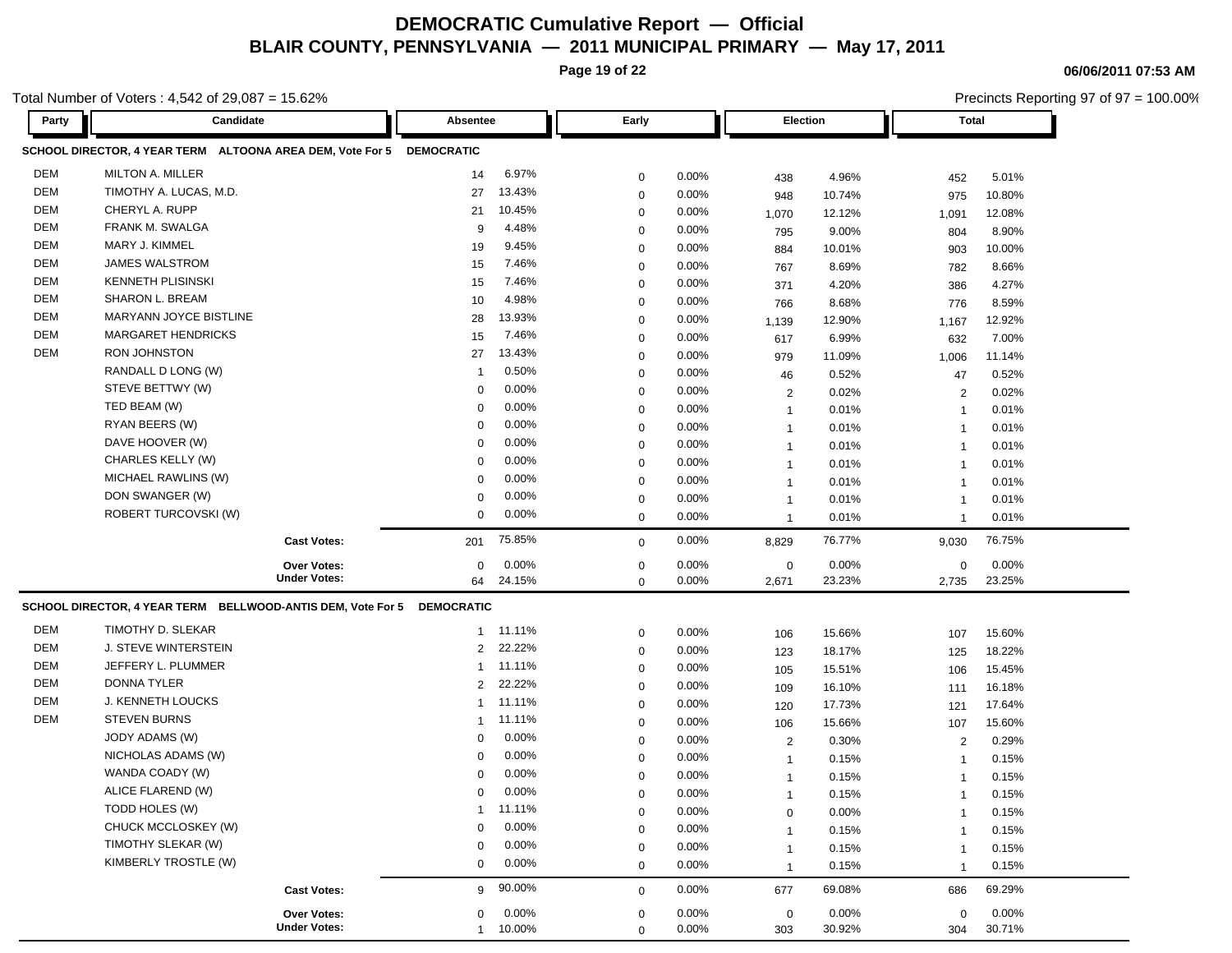**Page 20 of 22**

|            | Total Number of Voters: 4,542 of 29,087 = 15.62%                                          |                     |                   |                   |             |       |                |         |                          |         | Precincts Reporting 97 of 97 = 100.00% |
|------------|-------------------------------------------------------------------------------------------|---------------------|-------------------|-------------------|-------------|-------|----------------|---------|--------------------------|---------|----------------------------------------|
| Party      | Candidate                                                                                 |                     | Absentee          |                   | Early       |       | Election       |         | <b>Total</b>             |         |                                        |
|            | SCHOOL DIRECTOR, 2 YEAR UNEXPIRED TERM BELLWOOD ANTIS DEM, Vote For 1                     |                     |                   | <b>DEMOCRATIC</b> |             |       |                |         |                          |         |                                        |
| <b>DEM</b> | JEFFREY L. PLUMMER                                                                        |                     | $\mathbf{1}$      | 50.00%            | $\mathbf 0$ | 0.00% | 88             | 52.38%  | 89                       | 52.35%  |                                        |
| <b>DEM</b> | <b>STEVEN BURNS</b>                                                                       |                     | $\mathbf{1}$      | 50.00%            | $\mathbf 0$ | 0.00% | 80             | 47.62%  | 81                       | 47.65%  |                                        |
|            |                                                                                           | <b>Cast Votes:</b>  |                   | 2 100.00%         | $\mathsf 0$ | 0.00% | 168            | 85.71%  | 170                      | 85.86%  |                                        |
|            |                                                                                           | Over Votes:         | $\mathbf 0$       | 0.00%             | $\mathbf 0$ | 0.00% | $\mathbf 0$    | 0.00%   | $\mathbf 0$              | 0.00%   |                                        |
|            |                                                                                           | <b>Under Votes:</b> | $\Omega$          | 0.00%             | $\mathbf 0$ | 0.00% | 28             | 14.29%  | 28                       | 14.14%  |                                        |
|            | SCHOOL DIRECTOR, 4 YEAR TERM CLAYSBURG-KIMMEL GREENFIELD TWP 1 DEM, Vote For 2 DEMOCRATIC |                     |                   |                   |             |       |                |         |                          |         |                                        |
| <b>DEM</b> | JEREMY R. KNOTT                                                                           |                     | $\mathbf 0$       | 0.00%             | $\mathbf 0$ | 0.00% | 19             | 44.19%  | 19                       | 44.19%  |                                        |
| <b>DEM</b> | TERRI L. LINGENFELTER                                                                     |                     | $\mathbf 0$       | 0.00%             | $\mathbf 0$ | 0.00% | 22             | 51.16%  | 22                       | 51.16%  |                                        |
|            | JENNIFER DELL (W)                                                                         |                     | $\mathbf 0$       | 0.00%             | $\mathbf 0$ | 0.00% | $\overline{1}$ | 2.33%   | $\overline{1}$           | 2.33%   |                                        |
|            | TROY MCMULLEN (W)                                                                         |                     | $\mathbf 0$       | 0.00%             | $\mathbf 0$ | 0.00% | $\overline{1}$ | 2.33%   | $\overline{1}$           | 2.33%   |                                        |
|            |                                                                                           | <b>Cast Votes:</b>  | $\mathbf 0$       | 0.00%             | $\mathbf 0$ | 0.00% | 43             | 71.67%  | 43                       | 71.67%  |                                        |
|            |                                                                                           | Over Votes:         | $\mathbf 0$       | 0.00%             | $\pmb{0}$   | 0.00% | $\mathbf 0$    | 0.00%   | $\Omega$                 | 0.00%   |                                        |
|            |                                                                                           | <b>Under Votes:</b> | $\mathbf 0$       | 0.00%             | $\Omega$    | 0.00% | 17             | 28.33%  | 17                       | 28.33%  |                                        |
|            | SCHOOL DIRECTOR, 4 YEAR TERM CLAYSBURG-KIMMEL GRNFLD 2-3 DEM, Vote For 1                  |                     |                   | <b>DEMOCRATIC</b> |             |       |                |         |                          |         |                                        |
| <b>DEM</b> | JOHN S. BURKET                                                                            |                     | 0                 | 0.00%             | $\mathbf 0$ | 0.00% | 61             | 100.00% | 61                       | 100.00% |                                        |
|            |                                                                                           | <b>Cast Votes:</b>  | $\mathbf 0$       | 0.00%             | $\mathbf 0$ | 0.00% | 61             | 87.14%  | 61                       | 87.14%  |                                        |
|            |                                                                                           | Over Votes:         | $\mathbf 0$       | 0.00%             | $\mathbf 0$ | 0.00% | $\mathbf 0$    | 0.00%   | $\mathbf 0$              | 0.00%   |                                        |
|            |                                                                                           | <b>Under Votes:</b> | $\mathbf 0$       | 0.00%             | $\mathbf 0$ | 0.00% | 9              | 12.86%  | 9                        | 12.86%  |                                        |
|            | SCHOOL DIRECTOR, 4 YEAR TERM HOLLIDAYSBURG AREA DEM, Vote For 5                           |                     | <b>DEMOCRATIC</b> |                   |             |       |                |         |                          |         |                                        |
| DEM        | LAURIE A. SMITH                                                                           |                     | 13                | 10.57%            | $\pmb{0}$   | 0.00% | 692            | 13.88%  | 705                      | 13.80%  |                                        |
| DEM        | RONALD H. YODER                                                                           |                     | $\overline{7}$    | 5.69%             | $\mathbf 0$ | 0.00% | 377            | 7.56%   | 384                      | 7.52%   |                                        |
| DEM        | JAMES C. PEQUIGNOT                                                                        |                     | 12                | 9.76%             | $\mathbf 0$ | 0.00% | 634            | 12.72%  | 646                      | 12.65%  |                                        |
| DEM        | DARLEE E. SILL                                                                            |                     | 14                | 11.38%            | $\mathbf 0$ | 0.00% | 431            | 8.65%   | 445                      | 8.71%   |                                        |
| <b>DEM</b> | <b>AARON RITCHEY</b>                                                                      |                     | 13                | 10.57%            | $\mathbf 0$ | 0.00% | 314            | 6.30%   | 327                      | 6.40%   |                                        |
| DEM        | JULIE MALONE GAROFALO                                                                     |                     | 11                | 8.94%             | $\mathbf 0$ | 0.00% | 358            | 7.18%   | 369                      | 7.22%   |                                        |
| <b>DEM</b> | ROBERT E. VONADA                                                                          |                     | 16                | 13.01%            | $\mathbf 0$ | 0.00% | 649            | 13.02%  | 665                      | 13.02%  |                                        |
| DEM        | JAMES R. WATT                                                                             |                     | 12                | 9.76%             | $\mathbf 0$ | 0.00% | 576            | 11.55%  | 588                      | 11.51%  |                                        |
| <b>DEM</b> | <b>TROY KEEFER</b>                                                                        |                     | 8                 | 6.50%             | $\mathbf 0$ | 0.00% | 305            | 6.12%   | 313                      | 6.13%   |                                        |
| DEM        | RONALD P. SOMMER                                                                          |                     | 17                | 13.82%            | $\mathbf 0$ | 0.00% | 647            | 12.98%  | 664                      | 13.00%  |                                        |
|            | JIM FOREMAN (W)                                                                           |                     | $\mathbf 0$       | 0.00%             | $\mathbf 0$ | 0.00% | $\overline{1}$ | 0.02%   | $\overline{\phantom{a}}$ | 0.02%   |                                        |
|            | JAMES F GERRAUGHTY (W)                                                                    |                     | $\mathbf 0$       | 0.00%             | $\mathbf 0$ | 0.00% | $\overline{1}$ | 0.02%   | $\mathbf{1}$             | 0.02%   |                                        |
|            |                                                                                           | <b>Cast Votes:</b>  | 123               | 70.29%            | $\mathbf 0$ | 0.00% | 4,985          | 82.81%  | 5,108                    | 82.45%  |                                        |
|            |                                                                                           | <b>Over Votes:</b>  | $\mathbf 0$       | 0.00%             | $\mathbf 0$ | 0.00% | $\mathbf 0$    | 0.00%   | 0                        | 0.00%   |                                        |
|            |                                                                                           | <b>Under Votes:</b> | 52                | 29.71%            | $\mathbf 0$ | 0.00% | 1,035          | 17.19%  | 1,087                    | 17.55%  |                                        |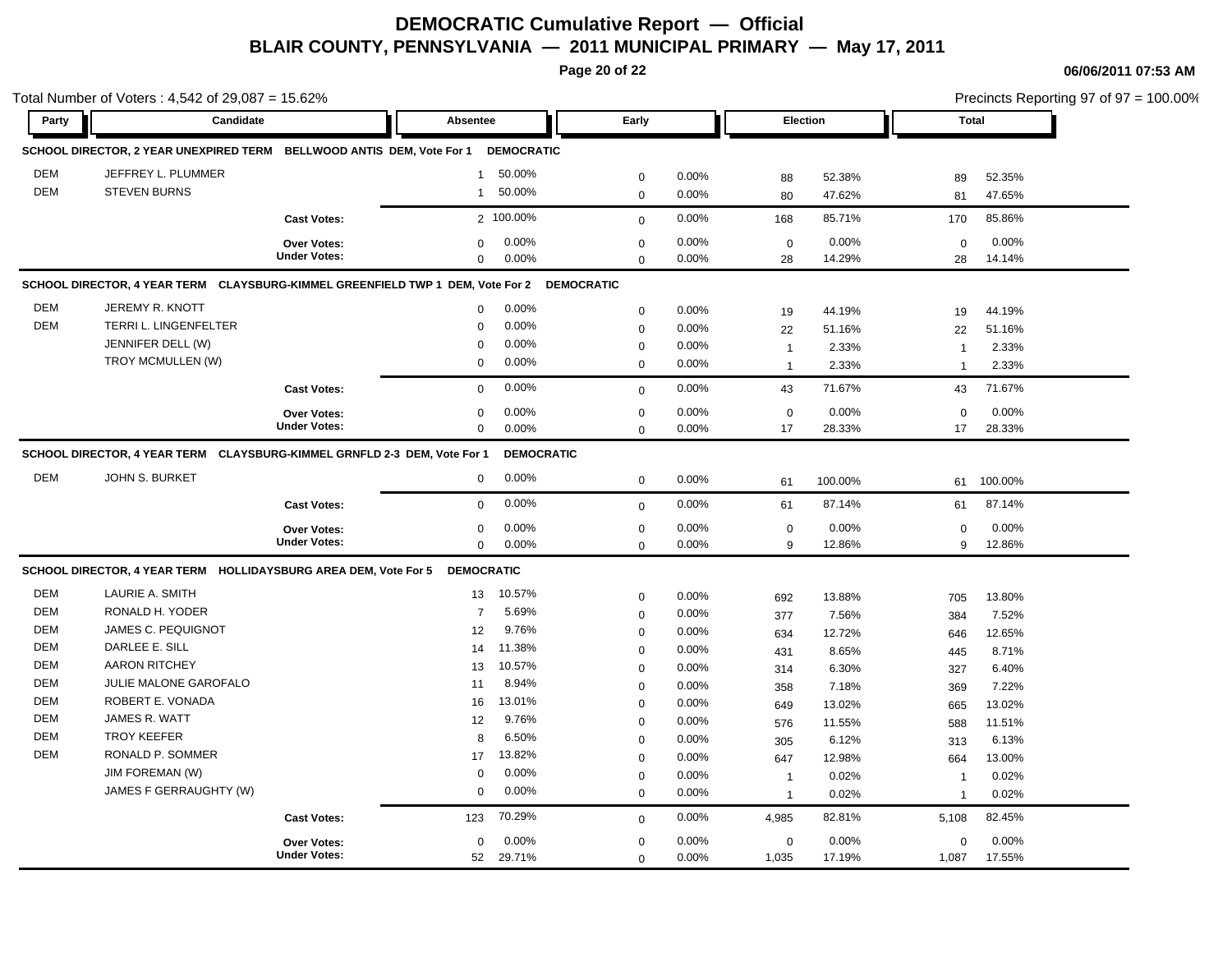**Page 21 of 22**

Total Number of Voters : 4,542 of 29,087 = 15.62%

**06/06/2011 07:53 AM**

Precincts Reporting 97 of 97 = 100.00%

| Party      | Candidate                                                                         |                     | Absentee       |                   | Early             |          |                | Election | <b>Total</b>   |         |
|------------|-----------------------------------------------------------------------------------|---------------------|----------------|-------------------|-------------------|----------|----------------|----------|----------------|---------|
|            | SCHOOL DIRECTOR, 4 YEAR TERM SPRING COVE DEM, Vote For 5 DEMOCRATIC               |                     |                |                   |                   |          |                |          |                |         |
| <b>DEM</b> | JENNIFER MURNYACK-GARNER                                                          |                     | $\overline{2}$ | 22.22%            | $\mathbf 0$       | 0.00%    | 204            | 20.63%   | 206            | 20.64%  |
| <b>DEM</b> | DONNA K. HAINES                                                                   |                     | $\overline{2}$ | 22.22%            | $\mathbf 0$       | 0.00%    | 149            | 15.07%   | 151            | 15.13%  |
| DEM        | HAROLD J. BRENNECKE, III (JEFF)                                                   |                     | $\mathbf{1}$   | 11.11%            | $\mathbf 0$       | 0.00%    | 136            | 13.75%   | 137            | 13.73%  |
| <b>DEM</b> | JOHN R. BIDDLE                                                                    |                     | $\overline{2}$ | 22.22%            | $\mathbf 0$       | 0.00%    | 183            | 18.50%   | 185            | 18.54%  |
| <b>DEM</b> | <b>WILLARD THOMPSON</b>                                                           |                     | $\mathbf 0$    | 0.00%             | $\mathbf 0$       | 0.00%    | 122            | 12.34%   | 122            | 12.22%  |
| DEM        | AMY ACKER-KNISELY                                                                 |                     | $\overline{2}$ | 22.22%            | 0                 | 0.00%    | 193            | 19.51%   | 195            | 19.54%  |
|            | JAMES BUTLER (W)                                                                  |                     | $\Omega$       | 0.00%             | 0                 | $0.00\%$ | $\overline{1}$ | 0.10%    | $\mathbf{1}$   | 0.10%   |
|            | DAVID SHRIVER (W)                                                                 |                     | $\mathbf 0$    | 0.00%             | $\mathbf 0$       | 0.00%    | $\overline{1}$ | 0.10%    | $\overline{1}$ | 0.10%   |
|            |                                                                                   | <b>Cast Votes:</b>  | 9              | 90.00%            | $\mathbf 0$       | 0.00%    | 989            | 67.51%   | 998            | 67.66%  |
|            |                                                                                   | <b>Over Votes:</b>  | $\mathbf 0$    | 0.00%             | 0                 | 0.00%    | $\mathbf 0$    | 0.00%    | $\mathbf 0$    | 0.00%   |
|            |                                                                                   | <b>Under Votes:</b> | $\mathbf{1}$   | 10.00%            | $\mathbf 0$       | 0.00%    | 476            | 32.49%   | 477            | 32.34%  |
|            | SCHOOL DIRECTOR, 2 YEAR UNEXPIRED TERM SPRING COVE DEM, Vote For 1                |                     |                | <b>DEMOCRATIC</b> |                   |          |                |          |                |         |
| DEM        | <b>RANDY ECKMAN</b>                                                               |                     |                | 1 100.00%         | $\mathbf 0$       | 0.00%    | 208            | 98.58%   | 209            | 98.58%  |
|            | STEVEN E MYERS (W)                                                                |                     | $\mathbf 0$    | 0.00%             | 0                 | 0.00%    | $\overline{2}$ | 0.95%    | 2              | 0.94%   |
|            | DAVID SHRIVER (W)                                                                 |                     | $\mathbf 0$    | 0.00%             | $\mathbf 0$       | 0.00%    | $\overline{1}$ | 0.47%    | $\overline{1}$ | 0.47%   |
|            |                                                                                   | <b>Cast Votes:</b>  | $\mathbf{1}$   | 50.00%            | $\Omega$          | 0.00%    | 211            | 72.01%   | 212            | 71.86%  |
|            |                                                                                   | <b>Over Votes:</b>  | $\mathbf 0$    | 0.00%             | 0                 | 0.00%    | $\mathsf 0$    | 0.00%    | $\Omega$       | 0.00%   |
|            |                                                                                   | <b>Under Votes:</b> | $\mathbf{1}$   | 50.00%            | $\mathbf 0$       | $0.00\%$ | 82             | 27.99%   | 83             | 28.14%  |
|            | SCHOOL DIRECTOR, 4 YEAR TERM TYRONE AREA DEM, Vote For 5 DEMOCRATIC               |                     |                |                   |                   |          |                |          |                |         |
| <b>DEM</b> | ANDREA L. MILLS-JONES                                                             |                     | $\Omega$       | 0.00%             | $\mathbf 0$       | 0.00%    | 108            | 12.31%   | 108            | 12.22%  |
| <b>DEM</b> | LUTHER J. LAIRD                                                                   |                     | $\mathbf{1}$   | 14.29%            | 0                 | 0.00%    | 125            | 14.25%   | 126            | 14.25%  |
| <b>DEM</b> | <b>JIM RAABE</b>                                                                  |                     | $\overline{2}$ | 28.57%            | 0                 | 0.00%    | 105            | 11.97%   | 107            | 12.10%  |
| <b>DEM</b> | CYNTHIA S. BANAS                                                                  |                     | $\mathbf 0$    | 0.00%             | $\mathbf 0$       | 0.00%    | 140            | 15.96%   | 140            | 15.84%  |
| DEM        | NORMAN E. HUFF                                                                    |                     | $\mathbf{1}$   | 14.29%            | 0                 | 0.00%    | 155            | 17.67%   | 156            | 17.65%  |
| <b>DEM</b> | PAULA DORMINY                                                                     |                     | 1              | 14.29%            | $\mathbf 0$       | 0.00%    | 144            | 16.42%   | 145            | 16.40%  |
| <b>DEM</b> | EDWARD J. HULL                                                                    |                     | $\overline{2}$ | 28.57%            | 0                 | 0.00%    | 98             | 11.17%   | 100            | 11.31%  |
|            | DONNA GORRITY (W)                                                                 |                     | $\mathbf 0$    | 0.00%             | 0                 | 0.00%    | $\overline{1}$ | 0.11%    | $\mathbf{1}$   | 0.11%   |
|            | CHARLIE MILLS (W)                                                                 |                     | $\mathbf 0$    | 0.00%             | $\Omega$          | 0.00%    | $\overline{1}$ | 0.11%    | $\overline{1}$ | 0.11%   |
|            |                                                                                   | <b>Cast Votes:</b>  | $\overline{7}$ | 70.00%            | $\mathbf 0$       | $0.00\%$ | 877            | 73.70%   | 884            | 73.67%  |
|            |                                                                                   | Over Votes:         | $\mathbf 0$    | 0.00%             | $\mathbf 0$       | $0.00\%$ | $\mathbf 0$    | 0.00%    | $\mathbf 0$    | 0.00%   |
|            |                                                                                   | <b>Under Votes:</b> | 3              | 30.00%            | $\Omega$          | 0.00%    | 313            | 26.30%   | 316            | 26.33%  |
|            | SCHOOL DIRECTOR, 4 YEAR TERM WILLIAMSBURG COMMUNITY CATHARINE TWP DEM, Vote For 1 |                     |                |                   | <b>DEMOCRATIC</b> |          |                |          |                |         |
| <b>DEM</b> | <b>BARRY M. ENGLAND</b>                                                           |                     |                | 1 100.00%         | $\mathbf 0$       | 0.00%    | 16             | 100.00%  | 17             | 100.00% |
|            |                                                                                   | <b>Cast Votes:</b>  |                | 1 100.00%         | $\mathbf 0$       | 0.00%    | 16             | 72.73%   | 17             | 73.91%  |
|            |                                                                                   | <b>Over Votes:</b>  | 0              | 0.00%             | $\mathbf 0$       | 0.00%    | $\mathbf 0$    | 0.00%    | $\mathbf 0$    | 0.00%   |
|            |                                                                                   | <b>Under Votes:</b> | $\mathbf 0$    | 0.00%             | $\Omega$          | 0.00%    | 6              | 27.27%   | 6              | 26.09%  |